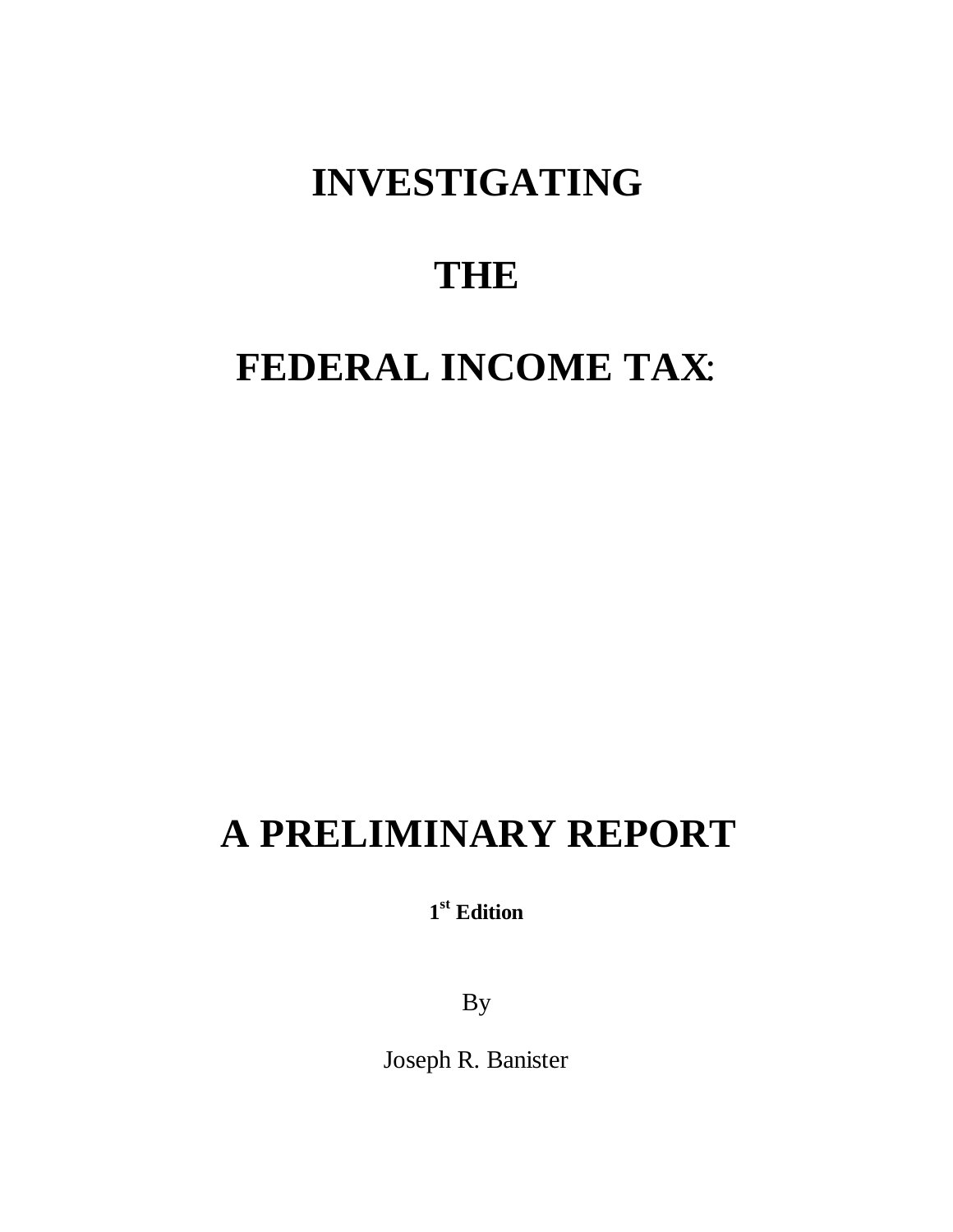**This report is intended to assist citizens and public servants alike in understanding the U.S. Constitution, specifically as that document relates to the federal tax, banking, and monetary systems. No assurance is given by the author that this report is comprehensive in its coverage of the subject matter or that it provides a complete analysis of the subject matter presented. This report is offered as a vehicle for discussion and debate and for general informational purposes only. It does not constitute legal or professional advice, it is not meant to induce anyone to break any laws, and it should not be relied upon as a substitute for proper research and inquiries into original sources of authority.**

# **Copyright 1999 Joseph R. Banister**

All rights reserved. Except for short excerpts, no part of this report may be reproduced or transmitted in any form without the prior permission of the author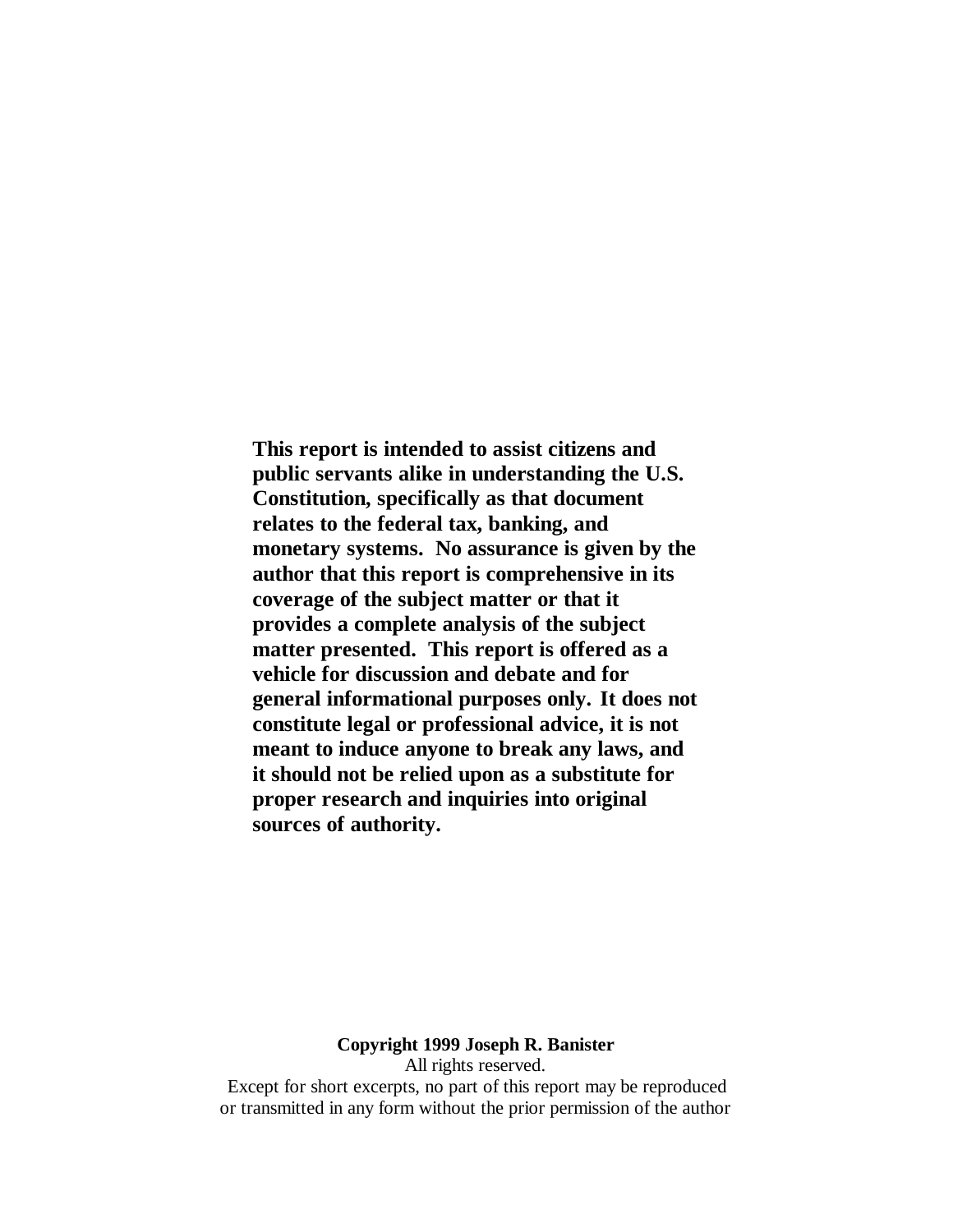# **CONTENTS**

|                   | <b>Allegation 1</b> - Due to Limitations Imposed By The U.S. Constitution,<br>Filing of Federal Income Returns and Payment of Federal<br>Income Tax Is Voluntary, Not Mandatory3 |
|-------------------|----------------------------------------------------------------------------------------------------------------------------------------------------------------------------------|
|                   | <b>Allegation 2</b> - The $16th$ Amendment To The U.S. Constitution, The<br>Amendment Which Precipitated The Federal Income Tax,<br>Was Never Legally Ratified  35               |
|                   | <b>Allegation 3</b> - The U.S. Government Finances Its Operations From The<br>Unconstitutional Creation of Fiat Money, not With                                                  |
| <b>Conclusion</b> |                                                                                                                                                                                  |
| <b>Appendix</b>   |                                                                                                                                                                                  |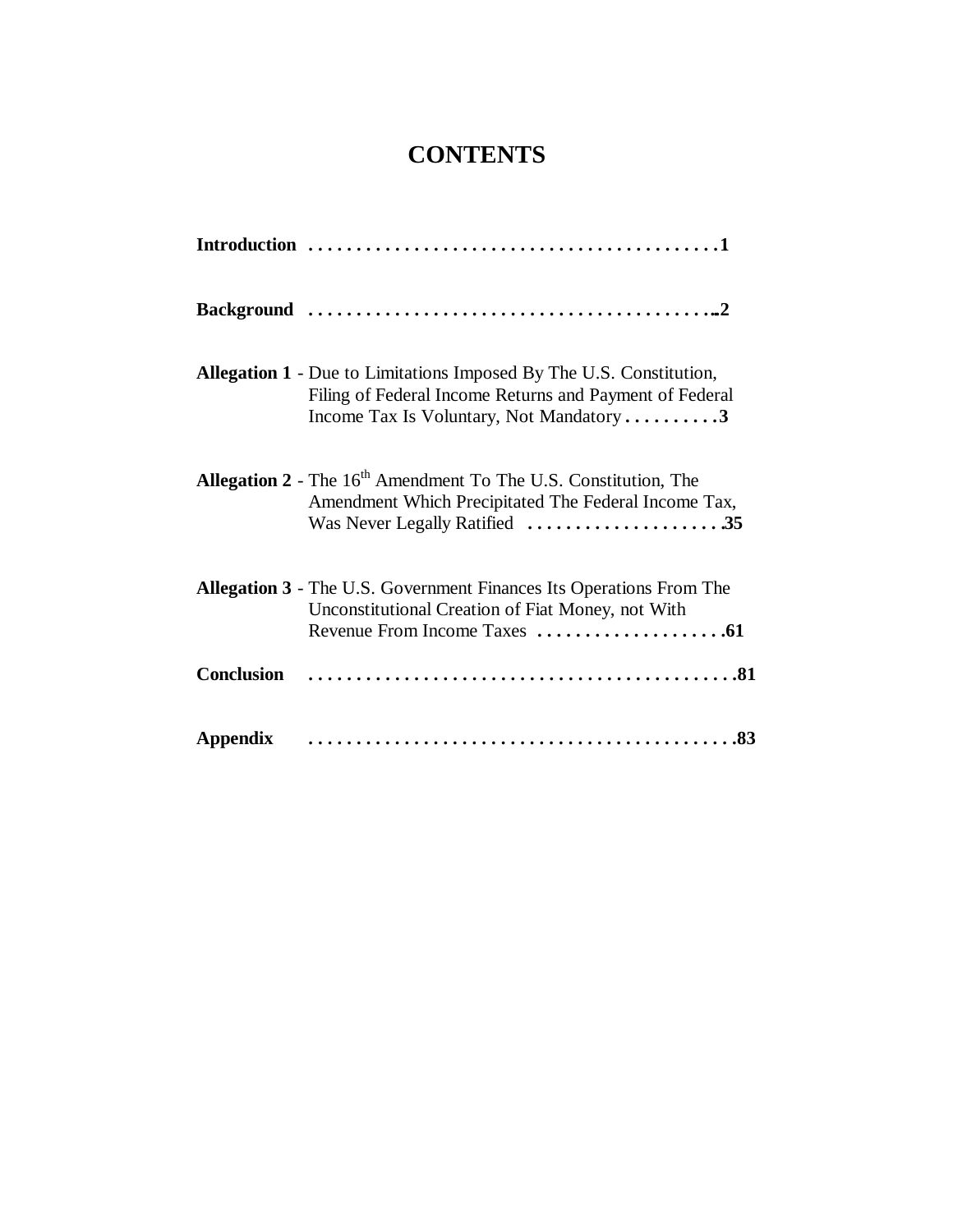If you would like a professionally published copy of this report, which comes complete with an eye-catching color cover and Mr. Banister's bio, send cash, money order, or check to payable to Joseph Banister in the amount of \$20.00 to:

> Freedom Above Fortune P.O. Box 90239 San Jose, CA 95109-4239 jbanister@freedomabovefortune.com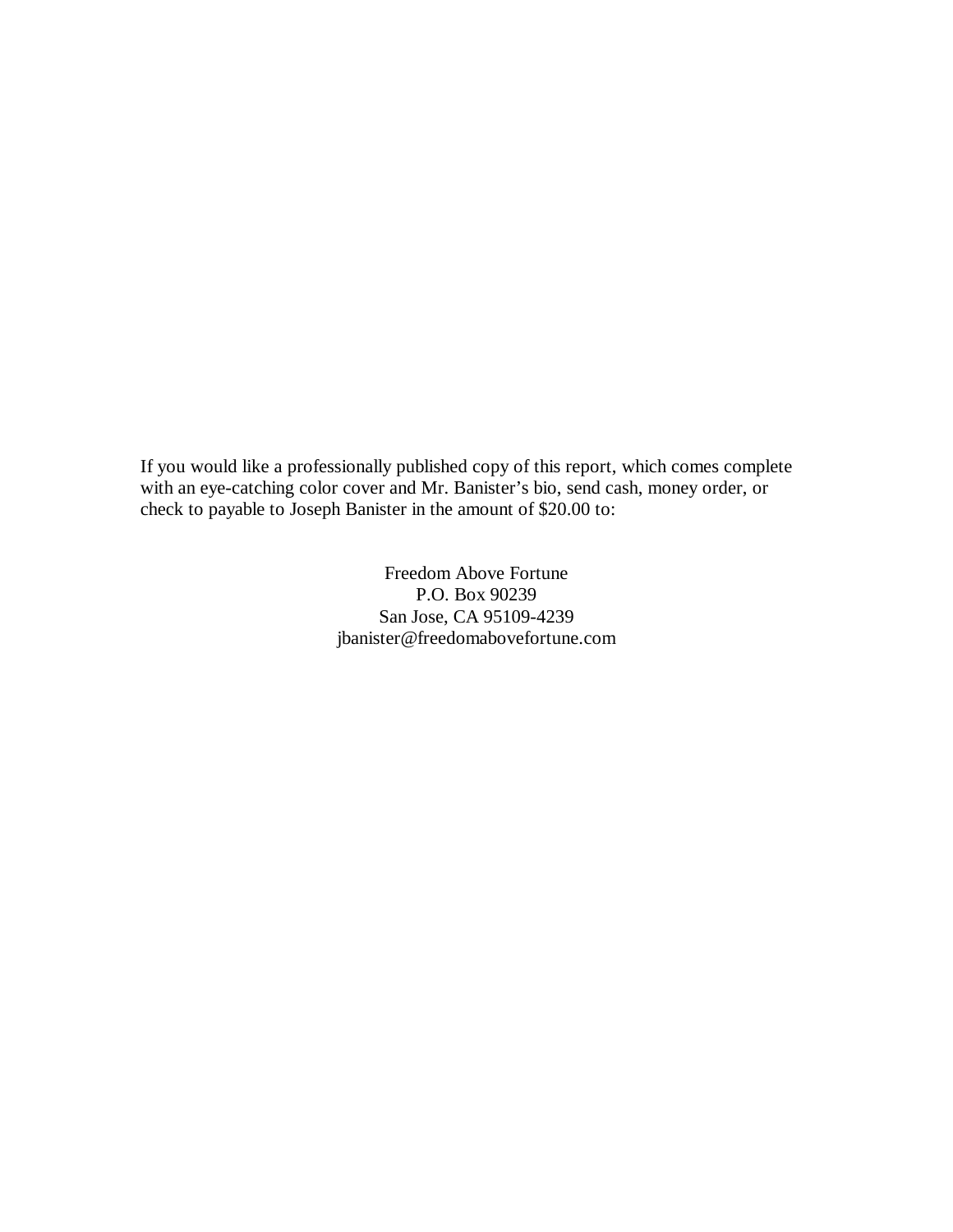# **INTRODUCTION**

In late 1996, the author of this preliminary report was listening to a radio program in which a woman alleged a number of serious flaws, both constitutional and otherwise, with the federal income tax system as well as the federal banking and monetary systems. Since the author had made his living in the accounting and tax professions for over 10 years, he believed that, at a minimum, the ethics of his profession and his duty as a citizen and law enforcement officer required that he investigate the allegations further. This preliminary report documents the process taken and the evidence examined during a two year investigation into the validity of these allegations.

The investigation concentrated on three primary allegations:

- **Allegation 1:** Due to Limitations Imposed By The U.S. Constitution, Filing of Federal Income Returns and Payment of Federal Income Tax Is Voluntary, Not Mandatory
- **Allegation 2:** The 16<sup>th</sup> Amendment To The U.S. Constitution, The Amendment Which Precipitated The Federal Income Tax, Was Never Legally Ratified
- **Allegation 3:** The U.S. Government Finances Its Operations From The Unconstitutional Creation of Fiat Money, not With Revenue From Income Taxes

The reader will notice that this report is referred to as "preliminary." This reference is intentional. These allegations are very serious. However, during the investigation, the author encountered a recurring reluctance on the part of individual officials from each of the three branches of both the federal and state governments to investigate or address these allegations. The purpose of this preliminary report is to bring these allegations to the attention of American citizens and government officials alike in order to generate discussion and debate.

This report was prepared by Joseph R. Banister, who graduated in 1986 from San Jose State University with a Bachelor's Degree in Accounting. He spent three years at *KPMG Peat Marwick* on their professional staff as a senior tax specialist and staff auditor. He then spent nearly two years in the venture capital industry during which time he became a licensed Certified Public Accountant (CPA) in the State of California. Mr. Banister left public practice as a CPA in 1993 when he accepted appointment as a Special Agent (criminal investigator) in the Department of the Treasury, IRS Criminal Investigation Division (IRS-CID).

Mr. Banister began this investigation as an attempt to satisfy his curiosity about certain allegations regarding the federal income tax – allegations that he initially considered outrageous and unbelievable. The investigation was conducted on his own time and at his own expense. Based on his many years of experience with the federal income tax from both the compliance and enforcement perspectives, he fully expected that these allegations would prove to be false. However, after gathering and evaluating all of the evidence, Mr. Banister learned that most, if not all, of the allegations had merit. This report will explore the process that led Mr. Banister to this evidence as well as the evidence itself.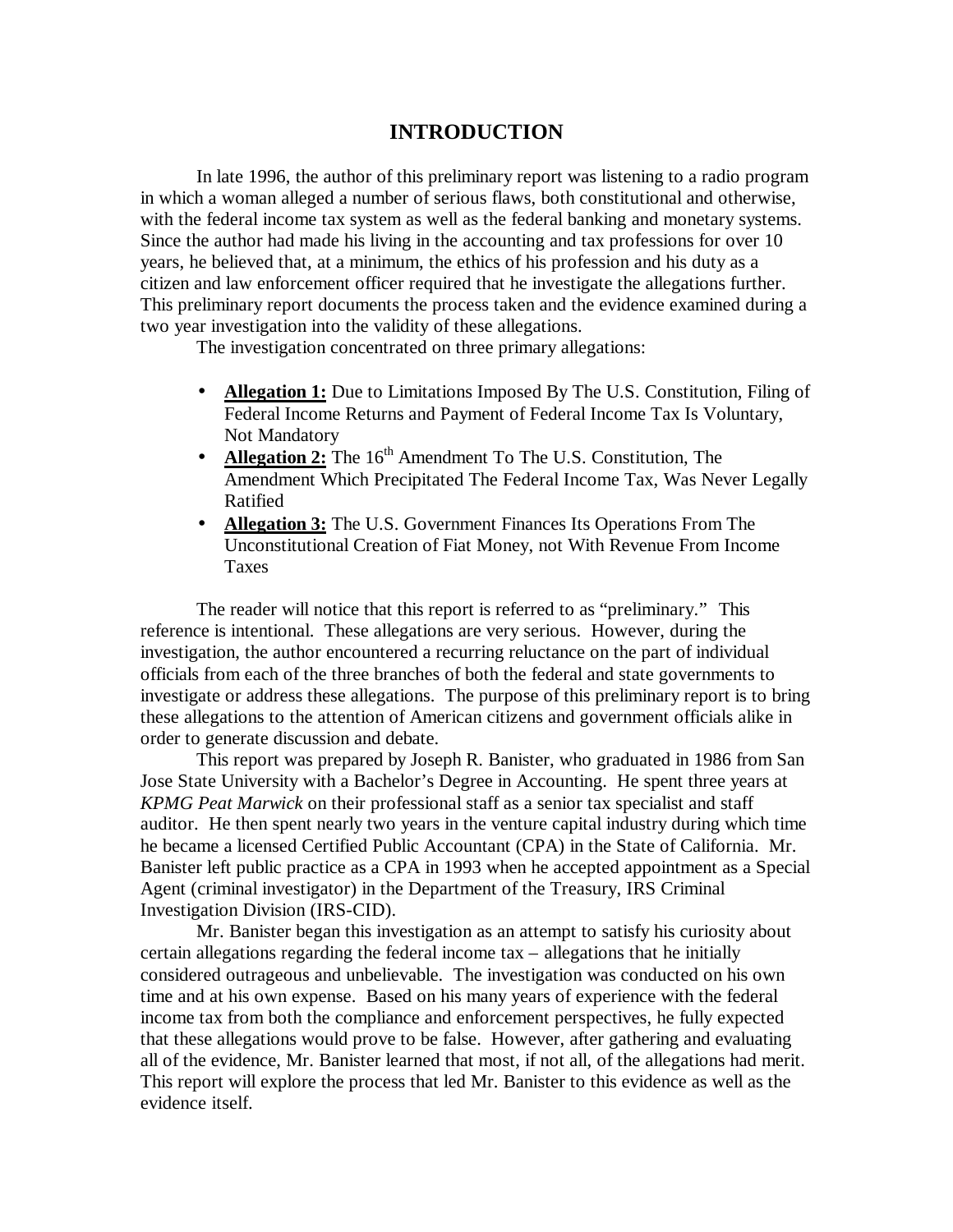# **BACKGROUND**

### **How These Allegations Came To My Attention**

One day in December 1996, I was listening to a talk radio program on KSFO "Hot Talk 560," a San Francisco based radio station. The host of the program, Geoff Metcalf, was interviewing a guest named Devvy Kidd. Mrs. Kidd spoke about a number of different topics but she made some allegations about the federal income tax that astonished me. Kidd alleged, among other things, that the federal income tax was voluntary. Since I made my living investigating criminal violations of the federal tax laws, I listened very intently to what she had to say.

Up to that point, I had always considered Geoff Metcalf to be a very reputable and honest talk show host who could back up everything he broadcasted with facts and evidence. I found it odd that he would invite a guest like Kidd on his show and allow her to make such an outrageous claim. At the end of the show, Mrs. Kidd gave out an address where listeners could send for more information. My belief in Metcalf's credibility coupled with incredible curiosity prompted me to write to Kidd for the information she offered.

In January 1997, I received a package from Mrs. Kidd that contained two books approximately 50 pages in length. One was entitled *Blind Loyalty* and the other was entitled *Why A Bankrupt America?*. The books were filled with very shocking claims about the United Nations, the federal income tax system, and the federal banking and monetary systems, among other topics. I read both of Kidd's booklets thoroughly and I found a more detailed explanation of the allegations she had made on the radio. There were three allegations that I found the most profound and unbelievable:

- **Allegation 1:** Due to Limitations Imposed By The U.S. Constitution, Filing of Federal Income Tax Returns and Payment of Federal Income Tax Is Voluntary, Not Mandatory
- **Allegation 2:** The 16<sup>th</sup> Amendment To The U.S. Constitution, The Amendment Which Precipitated The Federal Income Tax, Was Never Legally Ratified
- **Allegation 3:** The U.S. Government Finances Its Operations From The Unconstitutional Creation of Fiat Money, not With Revenue From Income Taxes

Kidd's allegations were so shocking and contrary to everything I had been taught that I spent many months simply thinking and meditating about what I had read. In the latter part of 1997, I read the book, *The Creature From Jekyll Island*, authored by G. Edward Griffin. Griffin's book shared some of the same subject matter as Kidd's books, which prompted me to pick them up a second time. During this second review, I noticed an unusual aspect about Kidd's books that I had paid little attention to the first time through. Kidd had a practice of including telephone numbers of the people responsible for the evidence she provided. It was at this point that I realized I could simply telephone these men and make direct inquiries about the evidence supporting their allegations. In December 1997, I decided to contact them personally in order to determine the truth.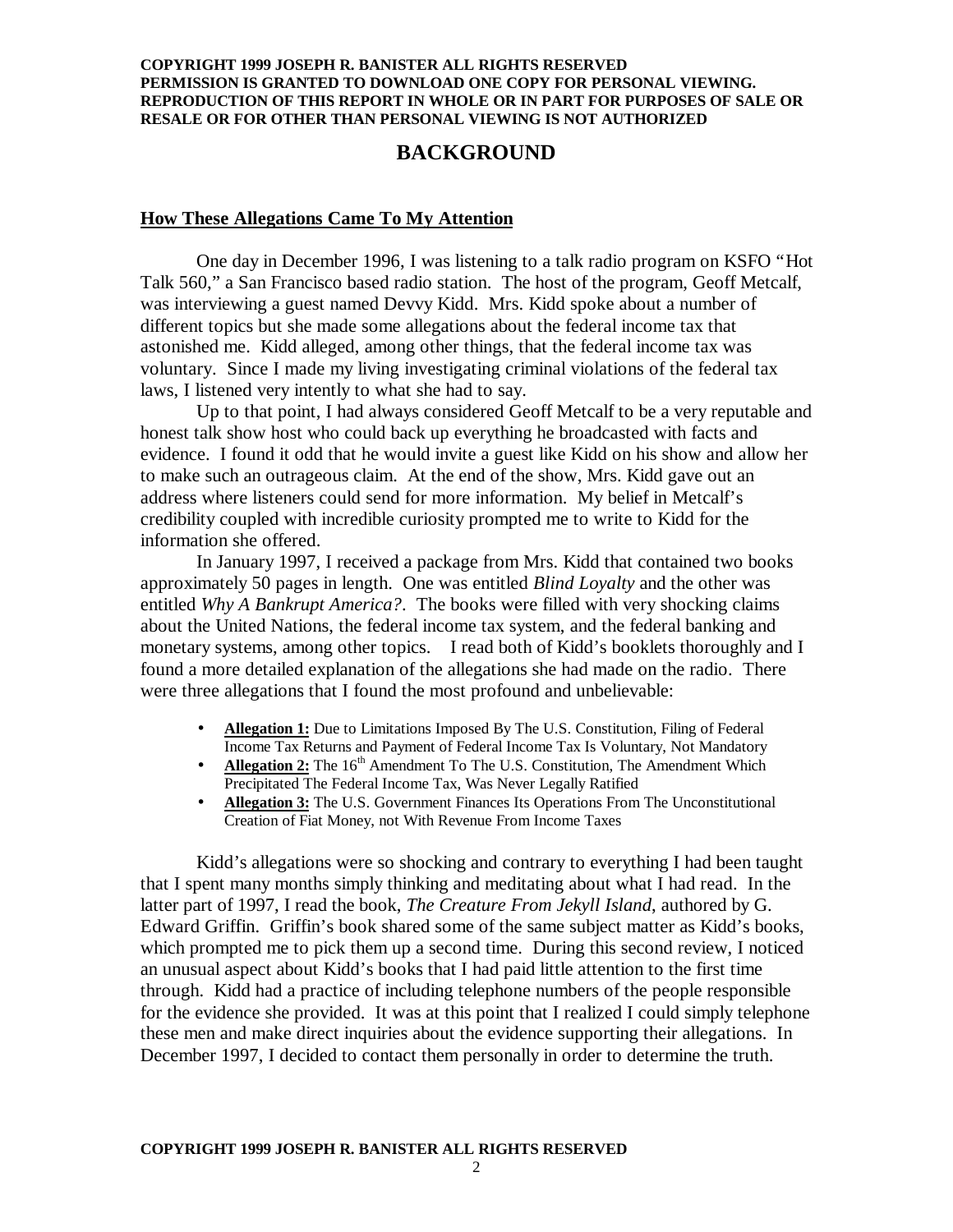# **Filing Federal Income Tax Returns and Paying Federal Income Tax Is Voluntary, Not Mandatory**

As I said previously, I had read and re-read Devvy Kidd's booklets and found the contents beyond belief. Still, I couldn't be sure until I found out for myself, and personally telephoning the people who made these allegations seemed like the best approach. I was tempted to call Kidd first but I decided that since the income tax issue was my area of expertise, I would start with those directly responsible for the allegations regarding the federal income tax.

I took some time off work and called the first man on my list - a man named Bill Conklin who claimed that no one was required to file federal income tax returns. Kidd had included in her book, *BLIND LOYALTY*, a press release issued by Conklin on December 10, 1994, in which he announced a decision by the 10th Circuit Court of Appeals. The appeals court ruled in *Conklin v. United States* that filing federal income tax returns was not required. Conklin included his telephone number on the press release.

You have to understand that at this point I was not only skeptical about Conklin's allegation that filing federal income tax returns was voluntary but I was also skeptical about being able to discuss his allegations in a logical manner. The reason for this skepticism was based on a belief largely influenced by my previous IRS training - a belief that people like Conklin, commonly referred to as "illegal tax protestors" by the IRS, were not to be taken seriously. According to what I had been taught in training, *illegal tax protestors* were kooks whose arguments against the federal income tax made no sense and had no basis in fact or law. Perhaps the animosity between so-called *tax protestors* and IRS agents has resulted, in part, because these two factions regularly meet face to face as they somehow reconcile our American income tax laws with our American tradition of liberty. When the two factions collide, sparks often fly.

During my criminal investigator training, the Internal Revenue Service emphasized that there were two types of tax protestors - *legal* and *illegal*. *Legal* protesters were the largest group because they consisted of just about everybody - from the complainers, marchers, and sign waivers to loophole seekers and those who tried to effect changes in the tax law. *Illegal* protestors were a much smaller category of those who, according to the IRS, refused to obey the law or had corrupted its meaning. Protestors in the *illegal* category were known to risk jail for their beliefs.

There is no doubt that *some* so-called *tax protestors* have corrupted the meaning of the federal income tax law to swindle innocent people. For example, some groups, for a large up front fee, have convinced others to join a tax scheme which eventually led to heavy penalties, interest, and, for some, jail time. These groups promised a "silver bullet" approach that would do away with income taxes forever. I wasn't sure whether Conklin would offer the silver bullet approach or some other alternative.

Conklin could not have had a more skeptical caller. When I first decided to call him directly, I thought that perhaps the phone number on the press release would have been disconnected or no longer in service. After all, the press release was dated December 1994 and I was calling three years later. I honestly did not expect anyone to

#### **COPYRIGHT 1999 JOSEPH R. BANISTER ALL RIGHTS RESERVED**

3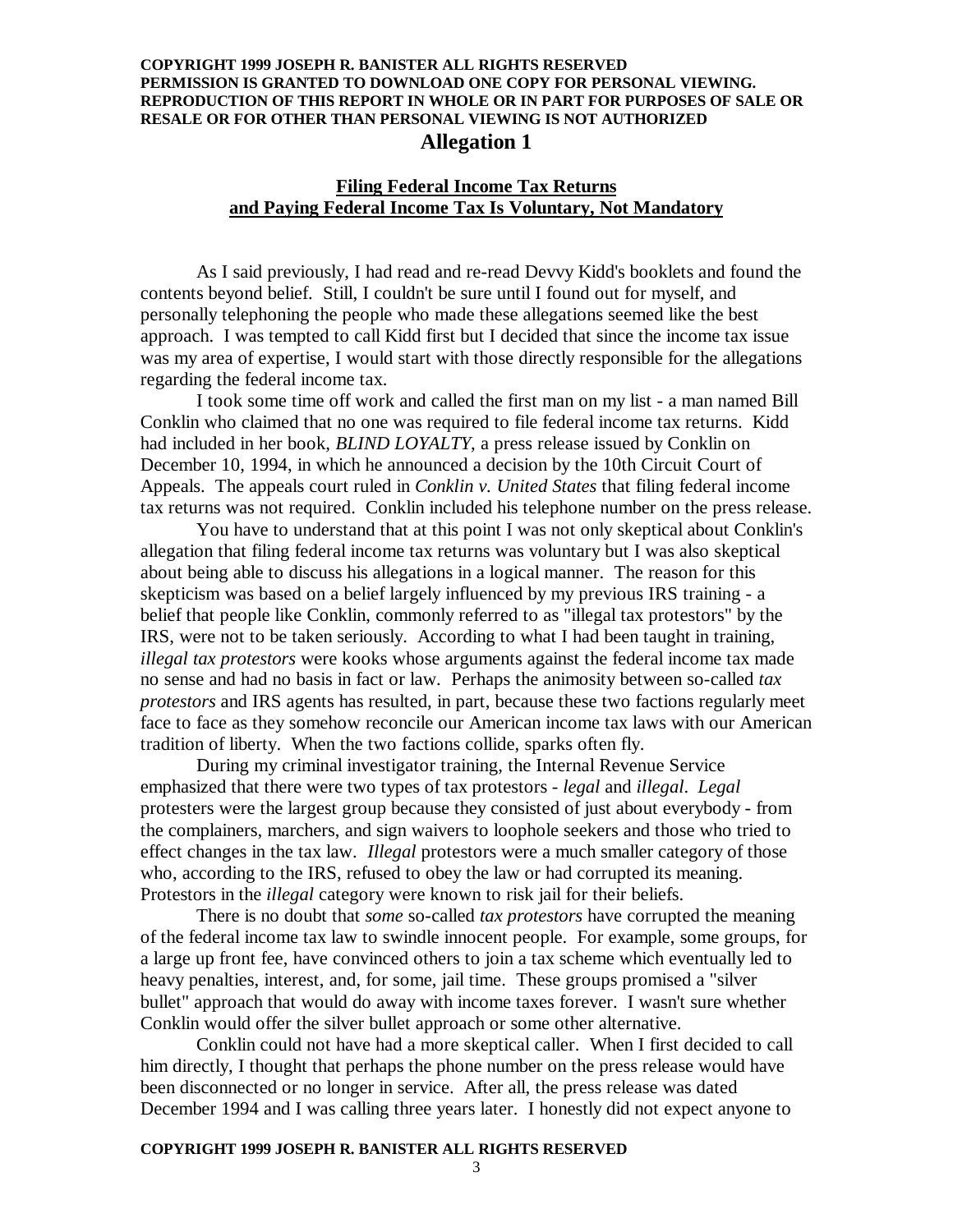WILLIAM T. CONKLIN

3296 RALEIGH STREET DENVER, COLORADO 80212 (303) 455-0837 FAX (303) 480-1799

December 10, 1994

NEWSRELEASE FOR IMMEDIATE RELEASE

The Tenth Circuit Court of Appeals has ruled in Conklin v. U.S.A. (94-1213) that filing tax returns is not required.

Their decision is unpublished.

I discovered about fifteen years ago that a requirement to file 1040 tax returns would be unconstitutional to the extent that it requires individuals to waive their Fifth Amendment Rights.

About 10 years ago I started offering a \$50,000 reward to anyone who could show me:

- (1) What Statute in the Internal Revenue Code makes me liable to pay the income tax?
- (2) How I can file a 1040 tax return without waiving my Fifth Amendment Rights?

Although many people have applied for the reward; no one has answered the question. The famous attorney Melvin Belli applied for the reward and he backed down when I explained the law to him. Another man in Seattle sued me in Federal Court for the reward and I won and got costs against him.

About eight years ago I raised this issue and filed suit in Federal Court. The judge sat on the case for five years before ruling against me. He told me in open court that if he ruled in my favor he would overturn the income tax system. He ruled that the Fifth Amendment does not apply because filing returns is not required. The Tenth Circuit upheld his decision.

By the way, the Fifth Amendment to the United States Constitution is the Amendment that says that citizens do not have to give the government information that can be used in criminal cases. The IRS consistently uses information on tax returns in criminal cases. I have worked on many criminal cases with different attorneys and I have witnessed this phenomenon many times, myself.

I have won six published wins against the IRS on my case alone. The cites are:

U.S. v. Church of World Peace, 878 F.2d 1281. Tavery v. United States, 897 F.2d 1032. Conklin v. C.I.R., 897 F.2d 1027. Church of World Peace, Inc. v. IRS, 715 F.2d 492. United States v. Church of World Peace, 775 F.2d 265. Conklin v. United States, 812 F.2d 1318.

If you type my name into any legal data base computer, you will see dozens of cites to my cases. As you can see, I am quite serious and successful in my challenge to the Internal Revenue Service and the Federal Income Tax.

My story is very interesting and I can prove beyond the shadow of a doubt that the IRS has been lying to the American public about the Nature of the Federal Income Tax for eighty years.

It is time to bring the truth to the American Public and let them decide what to do with the Income Tax. For the last ten years I have traveled this Nation speaking about this problem. People like to hear what I have to say.

I have written a book that has been published about this issue. The book is: The Freedom Book: A Manual in Fighting the Usurpation of Unconstitutional Government.

I hope to hear from you.

Sincerely,

Bill Conklin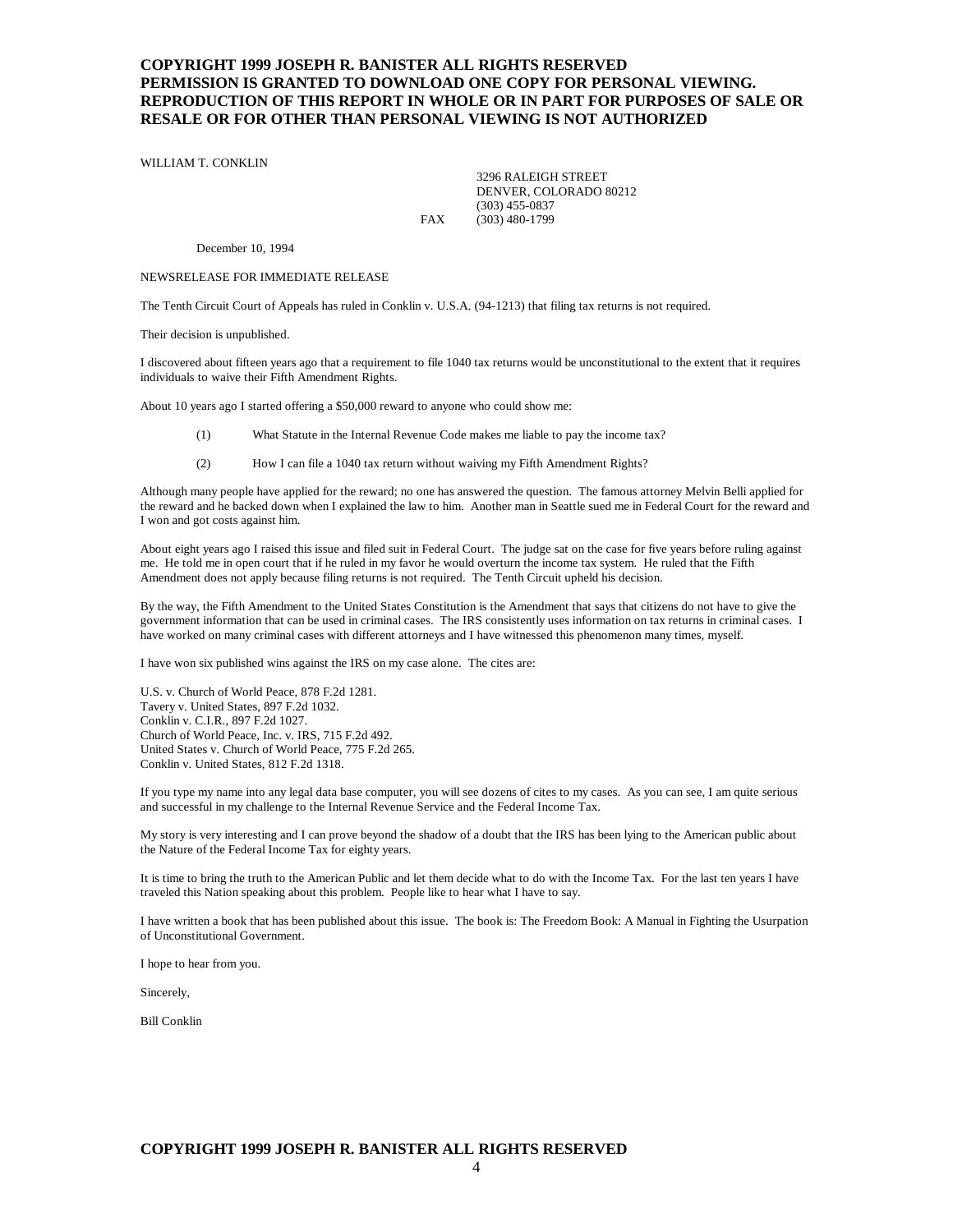answer but I dialed the number anyway. After a few rings, I connected to an answering machine and a voice identifying itself as "Bill Conklin" gave a short greeting and invited the caller to leave a message. I left a message telling Conklin my name and that I was looking for information regarding voluntary tax returns. In order to increase the chances of a returned call, I also told Conklin that he might be a little surprised at what I did for a living.

Within an hour, Conklin called me and I proceeded to tell him that although I was calling as a private citizen, on my day off and from my home telephone, I was employed as a Special Agent in the IRS Criminal Investigation Division. I then told him that his allegation that no one is required to file federal income tax returns seemed too incredible to be believed and I was admittedly skeptical. After talking a little more about what I did for a living, I sensed that Conklin believed I really was an IRS Special Agent (after all, I had no way of proving it over the telephone.

I told Conklin that I did not have an ax to grind nor did I have a hidden agenda. I told him his allegations and court victories genuinely intrigued me and I wanted to learn more. I further told him that I was interested only in the truth, and that I intended to call others in Devvy Kidd's booklets about the federal income tax issue. Conklin admitted to me that he had never received a call from an IRS criminal investigator attempting to satisfy his curiosity and he considered my telephone call a pleasant surprise.

We spoke for a while and Conklin restated much of what I had read in Devvy Kidd's materials but he also filled in additional details. Conklin offered to send me some additional information, including his book, *WHY NO ONE IS REQUIRED TO FILE TAX RETURNS and what you can do about it*. He also made a unique gesture by offering to send me \$50.00 to offset long distance charges that I might incur as I investigated the issue further. Since it was a thoughtful gesture to begin with, and since I was doing this little investigation on my own time and at my own expense, I accepted his \$50.00 offer. Conklin suggested that I speak with one of his trusted friends, a man named Peymon Mottahedeh. Within a half-hour, I received a call from Peymon (pronounced *pay-mon*).

Like Conklin, Peymon was surprised that an IRS agent was calling to research these tax issues for himself instead of simply taking the agency's word for it. I repeated to Peymon that I was still very skeptical about these allegations but that I was willing to receive any evidence he could provide. Peymon went on to explain how he was a patriotic American who had emigrated to the U.S. from Iran. He also told me his family was something of a rarity in Iran - they were Jews. So much for the myth that patriots and so-called *illegal tax protestors* are anti-Semitic! We traded telephone numbers and Peymon said he would send me some additional information.

Within a few days, I received a *Priority Mail* package from Conklin. In it I found a \$50.00 bill and a 66 page booklet entitled, *WHY NO ONE IS REQUIRED TO FILE TAX RETURNS and what you can do about it*. Also inside were various flyers and announcements including one for a \$50,000 reward payable to anyone who could show Conklin what statute makes him liable to pay federal income tax and how he could file a tax return without waiving his 5th Amendment rights. As soon as I found some time, I began reading Conklin's book *WHY NO ONE IS REQUIRED* . . . which described the process by which Americans waive their 5th Amendment rights when they file federal income tax returns. Conklin explains the process as follows: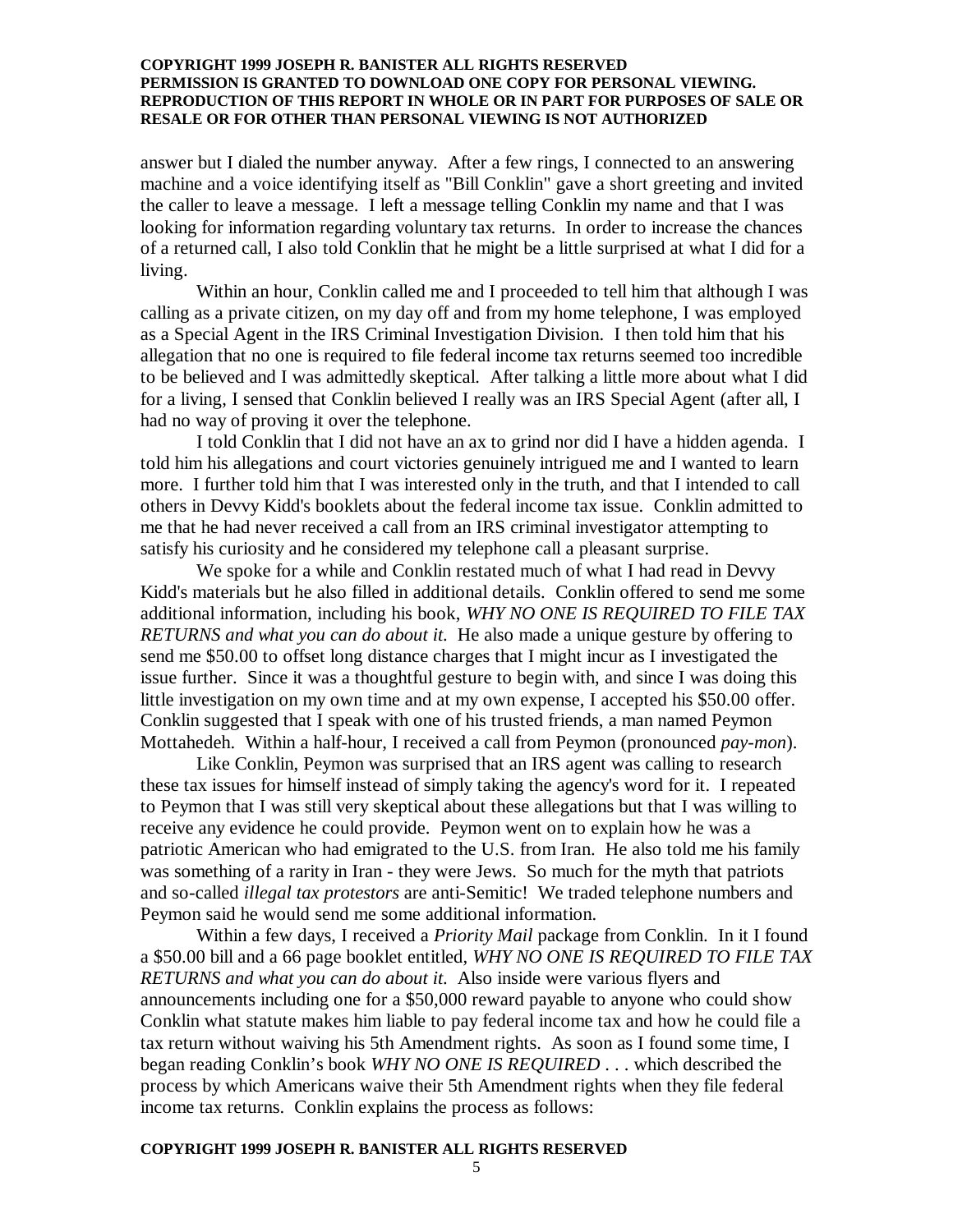Since the population is generally ignorant as to the nature of their rights and their constitutional protections, the federal government continues to get away with the biggest scam in United States history; they've done so for over 80 years. The government of the United States of America, through its agency the Internal Revenue Service, supported by a court system that deliberately ignores the law in tax cases, is requiring individuals to waive their Fifth Amendment protected rights to provide information on April 15, that may be used against them criminally. Such a situation makes a complete mockery of the Fifth Amendment. Through the IRS and the Department of Justice the government, by carefully orchestrated trials and outrageous fines and criminal penalties, instills fear and thus perpetuates a tax system which is not only un-American in that it taxes an individual's industriousness and productivity, but unconstitutional in that Americans must waive their constitutionally protected rights in order to comply with it. In this manner, they essentially beat confessions out of 100 million Americans each year, and make a mockery of our Bill of Rights. It is time for us to wake up, assert our rights again, and reveal the truth to others.

In order to provide a better understanding of Conklin's court victory, a review of the 5th Amendment to the U.S. Constitution is appropriate:

No person shall be held to answer for a capital, or otherwise infamous crime, unless on a presentment or indictment of a Grand Jury, except in cases arising in the land or naval forces, or in the Militia, when in actual service in time of War or public danger; nor shall any person be subject for the same offense to be twice put in jeopardy of life or limb; **nor shall be compelled in any criminal case to be a witness against himself**, nor be deprived of life, liberty, or property, without due process of law; nor shall private property be taken for public use, without just compensation. (Emphasis added)

Conklin court victories focused my attention on the fact that American taxpayers, without realizing it, apparently waive their 5th Amendment rights every time they submit information on their federal income tax returns. I was fairly familiar with the  $5<sup>th</sup>$ Amendment since, as a criminal investigator, I was required to read criminal suspects their *Miranda* [5<sup>th</sup> Amendment] rights whenever I questioned them. I never considered that the information submitted on an income tax return could just as readily be used against someone. I never considered that when a taxpayer files an income tax return or is audited, they "answer questions" and "submit information" to IRS agents just as they might do when talking to me after I had given them the warning below. I am sure few Americans realize that as they bare their financial souls on their federal income tax returns, they are volunteering information that can be and will be used against them in criminal prosecutions.

I thought about the *Miranda* style warnings given to those questioned by IRS Special Agents prior to questioning. The following statement was required to be read before speaking to anyone who was the potential subject of an investigation:

As a special agent, one of my functions is to investigate the **possibility** of criminal violations of the Internal Revenue Laws, and related offenses. In connection with my investigation of your **tax liability** (or other matter) I would like to ask you some questions. However, first I advise you that under the **5th Amendment** to the Constitution of the U.S. I **cannot compel** you to answer any **questions** or to **submit any information** if such answers or information might **tend to incriminate you in any way**. I also advise you that **anything** which you **say** and **any documents** which you **submit**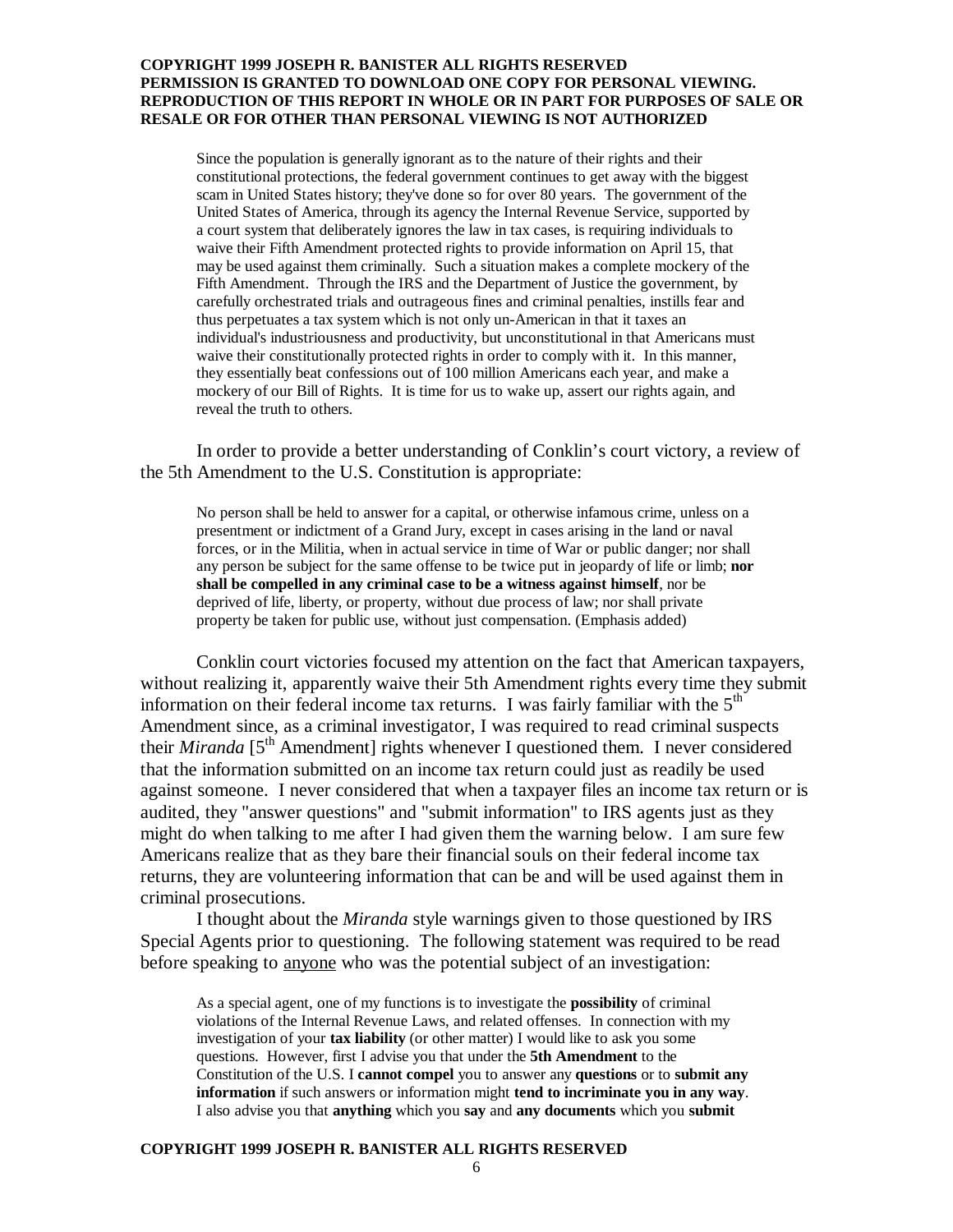may be **used against you** in any criminal proceeding **which may be undertaken**. I advise you further that you may, if you wish, seek the assistance of any attorney before responding. (Emphasis added)

If federal income tax return filers realized they were voluntarily waiving a very precious 5th Amendment right each time they filed, I expect they might consider doing what many people did when I read them their rights - keep their mouths shut and not hand me any documents or financial information. But why is it that citizens who file income tax returns and those subjected to an income tax audit aren't warned that anything which they say and any documents which they submit can, and do, end up being used against them in a criminal investigation?

Is there any difference, as far as your 5th Amendment rights are concerned, between an IRS special agent (criminal investigator) asking you questions and an IRS auditor asking you questions? Answers to questions from an IRS auditor or information you provide on your federal income tax return can be used against you in a criminal case just as readily as answers to questions from a special agent. I know this from personal experience. When I assisted prosecutors from the U.S. Department of Justice in preparing to prosecute a taxpayer who had been charged with an income tax crime, it was accepted and quite common for the prosecutor to use statements that the taxpayer had made on their income tax return, as well as any statements the taxpayer made to the IRS auditor, against them.

The preamble to the U.S. Constitution's Bill of Rights, which includes the 5th Amendment, says the following about why these rights are so important:

The conventions of a number of the States having at the time of their adopting the Constitution, expressed a desire, **in order to prevent misconstruction or abuse of its powers**, that further declaratory and restrictive laws should be added: And as extending the ground of **public confidence in the Government**, will best insure the beneficent ends of its institution. (Emphasis added)

This preamble clearly indicates that the 5th Amendment and the rest of the Bill of Rights were created to curb government abuse, not to provide some loophole for criminals to escape punishment.

The courts also recognize the meaning and importance to the average citizen of the 5th Amendment. In *Counselman v. Hitchcock*, 142 U.S. 547; the U.S. Supreme Court said:

. . . We are clearly of opinion that no statute which leaves the party or witness subject to prosecution after he answers the criminating question put to him can have the effect of supplanting the privilege conferred by the constitution of the United States . . .In view of the constitutional provision, a statutory enactment, to be valid, must afford absolute immunity against future prosecution for the offense to which the question relates.

In *United States v. Sharp*, 920 F.2d 1167, the 4th Circuit Appeals Court said:

. . . The fifth amendment's protection against self-incrimination applies *in any type of proceeding* whether civil, criminal, administrative, investigatory, or adjudicatory . . .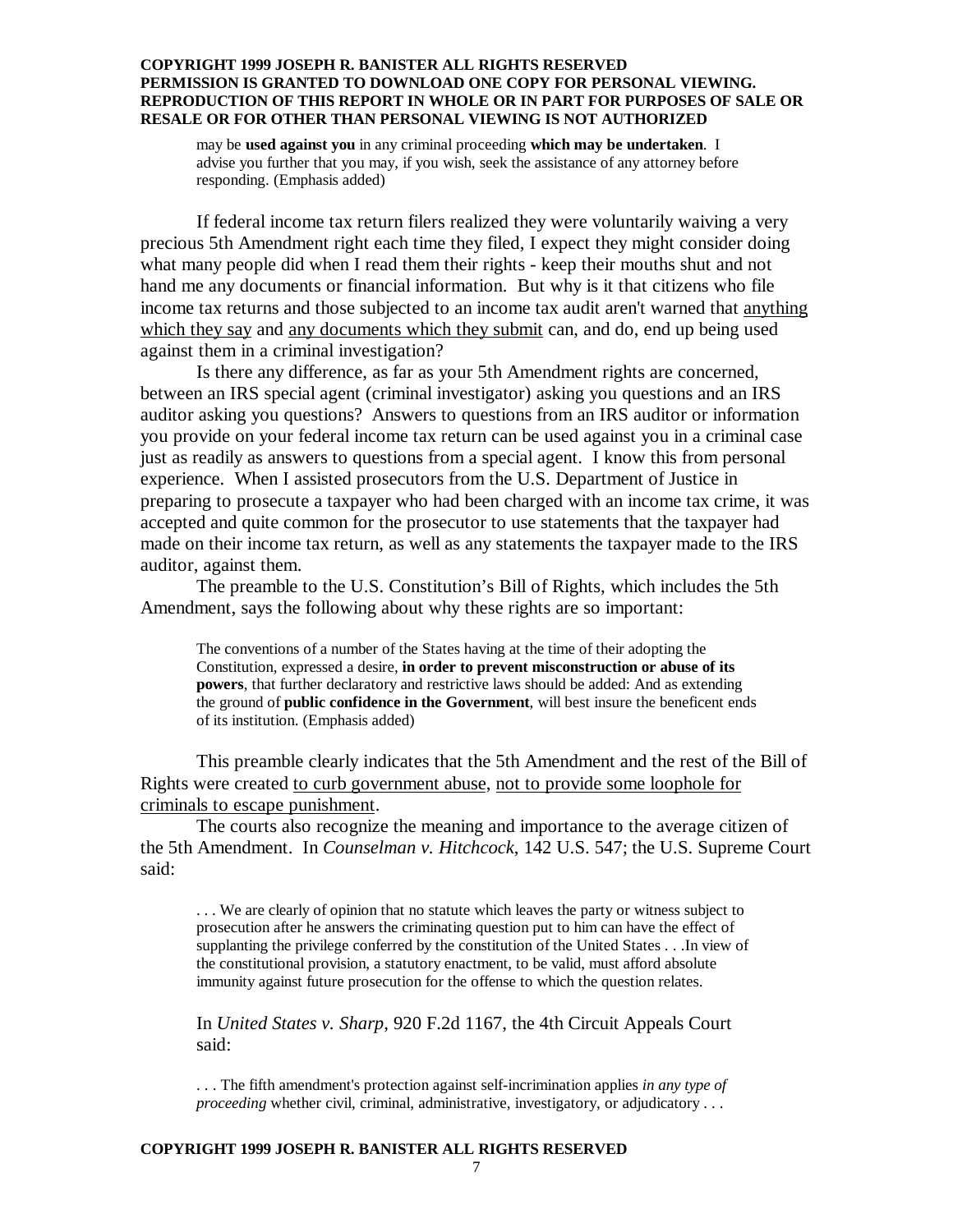And it applies not only to evidence which may directly support a criminal conviction, but to information which would furnish a link in the chain of evidence that could lead to prosecution, **as well as evidence which an individual reasonably believes could be used against him in a criminal prosecution**. . . . Accordingly, it may apply in the context of an IRS investigation into civil tax liability, **given the recognized potential that such investigations have for leading to criminal prosecutions**. (Emphasis added)

In *United States v. Argomaniz*, 925 F.2d 1349, the 11th Circuit Court of Appeals said:

...There can exist a **legitimate fear of criminal prosecution** while an IRS investigation remains in the civil stage, before formal transfer to the criminal division...

Another example is *Garner v. United States*, 424 U.S. 648, 96 S.Ct. 1178 (1976), in which the U.S. Supreme Court held that the information in an income tax return is the "testimony of a witness." Since the 5th Amendment guarantees that a citizen can not be compelled in any criminal case to be a witness against himself, and information on a return is routinely shared with prosecutors in the Department of Justice and other law enforcement agencies in the United State and around the world, wouldn't any law requiring a citizen to file a return be unconstitutional?

Many of us probably have some familiarity with the 5th Amendment to our U.S. Constitution, but we're clearly not as familiar with it as we should be. During my five years in law enforcement, it was quite common for me to read someone their *Miranda* rights (see above) before questioning them. However, as I said before, I often thought of the 5th Amendment as a protection used by *criminals*. I have come to appreciate my 5th Amendment and other constitutional rights a lot more than I used to. I' know many citizens have grown weary of the government telling them that they have to give up more and more of their rights so that they can be better taken care of. Unfortunately, it's as if more and more of our rights are given up year after year and the government never keeps its end of the bargain!

Bill Conklin has had his own battles with the IRS about whether or not filing tax returns is required and whether or not our 5th Amendment rights are waived every time we file an income tax return. But what specifically did Conklin learn that made him realize that filing income tax returns was voluntary? Here's a brief summary:

Conklin has determined three flaws with the federal income tax:

First, there is no statute that makes a person liable or responsible to pay the income tax. Individuals only become liable to pay the income tax when they voluntarily file a tax return, or when the IRS follows its assessment procedures as outlined in the Internal Revenue Code.

Second, If there were a statute which clearly and unequivocally required the filing of tax returns, such a statute would be unconstitutional under the present income tax system to the extent that it would require individuals to give the government information which could be used against them criminally.

#### **COPYRIGHT 1999 JOSEPH R. BANISTER ALL RIGHTS RESERVED**

8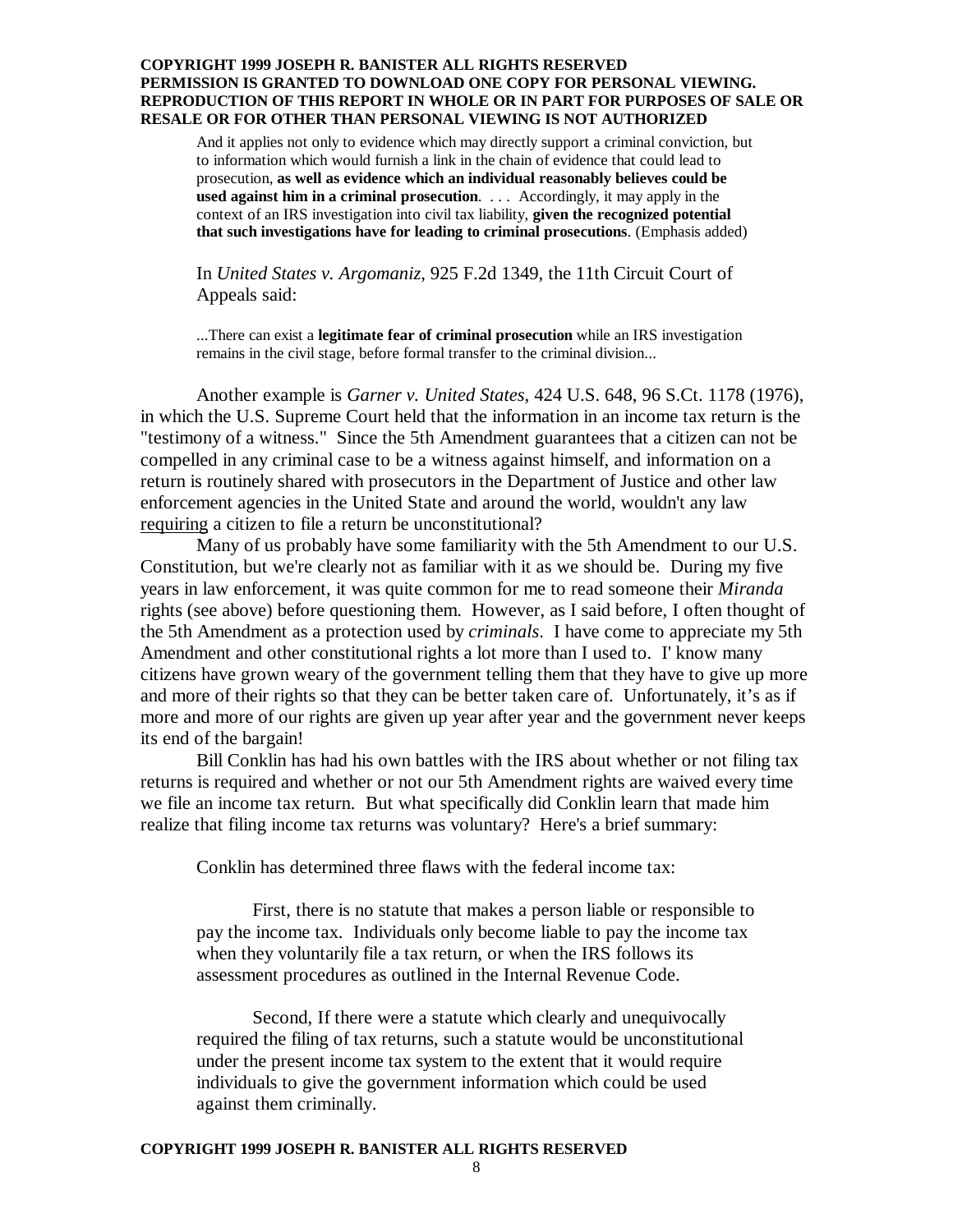Third, The Internal Revenue Service, under our U.S. Constitution, cannot legally require information on 1040 returns from individuals-that is why the IRS continually refers to the income tax as "voluntary."

In 1986, Conklin filed an unsigned federal income tax return with a cover letter pointing out that he had discussed with several attorneys his perceptions of the 5th Amendment conflict with the requirements of filing returns, and none of the attorneys had been able to show Conklin how he could file a return without waiving his 5th Amendment rights. Conklin included copies of the opinion letters drafted by the attorneys with his unsigned return. Conklin even gave the Internal Revenue Service a power of attorney to sign the return for him if they could do so without waiving his 5th Amendment rights. According to Conklin, the IRS never filed his return for him.

However, the IRS, after receiving Conklin's unsigned return and attachments, did fine him \$500 for filing a "frivolous return." Conklin fought back by suing the IRS in federal court over the issue. After five years of battle in federal court, Judge Nottingham of the 10th Circuit U.S. District Court told Conklin that if he were to rule in Conklin's favor, he was afraid that he would overturn the federal tax system. Notice that the judge didn't say Conklin was wrong, he just said he couldn't rule in Conklin's favor because it would overturn the federal tax system.

Judge Nottingham did eventually rule against Conklin, but the predicament Conklin put Judge Nottingham in was readily apparent. Nottingham took the position that Conklin's 5th Amendment rights were not at issue because in order for the 5th Amendment to be applicable, Conklin's testimony (on the income tax return) would have had to be "compelled." Since filing returns is voluntary, ruled the judge, Conklin's testimony (on the tax return) was not compelled and 5th Amendment protection is not available when the testimony is volunteered. Unfortunately, Judge Nottingham's ruling was in direct contradiction with the U.S. Supreme Court's 1976 *Garner* decision mentioned above. In *Garner*, the Supreme Court also said:

. . . [I]t cannot fairly be said that taxpayers are "volunteers" when they file their tax returns. The Government compels the filing of a return much as it compels, for example, the appearance of a "witness" before a grand jury...

Are you thoroughly confused about whether filing returns is required or not? Don't be too hard on yourself. As you can see, the income tax law and the way it is administrated and enforced appears to have a confounding effect on the judiciary too! Conklin commented on Judge Nottingham's ruling in his book *WHY NO ONE IS REQUIRED TO FILE INCOME TAX RETURNS*:

As the judge had mused out loud earlier during one of the hearings, either way he ruled, I win! For example, if he were to have ruled that the \$500 fine be abated, he would have to decide that the unsigned return and my contentions were not frivolous. But he couldn't do that, because then other folks might start submitting unsigned returns. That would pull the IRS' teeth--they could no longer fine folks for submitting a "frivolous" return, but more importantly, how then could the IRS use anyone's return information against them criminally if they hadn't signed it "...under the pains and penalties of perjury?"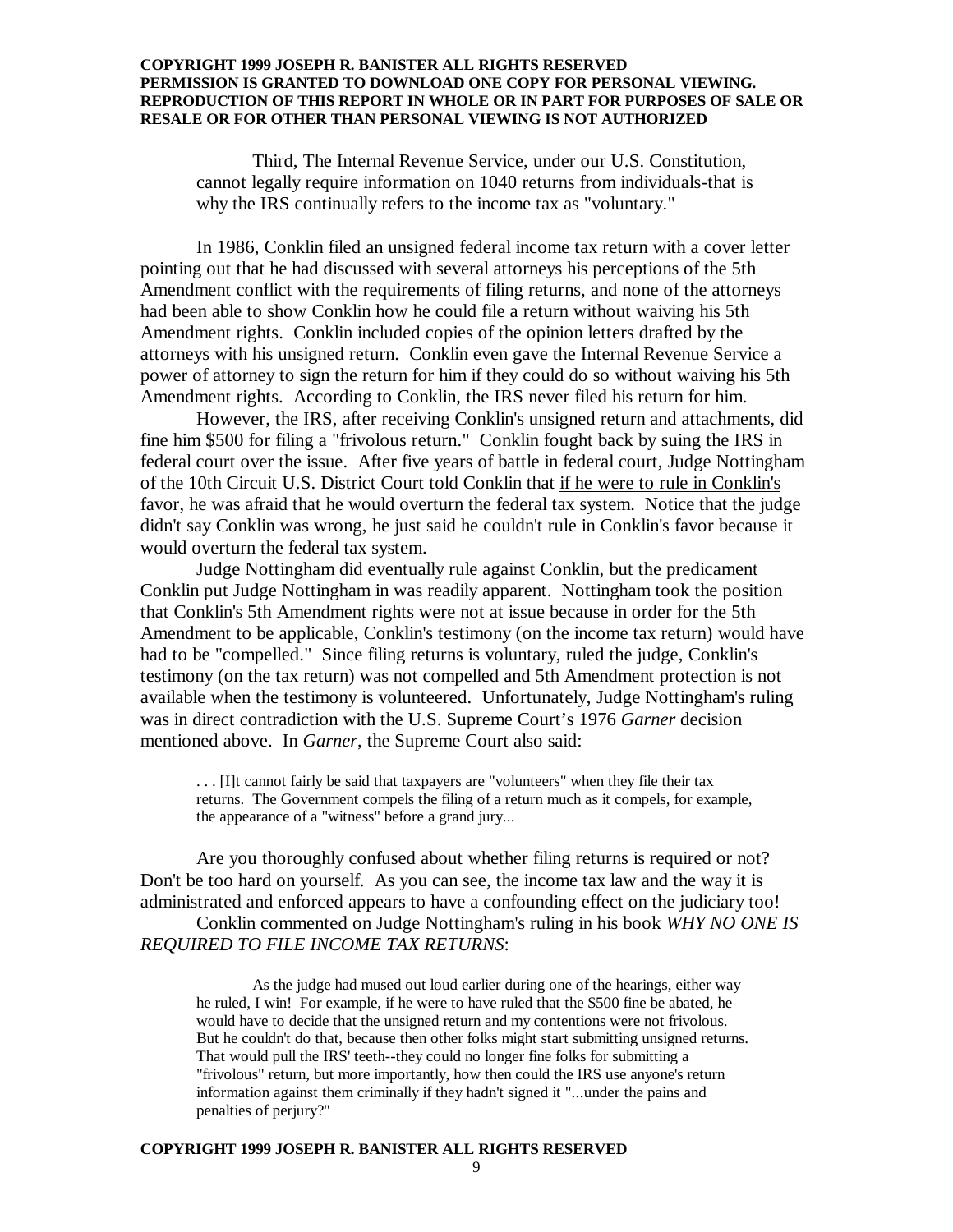On the other hand, his upholding the \$500 fine would mean that he was ruling against the written, professional opinions of six attorneys whom I was relying on, and would underscore the uncomfortable fact that their opinions brought into sharp focus; namely, that the IRS could use the club of a fine to force me to sign and submit a return, forcing me to waive my rights not to be a witness against myself.

Either the 5th Amendment applies because filing returns is compelled, or the 5th Amendment does not apply because filing returns is voluntary...The IRS, in an obvious attempt to deal with the problem, continually refers to the income tax system as voluntary.

## **Is The Federal Income Tax Voluntary?**

 Conklin provided other information that expanded on Kidd's allegation that the federal income tax system is voluntary as opposed to mandatory. Conklin's analysis was so compelling that it prompted me to conduct my own personal investigation. Conklin pointed out a number of examples contained in actual IRS documents that show that the IRS *does* continually refer to the federal income tax system as *voluntary*. Despite five years spent working for the IRS and eight years complying with the income tax law, I never realized how much the IRS used the word *voluntary* when referring to the federal income tax and the filing of returns.

Conklin sent me a copy of portions of the *Internal Revenue Manual* (IRM) that he received via a Freedom of Information Act (FOIA) request. Notice the use of the word *voluntary* in the following IRM passages and see for yourself:

#### Section 4022.65

Place and Time for Appearance

(3) When a person indicates he/she will **voluntarily** comply but requests that he/she be served with a summons as evidence of his/her legal duty to produce records or testify . . . (Emphasis added)

#### Section 5535.4

(b) BMF accounts-

1. Advise taxpayers that the return(s) may be processed under IRC 6020(b) if not filed **voluntarily**...(Emphasis added)

#### Section 4022.41

(2) Notwithstanding the privilege against self-incrimination, information or evidence furnished **voluntarily** by a person summoned **may be used even though of an incriminatory nature**. (Emphasis added)

As you can see from actual passages from the IRS's own manual above, the IRS clearly emphasizes that information given on tax returns and information given subject to an IRS summons is done *voluntarily*. Conklin says the IRS purposely uses the word *voluntary* because the IRS knows that for it to *require* information (legally referred to as "testimony") would be illegal and unconstitutional. Is filing a tax return voluntary? Read the following passages from the Internal Revenue Manual as written and then read them again removing the word voluntary to see how *voluntary* is included over and over again without it being necessary to the meaning of the sentence: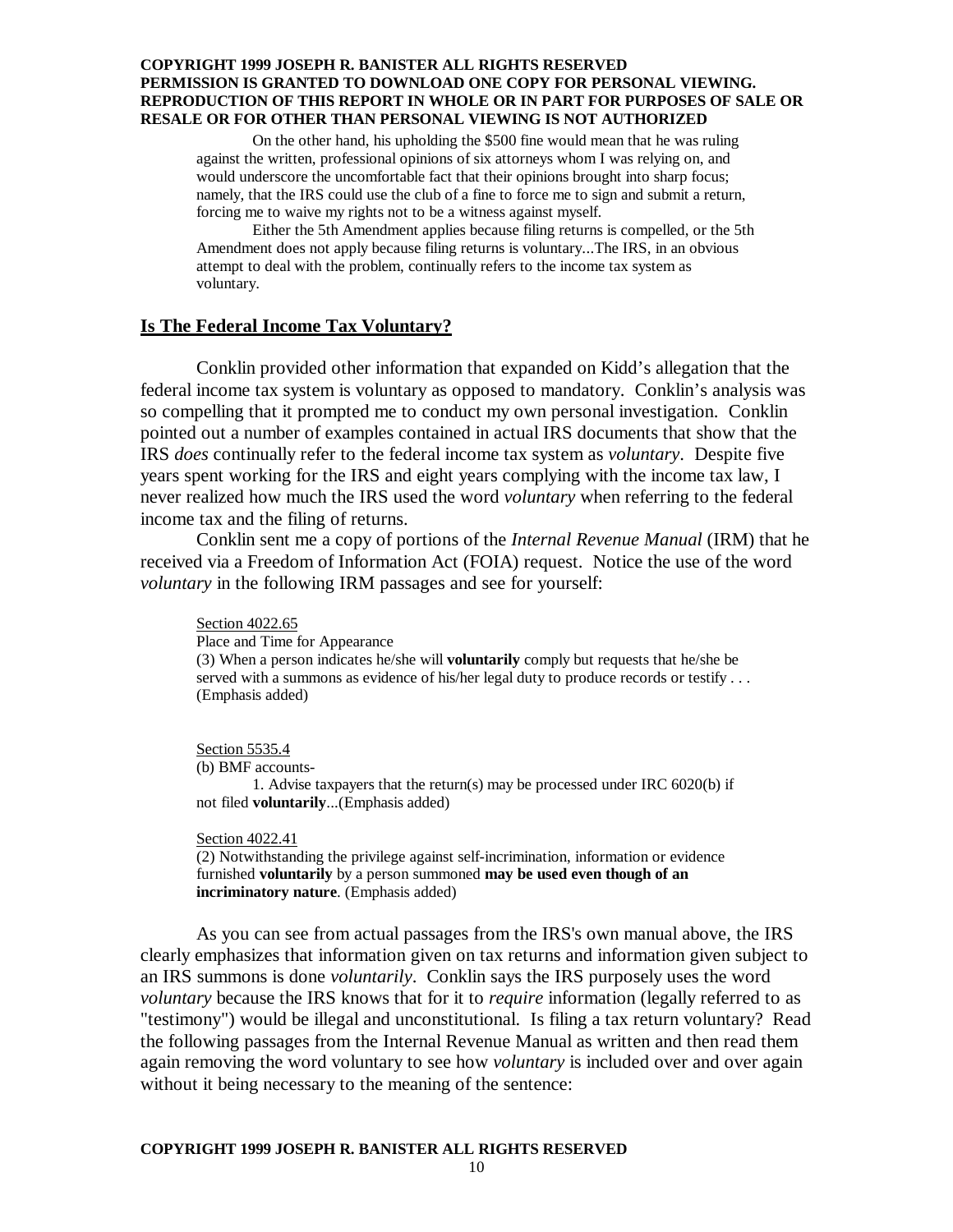IRS POLICY STATEMENTS: P-4-84 (Approved 7-6-83)

The purpose of criminal tax investigations is to enforce the tax laws and to encourage **voluntary** compliance. (Emphasis added)

Chapter 100 - Purpose and Instructional Use of Handbook Section 110 INTRODUCTION (1) The primary mission of Taxpayer Service is to promote **voluntary** compliance through education and assistance to taxpayers. (Emphasis added)

Section 13(91) (8-15-89) INTRODUCTION

 $(1)$ ....

(2).... The purpose of this program is to assess the correct tax liability by either: (a) securing a valid **voluntary** income tax return from the taxpayer and/or (b) Computing...(Emphasis added)

Part VI - Taxpayer Service (13)31 (8-15-89)

INTERVIEW PROCEDURES

(1) (f) In walk-in areas, accept and/or assist in preparation of delinquent tax returns **voluntarily** submitted by taxpayers...(Emphasis added)

Now take a close look at the preceding Internal Revenue Manual sections. Why does the IRS manual use the word *voluntary* in these phrases and sentences when the word serves no apparent purpose? If filing tax returns, reporting income, and paying income taxes is mandatory, why the constant use of the word voluntary? Or *does* the word voluntary serve a purpose? The purpose being that, as Conklin and others allege, the IRS knows that they can not *require* you to file income tax returns and give them information because the 5th Amendment prevents them from doing so. It is something to think about. Why does the IRS instruct its employees to "promote **voluntary** compliance through education and assistance?" Why doesn't the IRS just instruct its employees to "promote compliance?" Why does the IRS instruct its employees in "securing a valid **voluntary** income tax return from the taxpayer?" Why doesn't the IRS just instruct its employees in "securing a valid income tax return?"

The standard explanation the IRS gives for their use of the word "voluntary" (as in *voluntary* compliance) is that, due to limited personnel and budgets, it is necessary for taxpayers to bear the responsibility of *voluntarily* complying with the federal income tax laws. This explanation makes little sense when one considers the ridiculous way other laws would be written if the same logic was applied.

For example, how often have you heard your local police department asking for you to *voluntarily* comply with the laws outlawing murder? There are certainly a limited number of homicide detectives and the budgets to pay for them. These budgetary limits make it crucial that people *voluntarily* comply with laws outlawing murder, don't they? Well, maybe murder is too harsh a crime to be compared with paying income taxes. What about a crime which more people commit? How about speeding? Have you ever been pulled over and told that you failed to *voluntarily* comply with the speed limit? No?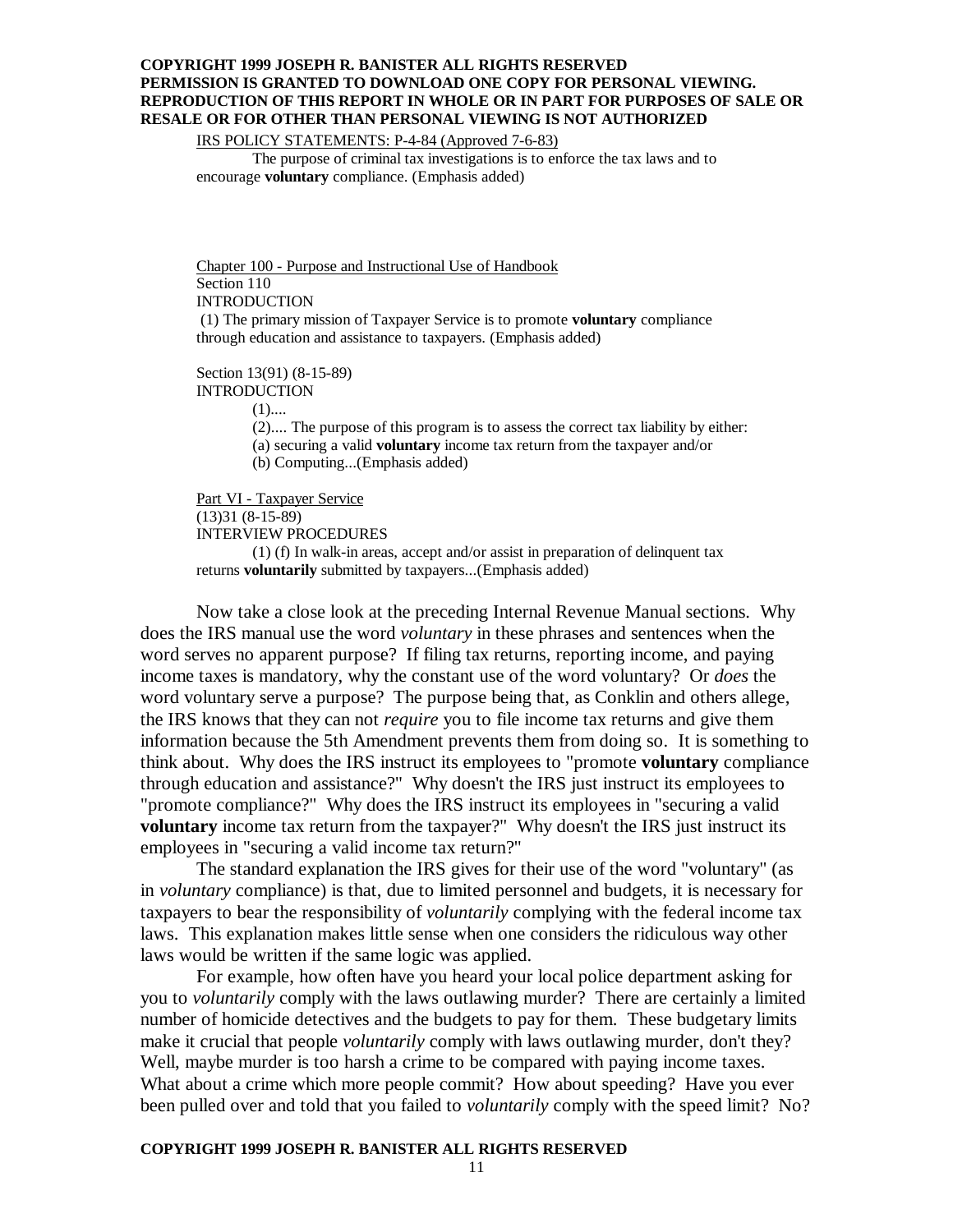Surely the state highway patrol personnel budget is limited. Does the state highway patrol rely on drivers *voluntarily* complying with the speed laws or do they simply rely on drivers complying with the speed laws? The point is that you have a mandatory duty to comply with every law prohibiting murder, speeding, or any other illegal activity – you can not be forced to comply with a voluntary duty. Maybe now you have a better idea of why the IRS explanation regarding their use of the word *voluntary* doesn't make any sense, unless, of course, it serves another purpose.

Homeowners across the country know what paying property taxes is all about. Surely the various counties across the country have "limited personnel and budgets." Yet, I have never heard of a county advising its residents to *voluntarily* comply with the property tax laws because of *limited personnel and budgets* to administer the tax. Instead, the county assessor assesses (fixes the amount of) your property, making you liable for the tax, and sends you a bill. You pay the bill you are made liable for or the county will place a lien (legal claim) on your house until it is paid.

The use of the word *voluntary* is very prevalent whenever the federal income tax is described or discussed by government officials. For example, Dwight E. Avis, Head, Alcohol and Tobacco Tax Division (today's A.T.F.) of the Bureau of Internal Revenue (today's I.R.S.) testified before the House Ways & Means Committee in 1953 regarding administration of the internal revenue laws:

Let me point this out now. Your income tax is 100 percent voluntary tax, and your liquor tax is 100 percent enforced tax. Now, the situation is as different as day and night. Consequently, your same rules just will not apply, and therefore the alcohol and tobacco tax has been handled here in this reorganization a little differently, because of the very nature of it, than the rest of the overall tax problem.

There are many other examples. In *A Note From The Commissioner* in the 1991 *Instructions For Form 1040* booklet, IRS Commissioner Fred T. Goldberg, Jr. stated:

As countries around the world embrace our way of life, it is a reminder that government in a free country can only be financed through **voluntary** compliance . . .(Emphasis added)

In *A Note From The Commissioner* in the 1992 *Instructions For Form 1040* booklet, IRS Commissioner Shirley D. Peterson stated:

You are among the millions of Americans who comply with the tax law **voluntarily**. (Emphasis added)

In *A Note From The Commissioner* in the 1993 *Instructions For Form 1040* booklet, Margaret Milner Richardson, in *A Note From The Commissioner*, stated

Thank you for making this nation's tax system the most effective system of **voluntary** compliance in the world. (Emphasis added)

Senator Bob Kerrey co-chaired the National Commission on Restructuring the IRS. In an interview conducted by Anne Willette published in *USA Today* on March 5, 1997, the following exchange took place: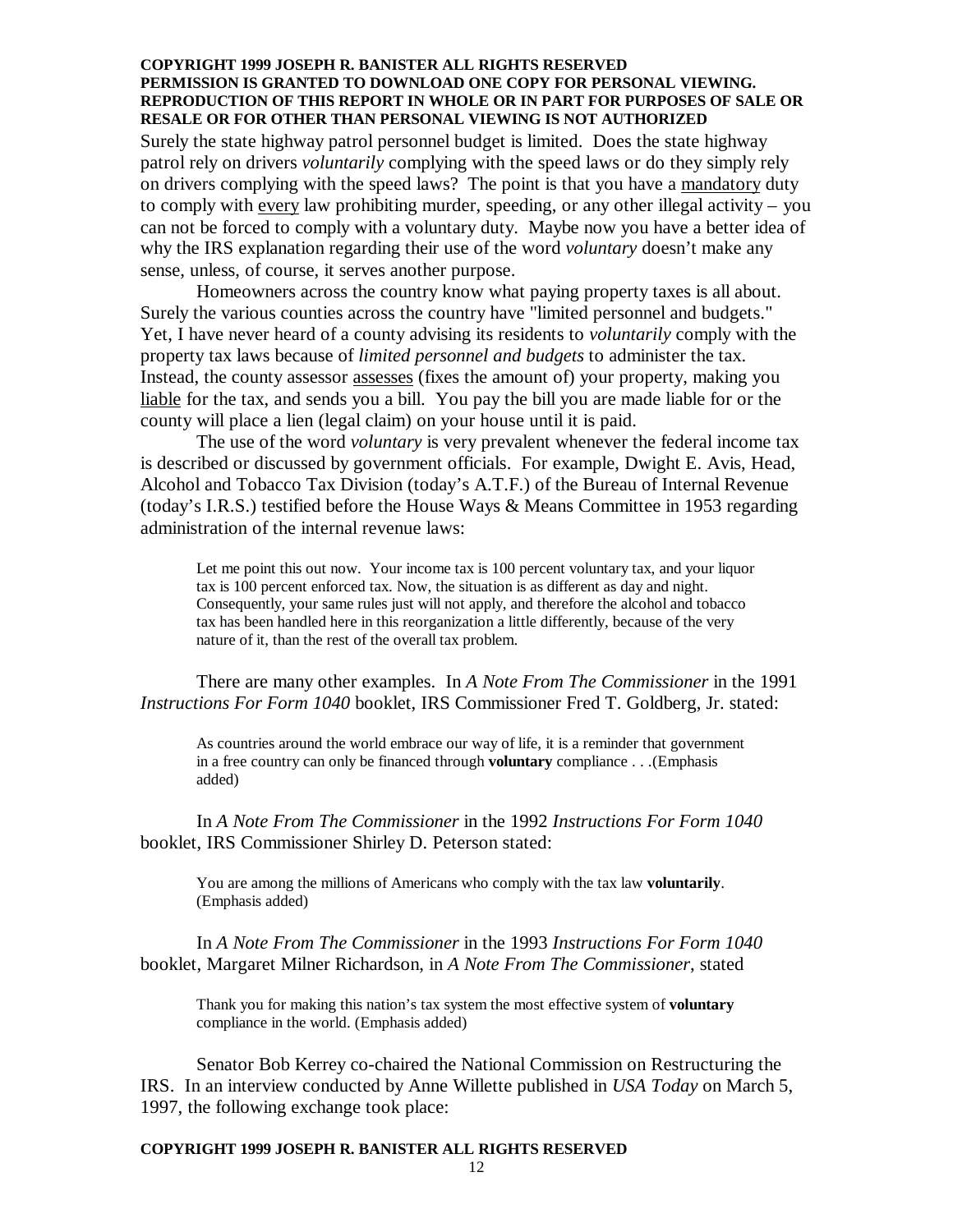**Q:** The commission's goal is to "ensure the American public's faith in its government to collect revenue in a fair and courteous manner." Why does being fair and courteous matter?

**Kerrey:** It's a **voluntary** system. If people don't perceive it to be fair, people will not **voluntarily** comply. We are struggling to maintain ground on **voluntary** compliance. (Emphasis added) **Why The Repeated Use Of The Word Voluntary?**

During my investigation into why the word *voluntary* is repeatedly used in conjunction with the federal income tax, I discovered a large volume of constitutional research supporting the conclusion that the creators and curators of the federal income tax system have been forced to construct it and administer it as a so-called "voluntary" system, in order to avoid running afoul of the U.S. Constitution. In other words, a way had to be found to pound the "square peg" known as the federal income tax into the "round hole" of the U.S. Constitution. The research shows that this forcing of a "square peg" into a "round hole" has plagued administration and enforcement of the federal income tax since the day it was born. The problem is that the implication of this research is not known or understood by the vast majority of American taxpayers.

# **The Evolution of Our Contemporary Federal Income Tax**

Most Americans are probably unaware that a federal income tax similar to our contemporary system was passed by Congress and became law in 1894. In 1895, that income tax was declared unconstitutional by the U.S. Supreme Court in the case, *Pollock v. Farmers' Loan & Trust Co.* , 157 U.S. 429, 15 S.Ct. 673, aff. ref., 158 U.S. 601, 15 S.Ct. 912 (1895). The *Pollock* Court said:

. . . The tax imposed by sections 27 to 37, inclusive, of the act of 1894, so far as it falls on the income of real estate, and of personal property, being a direct tax, within the meaning of the constitution, and therefore unconstitutional and void, because not apportioned according to representation, all those sections, constituting one entire scheme of taxation, are necessarily invalid. (Emphasis added)

Not only did this decision by the U.S. Supreme Court invalidate the 1894 income tax act, it re-emphasized the meaning of the constitutional restrictions on direct taxation, namely that direct taxes must be *apportioned according to representation* to be legal. Supporters of the 1894 income tax act had been defeated in the highest court in the land. Less than 20 years later, supporters of the federal income tax attempted to neutralize the *Pollock* decision by amending the U.S. Constitution. Their efforts to institute such an income tax culminated in the passage and alleged ratification of the 16th Amendment.

Although the 16th Amendment has clearly been used as both the basis for implementation and basis for continuance of our contemporary federal income tax system, the truth is that the 16th Amendment, by the U.S. Supreme Court's own admission, did not eliminate constitutional limitations of federal taxing power (i.e. *representational apportionment* of direct taxes or *uniformity* of indirect taxes). In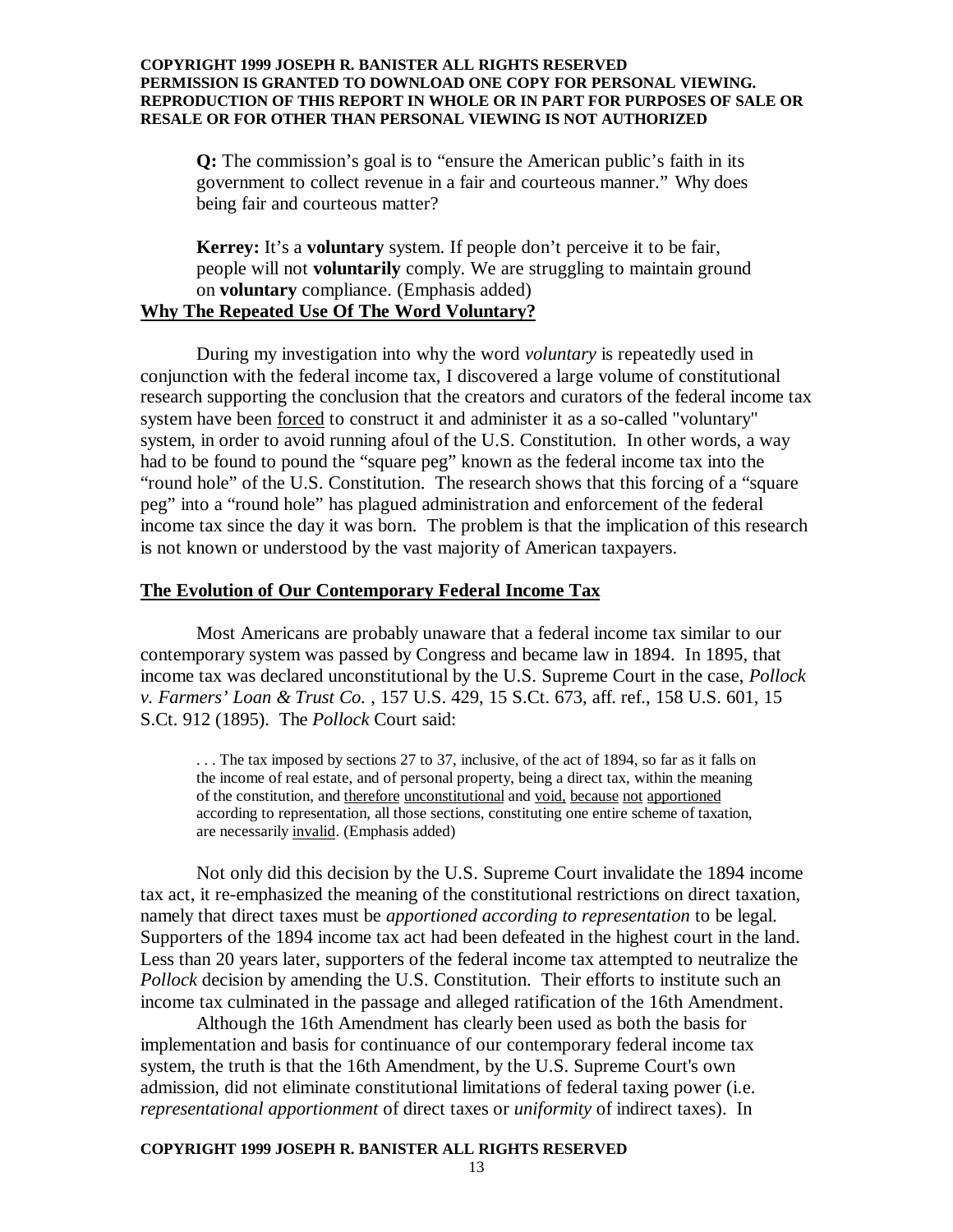*Brushaber vs. Union Pacific R*.*R*., 240 US 1, 36 S.Ct. 236, decided on January 24, 1916, the Supreme Court said:

 [T]he proposition and the contentions under it [the 16th Amendment], if acceded to, would cause one provision of the Constitution to destroy another; that is, they would result in bringing the provisions of the Amendment exempting a direct tax from apportionment into irreconcilable conflict with the general requirement that all direct taxes be apportioned. Moreover, the tax authorized by the [16th] Amendment, being direct, would not come under the rule of uniformity applicable under the Constitution to other than direct taxes, and thus it would come to pass that the result of the Amendment would be to authorize a particular direct tax not subject either to apportionment or to the rule of geographical uniformity, thus giving power to impose a different tax in one state or states than was levied in another state or states. This result, instead of simplifying the situation and making clear the limitations on the taxing power, which obviously the [16th] Amendment must have been intended to accomplish, **would create radical and destructive changes** in our constitutional system and multiply confusion. (Emphasis added)

In other words, the *Pollock* decision, decided prior to the 16th Amendment, clearly and unequivocally stated that direct taxes (such as an income tax) are unconstitutional unless apportioned according to representation. The *Brushaber* decision, decided subsequent to the 16th Amendment, reinforced the earlier *Pollock* decision. A direct tax not apportioned would still be unconstitutional and void. But if the *Brushaber* decision, which occurred after the 16th Amendment, supported the *Pollock* decision, which occurred before the 16th Amendment, why hasn't the truth about the constitutionality of the federal income tax become apparent to the average American? Not surprisingly, the reason seems to be that, as courts have been known to do, traditional interpretations of words and law were lost or misinterpreted. But how did this occur?

Before this question is answered, it is necessary to provide a more detailed explanation about what forms of taxation are legal under the U.S. Constitution. There are only two types of taxation authorized by the U.S. Constitution - indirect taxes and direct taxes. Indirect taxes such as excise taxes, which are required by the U.S. Constitution to be uniform (Article 1, Section 8, clause 1), are generally added to the price of a product and included in the price of that product (like wine, beer, distilled spirits, cigarettes, and gasoline) or when an event takes place (like gambling/wagering or the purchase or ownership of certain firearms). One of the most important characteristics of an indirect tax, such as an excise tax on whiskey, cigarettes, or gasoline, is that it is avoidable. If you don't buy whiskey, for example, you don't have to pay the tax. Direct taxes, which the U.S. Constitution requires to be apportioned according to representation (Article 1, Section 2, clause 3 and Article 1, Section 9, clause 4), are generally paid directly by the taxpayer to the government and are unavoidable. Income taxes have traditionally fallen into the category of direct taxes.

During my investigation into these issues, I contacted a Huntsville, Alabama attorney named Lowell H. (Larry) Becraft, Jr. It turned out that Becraft also knew Devvy Kidd and Geoff Metcalf, the KSFO radio talk show host who first exposed me to these various income tax allegations.

Becraft is incredibly knowledgeable about the legal and constitutional issues surrounding the federal income tax. I was fortunate to have been introduced to him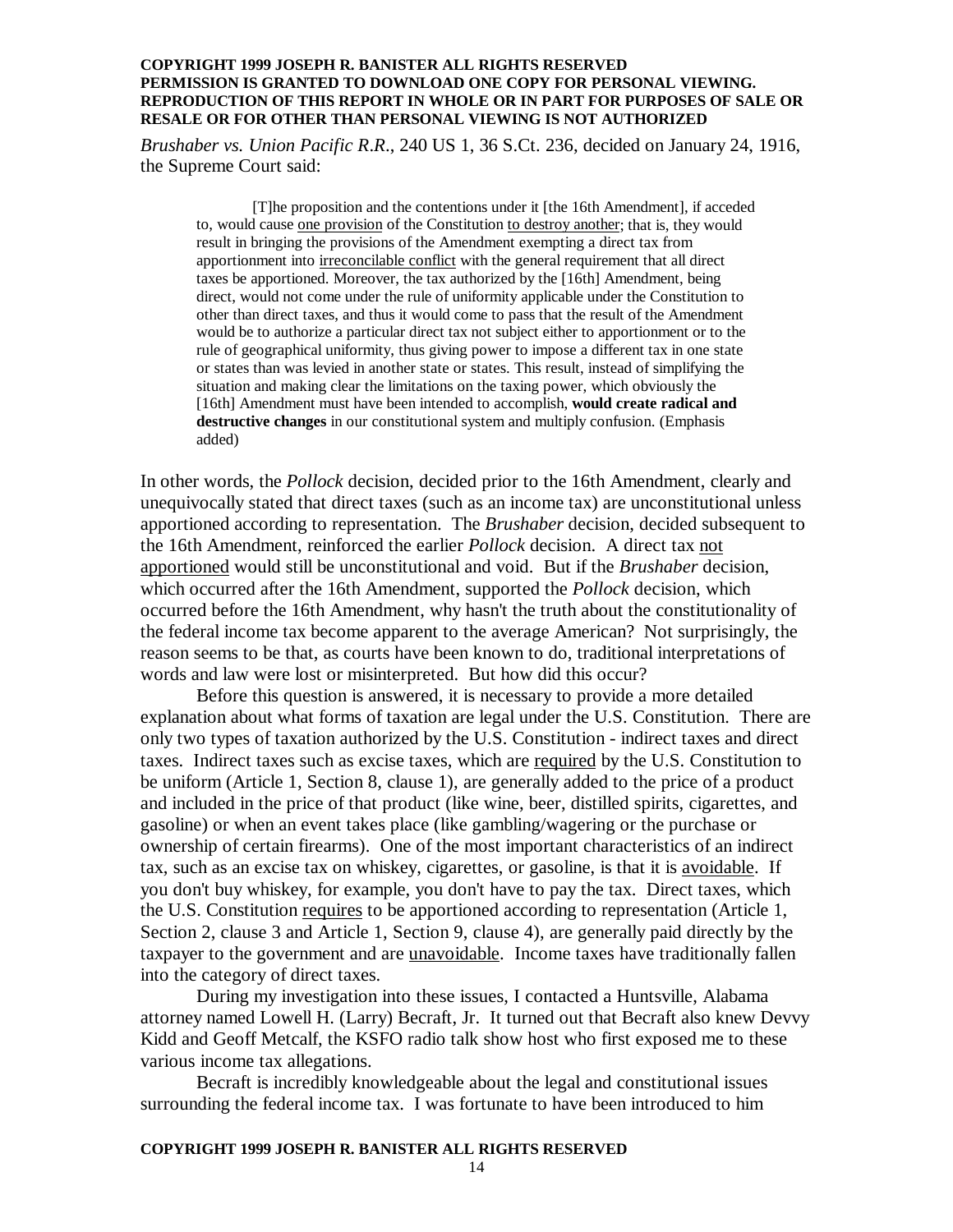because, not surprisingly, the legal and constitutional issues relating to the federal income tax are very complex. Like a master sleuth, Becraft has pierced that complexity and maneuvered his way through complex and often contradictory laws, court rulings, and other documentation. He has documented evidence which not only supports the contention that the federal income tax system is *voluntary*, but calls into question the very constitutionality of the way the federal income tax is administered, especially the legality of fining or prosecuting taxpayers who refuse to *volunteer.*

On the issue of prosecuting taxpayers for violating the federal income tax laws, Becraft points out that, legally, a citizen can not be found guilty of violating a law that is so **unsettled** and/or **complex** that the taxpayer could not possibly have formulated the intent to violate it. In other words, one can not be held responsible for violating an unclear legal duty. The primary reason one can not and should not be found guilty of violating an unclear legal duty is that the 5th Amendment to the U.S. Constitution, in addition to those protections discussed previously, also protects us from "be[ing] deprived of life, liberty, or property, without due process of law."

Becraft points to at least a dozen court cases which illustrate this point, but one case is particularly good at defining alleged violations of unclear legal duties. The case is United States v. Critzer, 498 F.2d 1160 (4th Cir. 1974). The Critzer case addressed whether or not the conviction of Mrs. Critzer for income tax evasion was proper. Mrs. Critzer had been informed by the Bureau of Indian Affairs that money she had received from some property located on a reservation was not taxable. Mrs. Critzer relied on the advice of the Bureau officials and did not report the income. The Internal Revenue Service took the opposite position of both the Bureau of Indian Affairs and Mrs. Critzer, had her indicted and prosecuted, and she was later convicted of income tax evasion. The appeals court reversed her conviction because of the complexity of the law Mrs. Critzer was alleged to have violated. The court said:

While the record amply supports the conclusion that the underreporting was intentional, the record also reflects that, concededly, whether defendant's unreported income was taxable is problematical and the government is in dispute with itself as to whether the omitted income was taxable . . .

We hold that defendant must be exonerated from the charges lodged against her. As a matter of law, defendant cannot be guilty of willfully evading and defeating income taxes on income, the taxability of which is so uncertain that even co-ordinate branches of the United States Government plausibly reach directly opposing conclusions. As a matter of law, the requisite intent to evade and defeat income taxes is missing. The obligation to pay is so problematical that defendant's actual intent is irrelevant. Even if she had consulted the law and sought to guide herself accordingly, she could have had no certainty as to what the law required.

It is settled that when the law is vague or highly debatable, a defendant - actually or imputedly - lacks the requisite intent to violate it.

The court clearly comprehended the severe *due process* problems of expecting a person to comply with a law so complex and contradictory.

Although the history of the income tax is complicated, Becraft's analysis is very helpful in understanding it better. It is not possible to replicate the entire complicated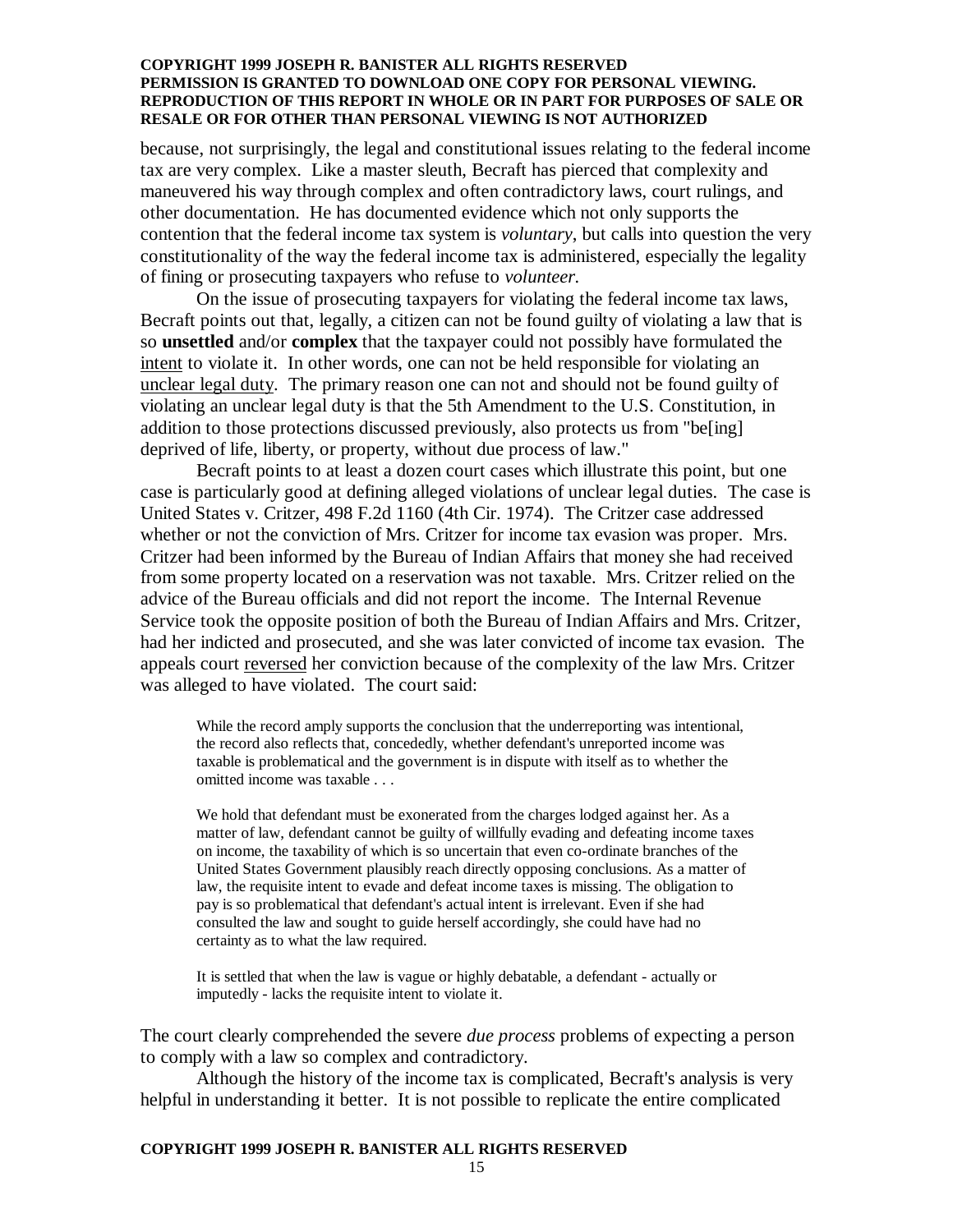legal history here in these pages. However, suffice it to say that the courts, both federal and state, are divided over what kind of tax the federal income tax even is. Becraft has made the following comments on this inability of the courts to agree:

The problems created by the failure of American courts to determine what is the nature of an income tax are very broad. Any particular federal tax must fit within one of the two constitutional tax categories and once the category is known, it may be determined whether the tax in question complies with the constitutional regulation for imposition of that type of tax. A direct tax which is uniformly imposed would still be unconstitutional as one imposed in the absence of apportionment. An indirect tax imposed via apportionment would likewise be unconstitutional since it would not be uniform. But if it is impossible to determine which class any given tax falls within, then it is likewise impossible to determine which constitutional regulation, if any, applies to that tax. If the courts of this nation hold that an income tax is both an excise tax and a direct one, it cannot with any degree of certainty be determined what constitutional restrictions might or might not apply to this tax or what is even the meaning of the 16th Amendment.

Mr. Becraft has described a profound problem with our federal system of income taxation. Remember the analogy of forcing a square peg into a round hole?

The contradictory opinions of the courts in this country and their inability to place the federal income tax into one of two proper constitutional categories only reinforces the argument that the federal income tax must be, in fact, *voluntary*. Once the evidence has been reviewed, no other explanation seems possible. During the early days of the income tax, I think it is entirely possible that legislative and bureaucratic attorneys were fully aware of the constitutional problems with the federal income tax and knew they had to craft the income tax laws in a way that did not violate the U.S. Constitution. Hence, it is entirely plausible that they wrote the law with language that did not indicate mandatory compliance yet didn't explicitly indicate voluntary compliance either in order to avoid constitutional problems.

In fact, in 1920, seven years after the alleged ratification of the 16th Amendment, the U.S. Supreme Court gave an early warning to lawmakers to use caution in exercising their ability to tax in its case, *Eisner v. Macomber*, 252 U.S. 189, 40 S.Ct. 189, where the court said,

The Sixteenth Amendment must be construed in connection with the taxing clauses of the original Constitution and the effect attributed to them before the amendment was adopted. (Emphasis added)

Government officials were certainly on notice from that day forward that they had to steer clear of violating the U.S. Constitution. One way of doing so would be to write the income tax laws in a non-mandatory way. After all, it is not possible to violate a person's constitutional rights if they *voluntarily* waive them. It is clear that through decades of gradualism, the non-mandatory nature of the income tax laws has obviously been obscured.

The Internal Revenue Service, which administers the federal income tax laws, and the U.S. Department of Justice which prosecutes violations of the federal income tax laws, have relied on Supreme Court cases such as *Brushaber v. Union Pacific R.R. Co.,* among other cases, to justify the constitutionality of the federal income tax. However, it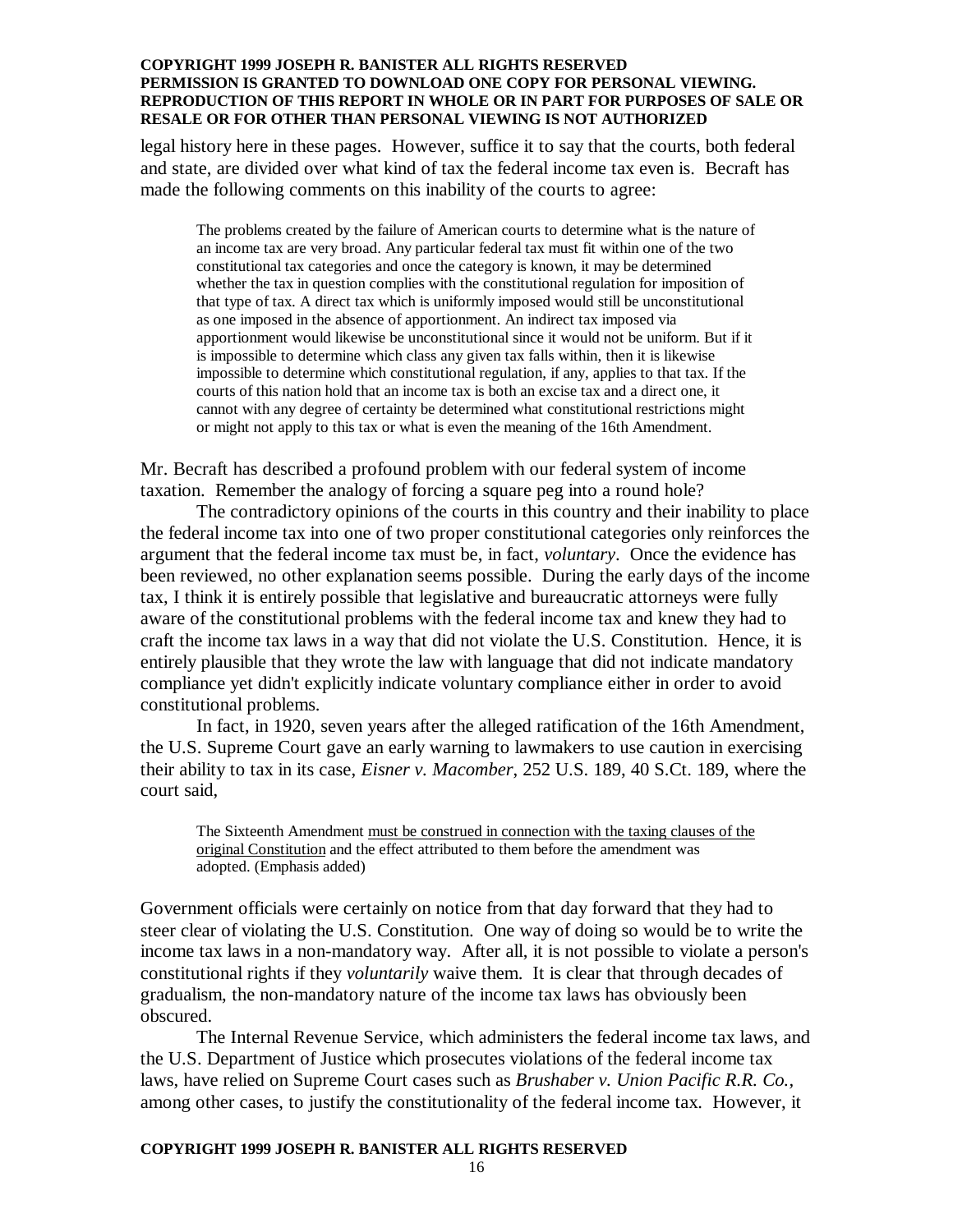appears these agencies have used the "green light" given them by the Supreme Court permitting them to collect an *excise* tax on "income" while ignoring the "red light" restrictions by the same court as to what "income" consists of and how much of it is subject to an *excise* tax.

As stated above, the *Brushaber* case and a related case called *Stanton v. Baltic Mining Co.*, 240 U.S. 103, 112-13, 36 S.Ct. 278 (1916), considered the income tax we have today to be an *excise* tax. Therefore, the next logical step would be to find out how that same U.S. Supreme Court defines an *excise tax*. In its decision *Flint vs. Stone Tracy Co*., 220 US 107, the Supreme Court defined *excise taxes* as "taxes laid upon the manufacture, sale, or consumption of commodities within the country, upon licenses to pursue certain occupations, and upon corporate privileges."

Therefore, if the Supreme Court placed the federal income tax in the category of an indirect/excise tax, and the same Supreme Court defined an excise tax as "taxes laid upon the manufacture, sale, or consumption of commodities within the country, upon licenses to pursue certain occupations, and corporate privileges," and few of the millions of Americans who pay income taxes actually fall into any of the categories listed by the Supreme Court, then how can the Internal Revenue Service justify collecting income taxes on, for example, wages earned by a mechanic, grocery store clerk, engineer, teacher, or police officer?

Interestingly enough, I discovered that the Internal Revenue Service uses the same terminology as the U.S. Supreme Court. In their very own manuals, the IRS defines excise taxes the same way the Supreme Court does.

For example, in Internal Revenue Manual section 9781, subsection 451, The IRS defines an excise tax as follows:

An excise tax is a duty or impost levied upon the manufacture, sale, or consumption of commodities within the country, and upon certain occupations (Emphasis added)

and at subsection 452.1, the IRS states . . .

Income taxes **are based on net income or net profits**, and are graduated. Excise taxes are **not graduated**, and they can be based upon any of the following factors: selling price of merchandise or facilities; services sold or used; number, weight, or volume of units sold, and nature of occupation (Emphasis added)

and at subsection 453.2, the IRS states . . .

The excise tax categories of interest to Criminal Investigation include:

a) manufacturers excise taxes [gasoline, recreational equipment, coal]

b) occupational taxes [wagering, brewers of beer]

c) facilities and services [toll telephone service]

d) heavy truck and trailers

e) miscellaneous excise taxes [seabed mining, liquor, and tobacco]

and at subsection 457.2, the IRS states...

...excise tax is based on specifically enumerated articles or services, whereas income tax is based strictly on income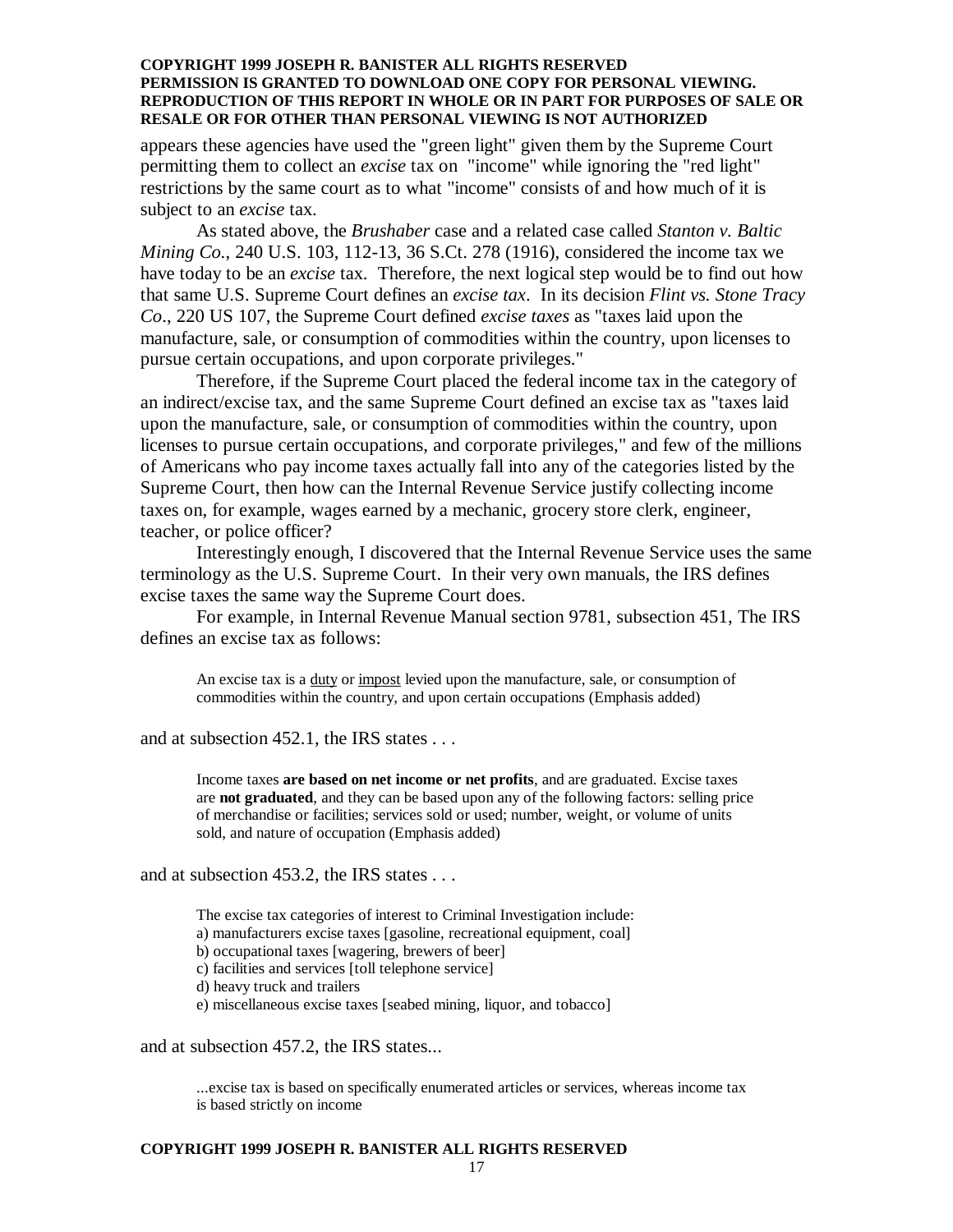As you can see from the above excerpts in the IRS's very own procedures manual, the IRS is very clear on what an excise tax is. In short, the Supreme Court knows exactly what an excise tax is, and has defined it accordingly, and the IRS knows exactly what an excise tax is, and has defined it accordingly. If the constitutional justification for retention of our contemporary federal income tax was to place it in the excise category, and both the U.S. Supreme Court and the Internal Revenue Service are very clear about what excise taxes are and who is subject to them, then it seems abundantly clear that most Americans, unless they fall into the narrow categories listed above, are not subject to the federal income tax, that is, of course, unless they *voluntarily* comply.

Put another way, if the U.S. Supreme Court had to classify the federal income tax as an excise tax in order for it to remain constitutional, and, by the Supreme Court's own definition, excise taxes are "laid upon the manufacture, sale, or consumption of commodities within the country, upon licenses to pursue certain occupations, and corporate privileges," then how can the IRS require that people not engaged in these activities pay federal income tax? This is the reason why those who have studied the issue believe that despite the penalties, fines, seizures, and jail sentences, the federal income tax system truly is *voluntary*. The publicity of those enforcement actions leads people to believe that the federal income tax is mandatory even though, on closer inspection, all indications are that it is *voluntary*. Apparently, the reason the U.S. Government continues to operate the system in its present form is because of a lack of understanding about basic constitutional rights on the part of government officials and the American people. In summary, the reasons the federal income tax had to evolve as a *voluntary* system are because:

1) Despite many contradictory court decisions throughout the years, our contemporary federal income tax most closely resembles a direct tax - a direct tax not apportioned by population as required by the U.S. Constitution.

2) Our contemporary federal income tax, as administered, is really not an indirect excise tax. Even if it were an excise tax, by the U.S. Supreme Court and the Internal Revenue Service's own definition of an excise tax, most Americans are not subject to it.

3) Since the federal income tax, as currently implemented, does not fall into either the direct/apportioned or indirect/uniform categories delineated in our U.S. Constitution as legally acceptable taxes, it must fall into some other class of taxation which is not even mentioned in the U.S. Constitution.

4) The federal income tax is therefore being administered and collected outside of constitutional authority and must therefore be *voluntary* in order to pass constitutional muster.

What happens to those who refuse to *volunteer*? Things can get very difficult for them. Later, Devvy Kidd will describe her own experience with the Internal Revenue Service.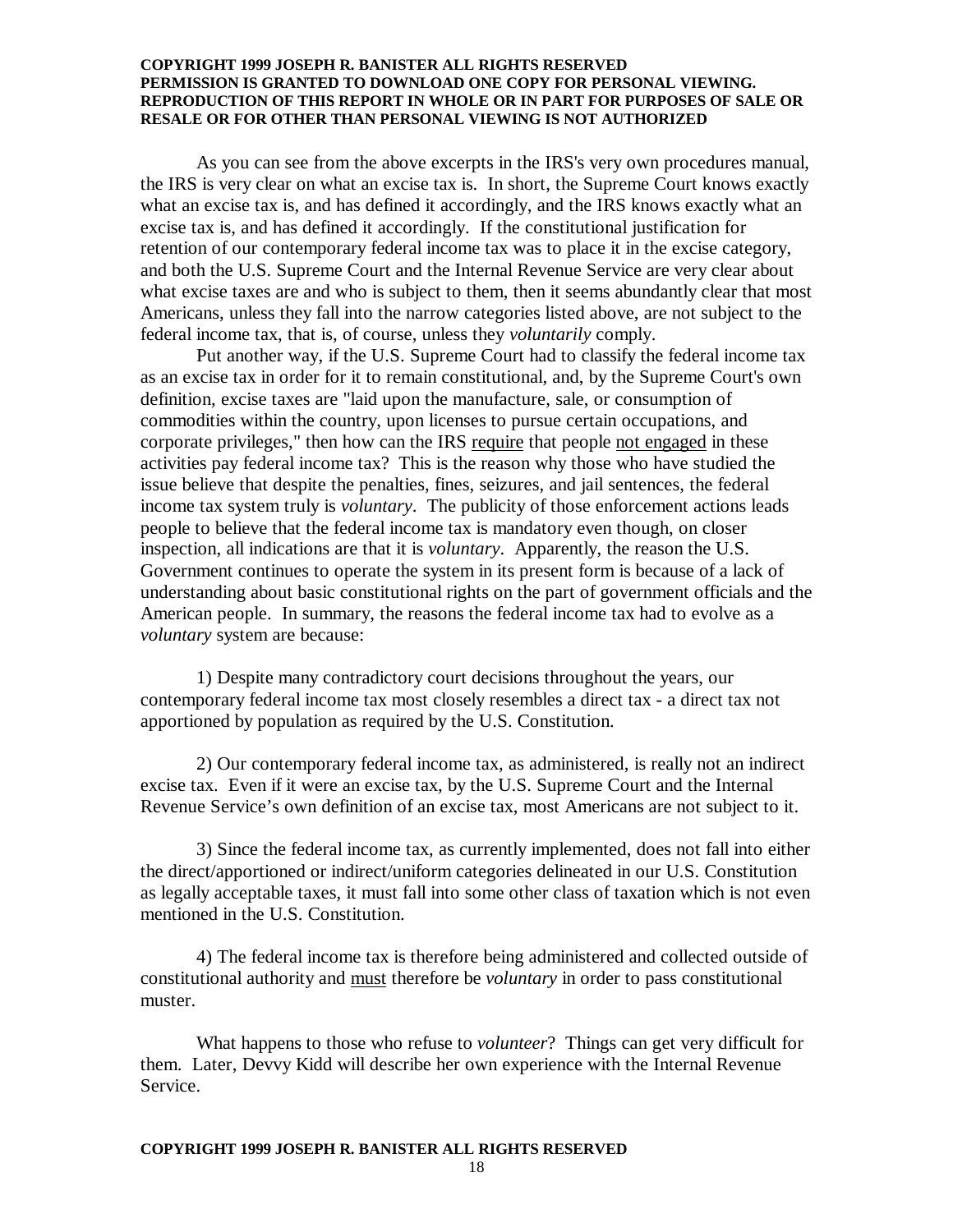As you read further, keep in mind that whenever I describe a particular law, regulation, practice, or procedure, I am not gratuitously "bashing" the Internal Revenue Service or any other government agency or official. I am simply trying to emphasize the potential danger in having citizens, professionals, and government officials alike who are ignorant of the requirements of the U.S. Constitution and the law. It is elected and appointed officials who are responsible for creating, interpreting, and enforcing these laws. Ultimately, however, the citizens of this country are responsible for the existence of this maze of laws and regulations because they have, and have always had, the power to change them. First, however, citizens must understand them.

In all of the years I have spent complying with and enforcing the federal tax laws, I never would have imagined that those laws are limited to promoting voluntary rather than mandatory actions by payers of the income tax. For instance, I applied for a social security number when I was a teenager just like millions of other Americans. I applied for it because I was led to believe I was required to have one in order to work. Based on my research, I have discovered that I was wrong. I filled out a *Form W-4* so that taxes would be withheld from my check because I was led to believe I was required to have one in order to work. Based on my research, I was wrong about that also. I filed an income tax return not so much because I was told to file one but because everyone else was filing one and because each year the bottom of my tax return showed that the federal government owed me money (a tax refund).

And so it went, year after year. Like millions of Americans, I joined the federal income tax system not knowing what I was getting into. Rather, I relied on others to show me the way. It appears that the "others" on whom I relied were relying on others who were relying on still others. Apparently, few, if any, researched which law required them to submit these forms and pay this money - it's as if they did it because everyone else was doing it. It would be a shame if the federal income tax system turns out to be like a herd of cattle led to the cliff by a few confused bulls in the front of the herd - those in back have no idea where they are going – they are simply following the herd.

With those thoughts in mind, it is time to explain the process by which people are lead to believe they (and their tax return preparer if they use one) think they are required to withhold federal income taxes from their paychecks, file a U.S. Individual Income Tax Return, and pay federal income tax. The process used to seize bank accounts, cars, and houses without the apparent legal authority to do so will also be described.

#### **Withholding**

During World War II, a man named Beardsley Ruml, one-time chairman of the Federal Reserve Bank of New York, devised a system of withholding for a temporary "Victory Tax" to pay the expenses of the war effort. Americans felt it was their duty to support soldiers during the war and were apparently content with this temporary measure to collect federal taxes. Unfortunately, contemporary Americans can testify to the fact that the withholding system begun over 50 years ago with the "Victory tax" has been anything but temporary.

The average American might think that there must be a good reason to have kept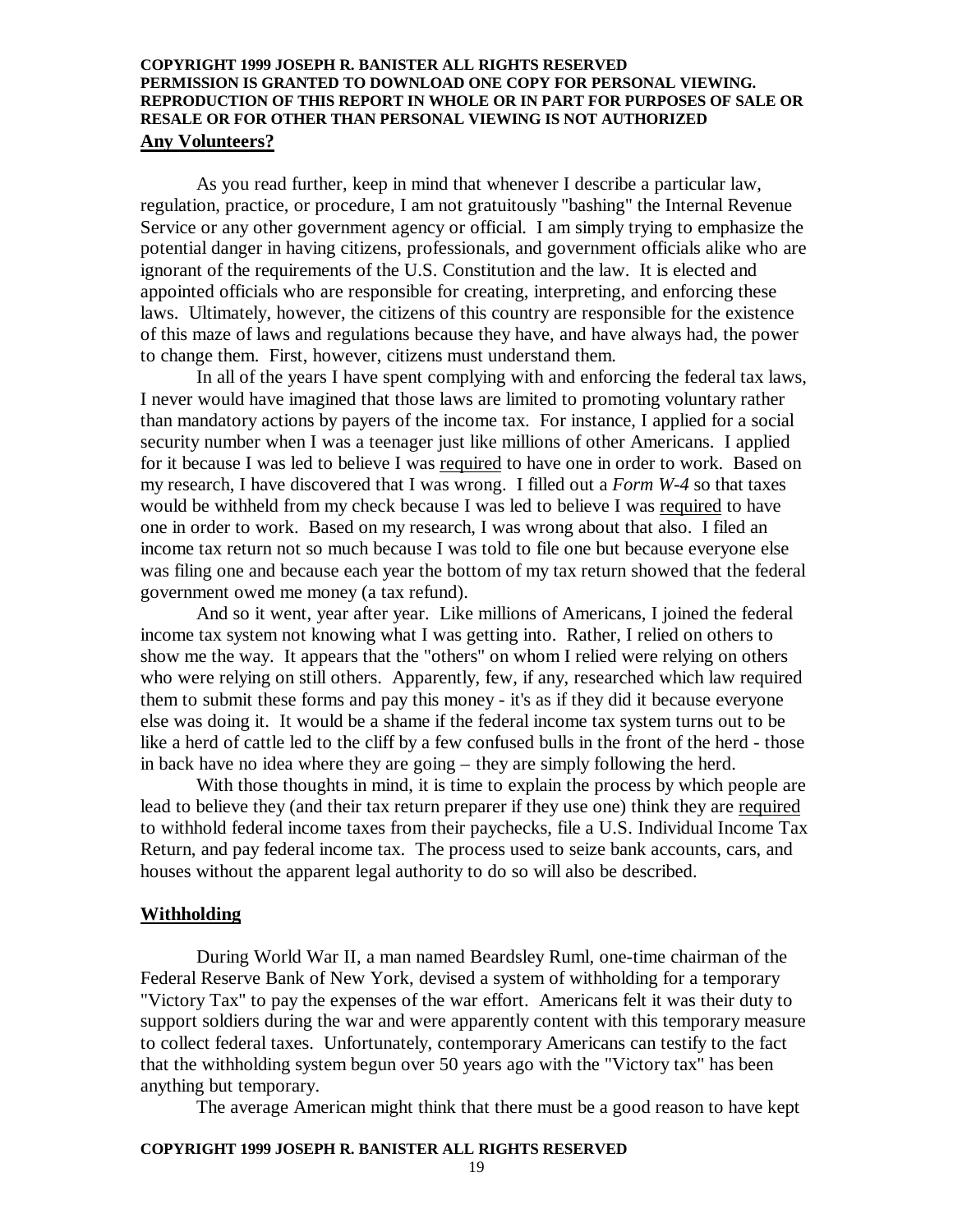the *temporary* withholding system in place *permanently*. Many of us have been conditioned to think that for the good of our nation and for the smooth running of our country's revenue stream, withholding of income taxes at the source is a necessary task. Unfortunately, those so conditioned would be wrong. Wrong, in part, because Mr. Ruml, the man who created the system in the first place, admitted that the reasons for withholding of taxes have nothing to do with the good of our nation or the smooth running of the country's revenue stream. On the contrary, Ruml, in an article entitled *Taxes for Revenue Are Obsolete*, which he read in a speech before the American Bar Association and which was published on pages 35-39 of the January 1946 issue of *American Affairs*, said:

The necessity for a government to tax in order to maintain both its independence and its solvency is true for state and local governments, **but it is not true for a national government**. Two changes of the greatest consequence have occurred in the last twentyfive years which have substantially altered the position of the national state with respect to the financing of its current requirements. (Emphasis added)

The first of these changes is the gaining of vast new experience in the management of **central banks**.

The second change is the **elimination**, for domestic purposes, of the convertibility of the currency into gold.

Later in the report, I will explain more about what Ruml meant by "elimination, for domestic purposes, of the convertibility of the currency into gold." But, for purposes of this section, suffice it to say that the withholding system he devised was not meant to permit the smooth running of a revenue stream to fund federal government operations.

There is another myth about the contemporary federal tax withholding system. The myth is that the withholding of federal taxes from most people's paychecks is mandatory. Yes, I know people are fined and sometimes even jailed for not withholding taxes but, just as with the federal income tax system as a whole, the capacity of our government to point guns at us or put us in jail can not be the sole justification for compliance with these laws - that is, unless we live in a police state and the government does whatever it pleases. The simple fact is that when one researches the laws and regulations relating to the withholding of taxes from our paychecks, the language clearly indicates that, except for a small class of taxpayers, the withholding of taxes is a voluntary exercise.

How do citizens get caught up in this voluntary tax withholding system? The following scenario will help illustrate the process. Be aware that the following explanation refers to many sections of the Internal Revenue Code and federal regulations and can be very confusing. If you have trouble following the explanation, try presenting it to a friend or advisor with more experience and training in this area of the law.

Let's say that in January 1998, Mr. Tommy Smith, a high school student and resident of San Francisco, California, decides he is going to find his first job. He already has a social security number because his parents were falsely led to believe that such a number was required in order to claim a dependency exemption for him on their own tax return and applied for a number on his behalf years ago. Little did Tommy's parents know that they could have still taken an exemption for Tommy even without a social security number. Tommy's parents, by getting their son a social security number,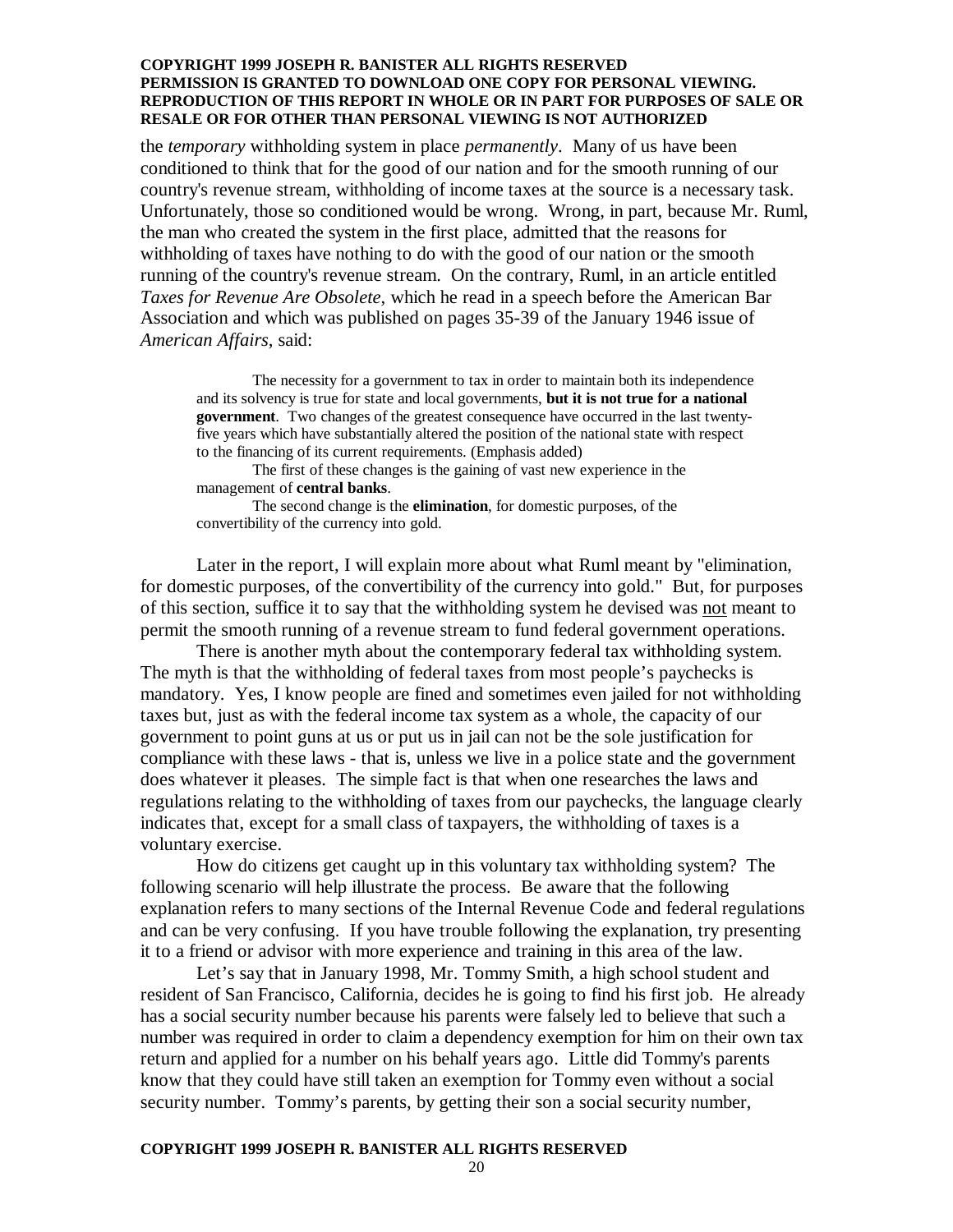unknowingly took the first step in *volunteering* their son into the federal taxing system.

Tommy learns that ABC Company is looking for a dependable office clerk and is given an interview. Tommy does well in the interview and is hired. ABC Company's personnel manager, having been dutifully informed by the company's tax advisor that one is "required," gives Tommy a *Form W-4*, *Employee's Withholding Allowance Certificate* to fill out. Tommy, who assumes the form is "required" for employment, fills out the *Form W-4*. What he doesn't realize is that completion of the *Form W-4* is not "required" for his employment at ABC Company. Further, Tommy does not realize that the *Form W-4* represents a voluntary agreement between Tommy and his employer to have income tax withheld from his paycheck.

Now if ABC Company's tax advisor had researched the actual law and regulations governing withholding income tax from Tommy's paycheck, rather than simply *following the herd*, the advisor may have been able to advise ABC Company of an alternative treatment for Tommy's withholding. Guidance for the treatment of Tommy's withholding can be found in the Internal Revenue Code, Subtitle C, Chapter 24 - *Collection of Income Tax at Source on Wages*.

Section 3403 of Chapter 24 reads, in part, as follows:

## **SEC. 3403. Liability for tax**

 The employer **shall be liable** for the payment of the tax **required to be deducted** and withheld under this chapter, and shall not be liable to any person for the amount of any such payment. (Emphasis added)

As with most sections of the Internal Revenue Code, the language of Section 3403 is very confusing. Section 3403 is not only confusing but it seems to be a contradiction in terms. It gives little guidance as to what amount, if any, should be withheld from Tommy's paycheck. Rather, it only directs that for those taxes "required to be deducted," "the employer shall be liable." Perhaps Section 3402 of Chapter 24, entitled *Income Tax Collected At Source* will help determine Tommy's withholding situation. It reads, in part:

# **SEC. 3402. Income tax collected at source**

#### **(a) Requirement of withholding. –**

- (1) In general. Except as otherwise provided in this section, every employer making payment of wages shall deduct and withhold upon such wages a tax determined in accordance with tables or computational procedures prescribed by the Secretary. Any tables or procedures prescribed under this paragraph shall-
	- (A) apply with respect to the amount of wages paid during such periods as the Secretary may prescribe, and
	- (B) be in such form, and provide for such amounts to be deducted and withheld, as the Secretary determines to be most appropriate to carry out the purposes of this chapter and to reflect the provisions of chapter 1 applicable to such periods.

At first glance, one might think that Section 3402 is the law that requires withholding of income taxes from Tommy's paycheck. After all, Section 3402(a)(1) specifically states that "every employer making payment of wages shall deduct and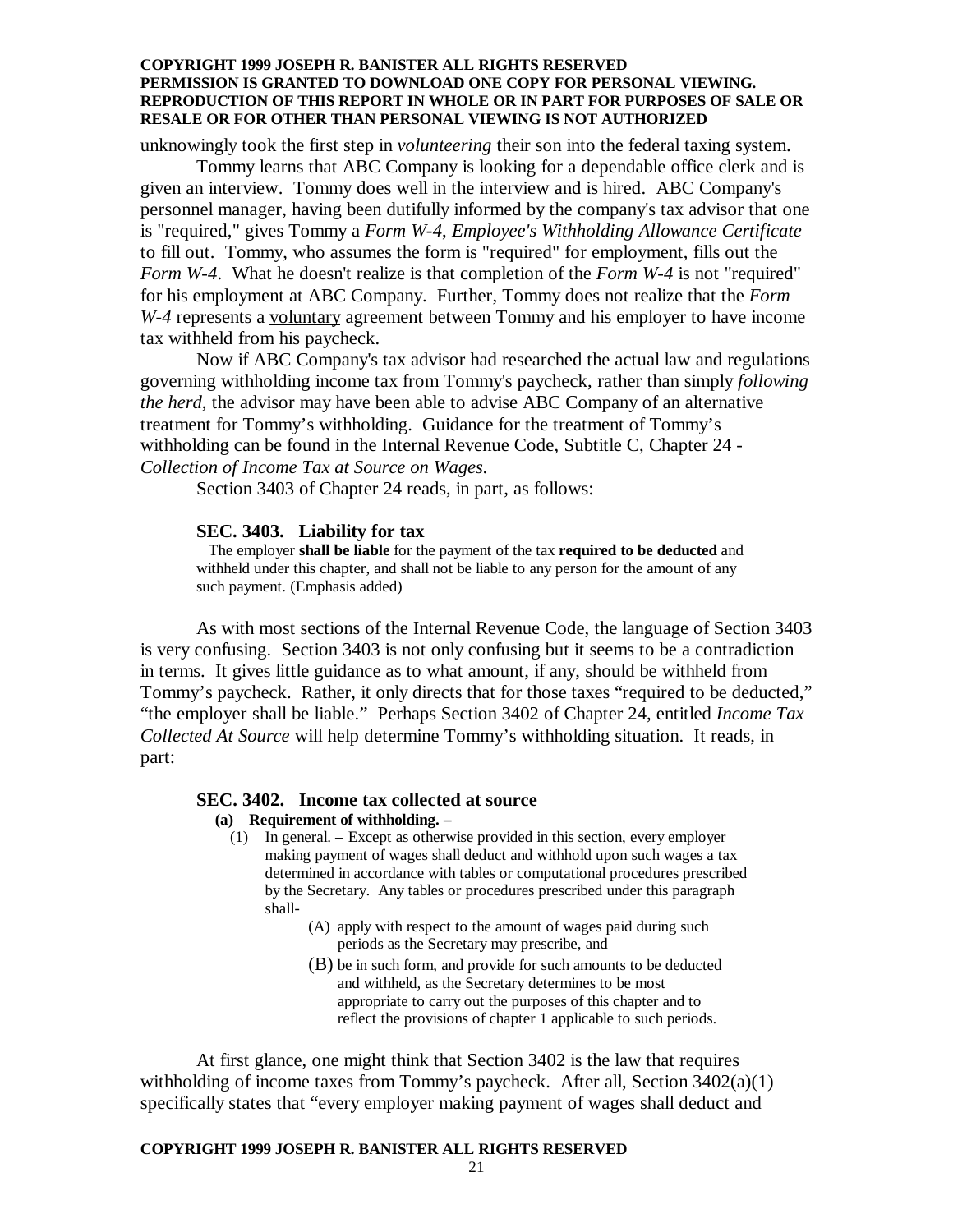**COPYRIGHT 1999 JOSEPH R. BANISTER ALL RIGHTS RESERVED PERMISSION IS GRANTED TO DOWNLOAD ONE COPY FOR PERSONAL VIEWING. REPRODUCTION OF THIS REPORT IN WHOLE OR IN PART FOR PURPOSES OF SALE OR RESALE OR FOR OTHER THAN PERSONAL VIEWING IS NOT AUTHORIZED** withhold upon such wages a tax . . ." Does "every employer" mean every employer? Does "wages" mean the money most Americans receive in their paychecks? Fortunately, Chapter 24 also includes Section 3401 – *Definitions*. Let's see if Section 3401 will shed

some light on what amounts, if any, are required to be withheld from Tommy's paycheck. Section 3401 reads as follows:

# **SEC. 3401. Definitions**

**(a) Wages.-**For purposes of this chapter, the term "wages" means all remuneration (other than fees paid to a public official) for services performed by an **employee** for his **employer** . . .(Emphasis added)

Section 3401(a) describes what we all can understand to be wages, namely "all remuneration for services performed." But Section 3401(a) also says that the "remuneration" comes from services performed by an "employee" for his "employer." At Section 3401 (c) and (d), the terms "employee" and "employer" are defined:

**(c) Employee.-**For purposes of this chapter, the term "employee" includes an officer, employee, or elected official of the **United States**, a **State**, or any political subdivision thereof, or the **District of Columbia**, or any agency or instrumentality of any one or more of the foregoing. The term "employee" also includes an officer of a corporation. (Emphasis added)

**(d) Employer.-**For purposes of this chapter, the term "employer" means the person for whom an individual performs or performed any service, of whatever nature, as the employee of such person . . .

One would think that the terms "United States" or "State" wouldn't have to be defined but, again, because we are dealing with the Internal Revenue Code, nothing should be taken for granted. There is no definition of "United States" or "State" in Chapter 24 of the Internal Revenue Code. However, those terms are defined in Chapter 79 – *Definitions*, as follows:

#### **SEC. 7701 Definitions**

**(a)** When used in this title [Title 26, The Internal Revenue Code], where not otherwise distinctly expressed or manifestly incompatible with the intent thereof- . . . **(9) United States.**-The term "United States" when used in a geographical sense includes **only** the States and the District of Columbia. (Emphasis added) **(10) State.**-The term "State" shall be construed to **include** the District of Columbia, where such construction is necessary to carry out the provisions of this title. (Emphasis

added)

Tommy was hired as an office clerk for ABC Company in San Francisco. He is clearly not an "officer, employee, or elected official of the United States" "or any political subdivision thereof" especially if, according to Section 7701(a)(9), the United States includes "only the States and the District of Columbia. Tommy clearly is not an "officer, employee, or elected official" of a "State" or "any political subdivision thereof" if, according to Section 7701(a)(10), a State "shall be construed to include the District of Columbia."

Many people might assume that the term "include," as used in Section 7701(a)(9) and (10), is used to better define which employers and employees are subject to federal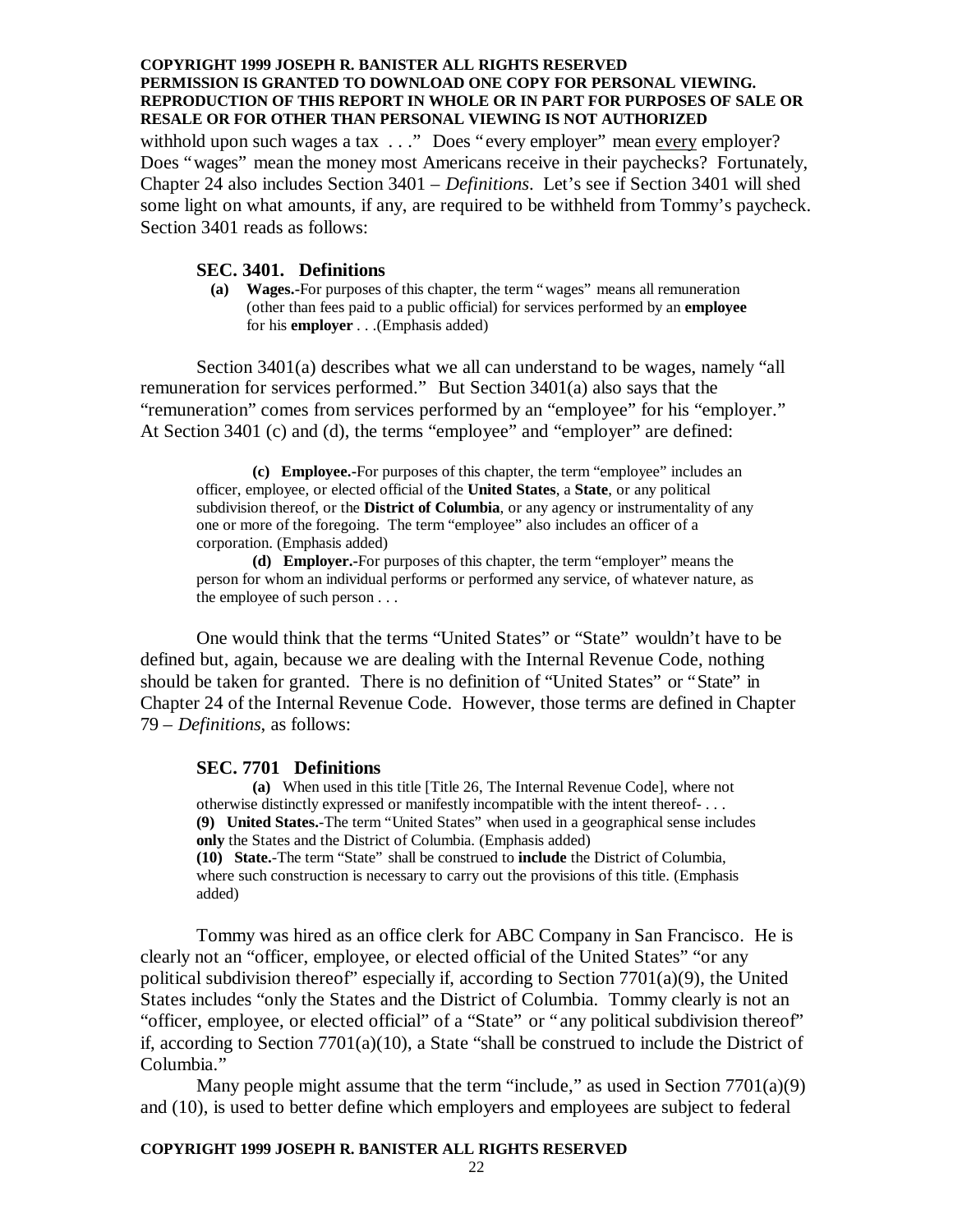income tax withholding. In other words, which specific employers are required by law to withhold federal income taxes and which specific employees are required to have federal income tax money withheld. Unfortunately, the opposite is true.

Whenever the words "include" or "includes" appear in the Internal Revenue Code (IRC), extreme caution should be exercised. The reason for caution is that there is a consistent pattern of confusion, murkiness, and lack of specifics whenever "include" or "includes" is used. Here are a couple of examples.

Remember Section 7701(a)(9) above? It says:

**United States.**-The term "United States" when used in a geographical sense **includes only** the States and the District of Columbia. (Emphasis added)

Although our friend Tommy doesn't live in the District of Columbia, he might have assumed that his home state of California was one of the "States" in the definition. As I said, however, extreme caution should be used and nothing should be assumed. As I explained above, Section 7701(a)(10) isn't much help in clarifying Section 7701(a)(9) since it refers right back to the District of Columbia:

> **State.**-The term "State" shall be construed to include the District of Columbia, where such construction is necessary to carry out the provisions of this title.

Tommy, let alone the average taxpayer, should be concerned with this lack of clarity in the withholding law. They should be even more concerned that the IRC seems to get murky and confusing when the subject of income taxes comes up yet the IRC **is very clear when the subject of excise or other clearly constitutional taxes is addressed**. For example, notice how "United States" is defined in Chapter 38, Section 4612 of the IRC – *Environmental Taxes*:

#### **SEC. 4612 Definitions and special rules**

**(a) Definitions**.-For purposes of this subchapter-

**(4) United States.**-

**(A) In general.**-The term "United States" **means** the 50 States, the District of Columbia, the Commonwealth of Puerto Rico, any possession of the United States, the Commonwealth of the Northern Mariana Islands, and the Trust Territory of the Pacific Islands. (Emphasis added)

Notice how the term "United States" is defined in Section  $4612(a)(4)(A)$  with crystal clarity when it relates to an environmental excise tax that is beyond constitutional question. It is plainly evident from this section that lawmakers considered it necessary and prudent to clearly define "United States" as "the 50 States" in this section about definitions and special rules. However, as the first few words from Section 4612 advise, this definition of "United States" is only "for purposes of this subchapter." Why didn't those same lawmakers think it was necessary and prudent to clearly define "United States" in Section  $7701(a)(9)$ , which helps define who is required to have federal income taxes withheld from their check under Section 3402?

Another example is the definition of the word "State." Notice how the term "State" is defined in Chapter 61, Section 6103 of the IRC – *Information and Returns*: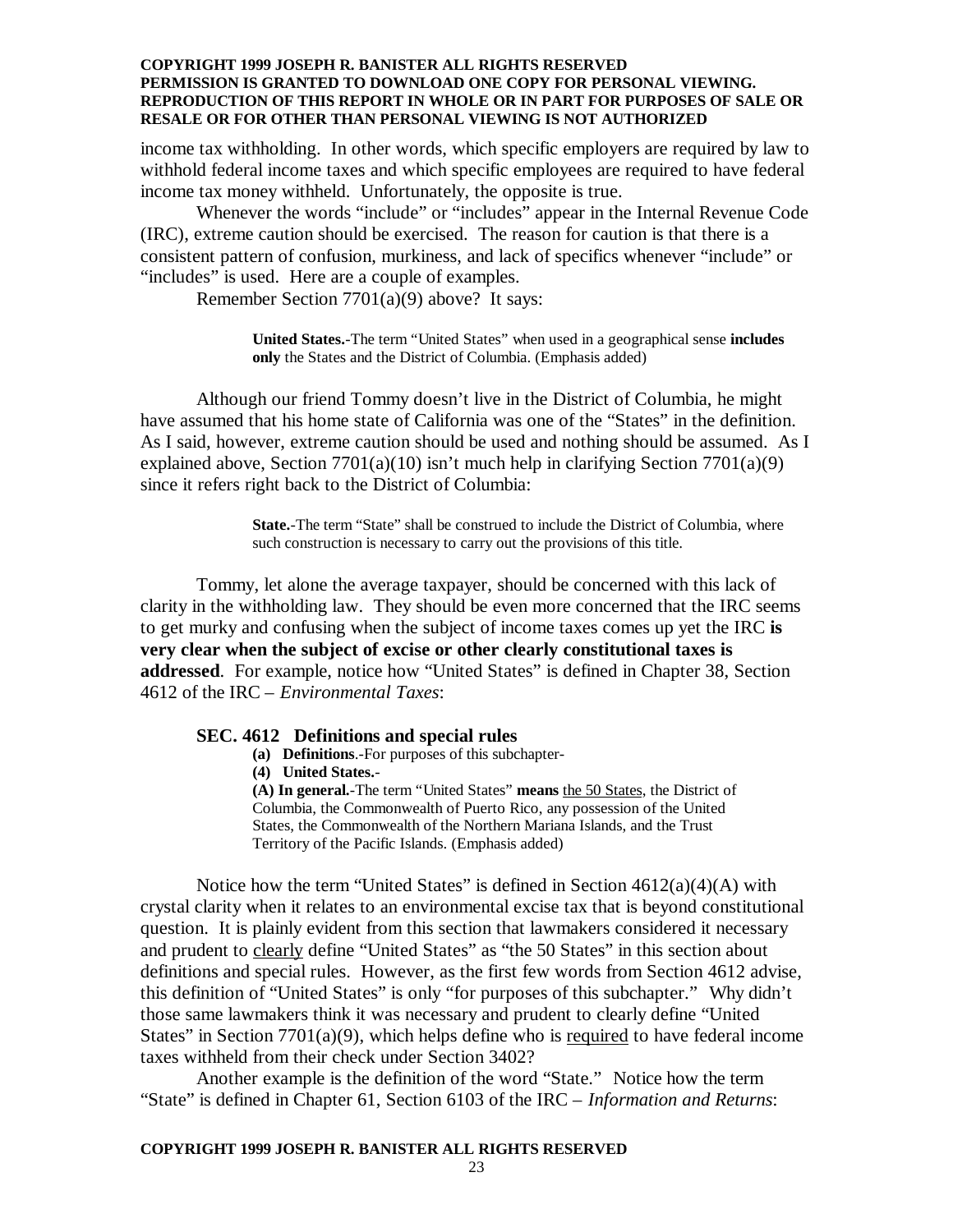# **SEC. 6103 Confidentiality and disclosure of returns and return information**

**(b) Definitions**.-For purposes of this section-

**(5) State.**-The term "State" **means** (A) any of the 50 States, the District of Columbia, the Commonwealth of Puerto Rico, the Virgin Islands, the Canal Zone, Guam, American Samoa, the Commonwealth of the Northern Mariana Islands . . . (Emphasis added)

It is plainly evident from this section that lawmakers considered it necessary and prudent to clearly define a "State" as "any of the 50 States" in this section about confidentiality and disclosure of returns. However, as the first few words from Section 6103 advise, this definition of "State" is only "for purposes of this section." Why didn't those same lawmakers think it was necessary and prudent to clearly define "States" in Section 7701(a)(10), which helps define who is required to have federal income taxes withheld from their check under Section 3402?

Based on this analysis, it is clear that none of the sections mentioned so far require that income taxes be withheld from Tommy's paycheck. I searched through all of Chapter 24 of the IRC - *Collection of Income Tax at Source on Wages*, for any other law, which might require Tommy to have income taxes withheld from his paycheck. I only found Section  $3402(q)$ , that dealt with withholding of gambling winnings, and Section 3405 that dealt with pensions, and Section 3406 that dealt with interest and dividends. None of these sections applied to Tommy employment situation, an employment situation replicated millions of times across the United States by people who have money withheld from their own checks.

I also found Section 3402(f)(2)(A), which, at first glance, looked like it might have been the section that required Tommy to have income taxes withheld from his paycheck. It reads, in part:

#### **(2) Exemption certificates.-**

 **(A) On commencement of employment.**-On or before the date of the commencement of employment with an employer, the employee shall furnish the employer with a signed withholding exemption certificate relating to the number of withholding exemptions which he claims, which shall in no event exceed the number to which he is entitled.

However, this section suffers from the same problem as the others. It refers to an "employee" and an "employer" which I have already shown you should not be applicable to Tommy's situation because he does not reside in the District of Columbia and therefore does not fall within the definition of "employee."

The only section that I did find which would apply to Tommy's situation is Section 3402(p) *Voluntary Withholding Agreements*, which states:

**Voluntary Withholding Agreements.** - The Secretary [of the Treasury] is authorized by regulations to provide for withholding -

(**1**) from remuneration for services performed by an employee for his employer which (without regard to this subsection) does not constitute wages, and

(**2**) from any other type of payment with respect to which the Secretary finds that withholding would be appropriate under the provisions of this chapter, **if** the employer and the employee, or in the case of any other type of payment the person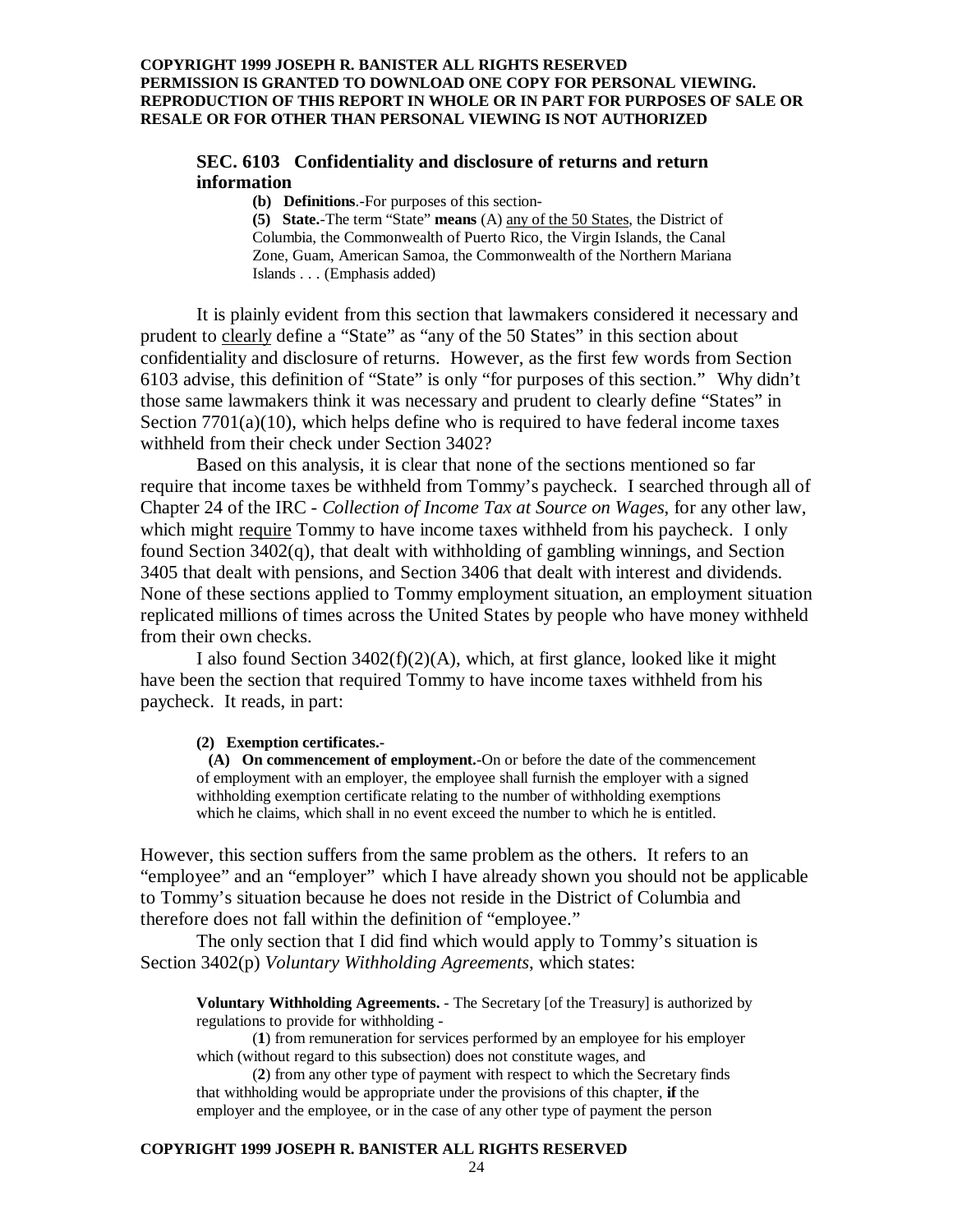making and the person receiving the payment, **agree to such withholding. Such agreement shall be made** in such form and manner as the Secretary may **by regulations** provide. (Emphasis added)

The applicable Federal regulation  $31.3402(p)-(1)(a)$ , provided by the Secretary of the Treasury, further explains the withholding agreement:

(a) **In general.** An employee and his employer **may** enter into an **agreement** under section 3402(b) to provide for the withholding of income tax upon payments of amounts described in paragraph (b)(1) of 31.3401(a)-3, made after December 31, 1970. An agreement **may** be entered into under this section only with respect to amounts which are includible in the gross income of the employee under section 61, and must be applicable to all such amounts paid by the employer to the employee. The amount to be withheld pursuant to an agreement under **section 3402(p)** shall be determined under the rules contained in **section 3402** and the regulations thereunder. (Emphasis added)

Since no one told Tommy that completing and signing this *agreement* with his employer to have income taxes withheld from his paycheck was *voluntary*, Tommy filled out the Form W-4 *agreement*, signed it, and joined millions of other wage earners who witness the ever increasing gap between their gross pay and their net pay, believing he had no other choice.

In late January or early February of 1999, ABC Company sends Tommy a *Form W-2*, *Wage and Tax Statement*, which shows how much gross pay Tommy received during 1998 and how much taxes were withheld from his paycheck. Tommy, an "A" student in math, is amazed at how much money has been taken out of his paycheck throughout 1998. When Tommy complains to his parents about how much has been taken, his parents tell him not to worry. They tell him that if he files a federal income tax return, he will probably get a "refund" of some of the taxes he paid. Liking the sound of getting some of his money back, Tommy takes the next step down the yellow brick road of the voluntary income tax system without even realizing the consequences of his actions. Understandably, all this teenager is thinking about is the few hundred dollars he will get refunded to him. Unfortunately, young Tommy has no idea what he will have to give up in order to get his money back. The following sections will illustrate just what Tommy and millions like him get themselves into as they are drawn deeper and deeper into the *voluntary* system.

## **Filing of Federal Income Tax Returns**

Previously, I explained the issues relating to the 5th Amendment to the U.S. Constitution and how it relates to the filing of federal income tax returns. But what specific law does the Internal Revenue Service (as well as most CPAs, attorneys, and judges) rely on to make the American people believe they are required to file federal income tax returns? Exhibit 1 illustrates the three Internal Revenue Code (IRC) sections which purport to require the average American to file U.S. Individual Income Tax Returns - Internal Revenue Code, Subtitle F, Chapter 61 - *Information and Returns*, Sections 6001, 6011, and 6012. The Internal Revenue Service refers to these sections in the income tax booklet sent to taxpayers in the mail each year. You will find it under the section entitled *Privacy Act and Paperwork Reduction Act Notice*.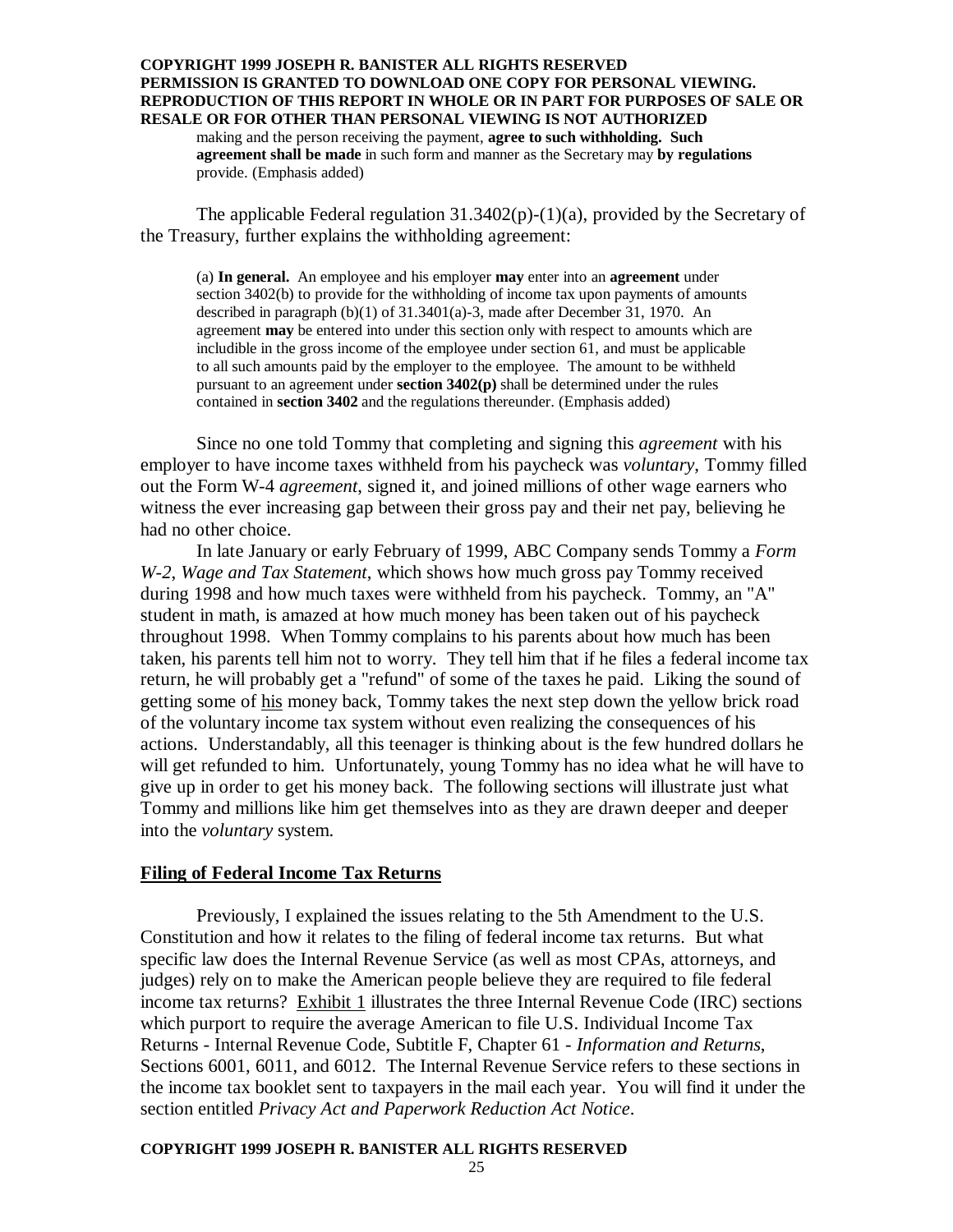Note that Section 6001 begins, "Every person liable for any tax imposed under this title . . . shall keep such records . . . make such returns . . . and comply with such rules and regulations as the Secretary may prescribe." [be aware that whenever the law refers to the "Secretary," it is referring to the U.S. Secretary of the Treasury, who delegates his power and authority down the chain of command to the employees of the Treasury agencies - therefore, when the law says "The Secretary," simply substitute "IRS"].

At first glance, you might assume that Section 6001 is the section that requires you to file a U.S. Individual Income Tax Return, but is that a correct assumption? Section 6001 says that "every person liable . . . shall . . . make such returns." It is clear from the language of the law that only persons *made liable* must file returns pursuant to Section 6001. Who is *every person liable*? Unfortunately, the Internal Revenue Code (IRC) isn't very helpful in telling us who *every person liable* is, at least when it comes to

# **EXHIBIT 1**

# **SEC. 6001 Notice or regulations requiring records, statements, and special returns**

Every person liable for any tax imposed by this title, or for the collection thereof**,** shall keep such records, render such statements, make such returns, and comply with such rules and regulations as the Secretary may from time to time prescribe. Whenever in the judgement of the Secretary it is necessary, he may require any person, by notice served upon such person or by regulations, to make such returns, render such statements, or keep such records, as the Secretary deems sufficient to show whether or not such person is liable for tax under this title. The only records which an employer shall be required to keep under this section in connection with charged tips shall be charge receipts, records necessary to comply with section 6053(c), and copies of statements furnished by employees under section 6053(a).

# **SEC. 6011 General requirement of return, statement, or list**

**(a) General rule.**-When required by regulations prescribed by the Secretary any person made liable for any tax imposed by this title, or with respect to the collection thereof, shall make a return or statement according to the forms and regulations prescribed by the Secretary. Every person required to make a return or statement shall include therein the information required by such forms or regulations.

# **SEC. 6012 Persons required to make returns of income**

**(a) General rule.**-Returns with respect to income taxes under subtitle A shall be made by the following:

(1)(A) Every individual having for the taxable year gross income which equals or exceeds the exemption amount, except that a return shall not be required of an individual-

- (i) who is not married (determined by applying section 7703), is not a surviving spouse (as defined in section  $2(a)$ ), is not a head of household (as defined in section  $2(b)$ ), and for the taxable year has gross income of less than the sum of the exemption amount plus the basic standard deduction applicable to such individual,
- (ii) who is a head of household (as so defined) and for the taxable year has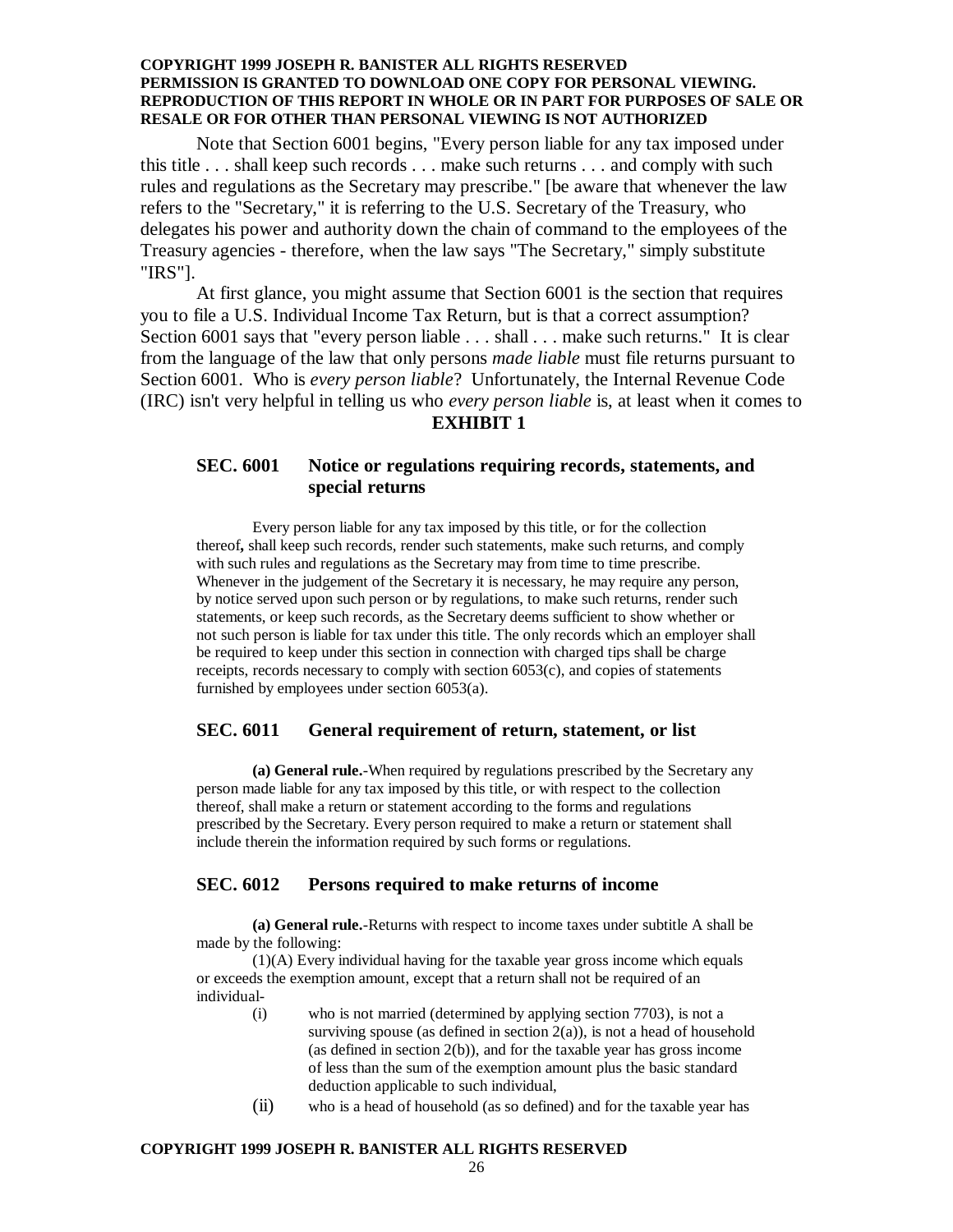gross income of less than the sum of the exemption amount plus the basic standard deduction applicable to such individual,

- (iii) who is a surviving spouse (as so defined) and for the taxable year has gross income of less than the sum of the exemption amount plus the basic standard deduction applicable to such individual, or
- (iv) who is entitled to make a joint return and whose gross income, when combined with the gross income of his spouse, is, for the taxable year, less than the sum of twice the exemption amount plus the basic standard deduction applicable to a joint return, but only if such individual and his spouse, at the close of the taxable year, had the same household as their home.

# **EXHIBIT 2 (1993 RATES)**

# **Section 1. Tax imposed**

**(a) Married individuals filing joint returns and surviving spouses.**-There is hereby imposed on the taxable income of-

**(1)** every married individual (as defined in section 7703) who makes a single return jointly with his spouse under section 6013, and **(2)** every surviving spouse (as defined in section  $2(a)$ ), a tax determined in accordance with the following table:

If taxable income is: The tax is: Not over \$36,900 15% of taxable income

Over \$36,900 but not over \$89,150 \$5,535, plus 28% of the excess over \$36,900 Over \$89,150 but not over \$140,000 \$20,165, plus 31% of the excess over \$89,150 Over \$140,000 but not over \$250,000 \$35,928.50, plus 36% of the excess over \$140,000 Over \$250,000 \$75,528.50, plus 39.6% of the excess over \$250,000

**(b) Heads of households.**-There is hereby imposed on the taxable income of every head of a household (as defined in section  $2(b)$ ) a tax determined in accordance with the following table:

| If taxable income is:                 | The tax is:                                       |
|---------------------------------------|---------------------------------------------------|
| Not over \$29,600                     | 15% of taxable income                             |
| Over \$29,600 but not over \$76,400   | \$4,440, plus 28% of the excess over \$29,600     |
| Over \$76,400 but not over \$127,500  | \$17,544, plus 31% of the excess over \$76,400    |
| Over \$127,500 but not over \$250,000 | \$33,385, plus 36% of the excess over \$127,500   |
| Over \$250,000                        | \$77,485, plus 39.6% of the excess over \$250,000 |
|                                       |                                                   |

**(c) Unmarried individuals (other than surviving spouses and heads of households).**- There is hereby imposed on the taxable income of every individual (other than a surviving spouse as defined in section  $2(a)$  or the head of a household as defined in section 2(b)) who is not a married individual (as defined in section 7703) a tax determined in accordance with the following table:

| If taxable income is: | The tax is:           |
|-----------------------|-----------------------|
| Not over \$22,100     | 15% of taxable income |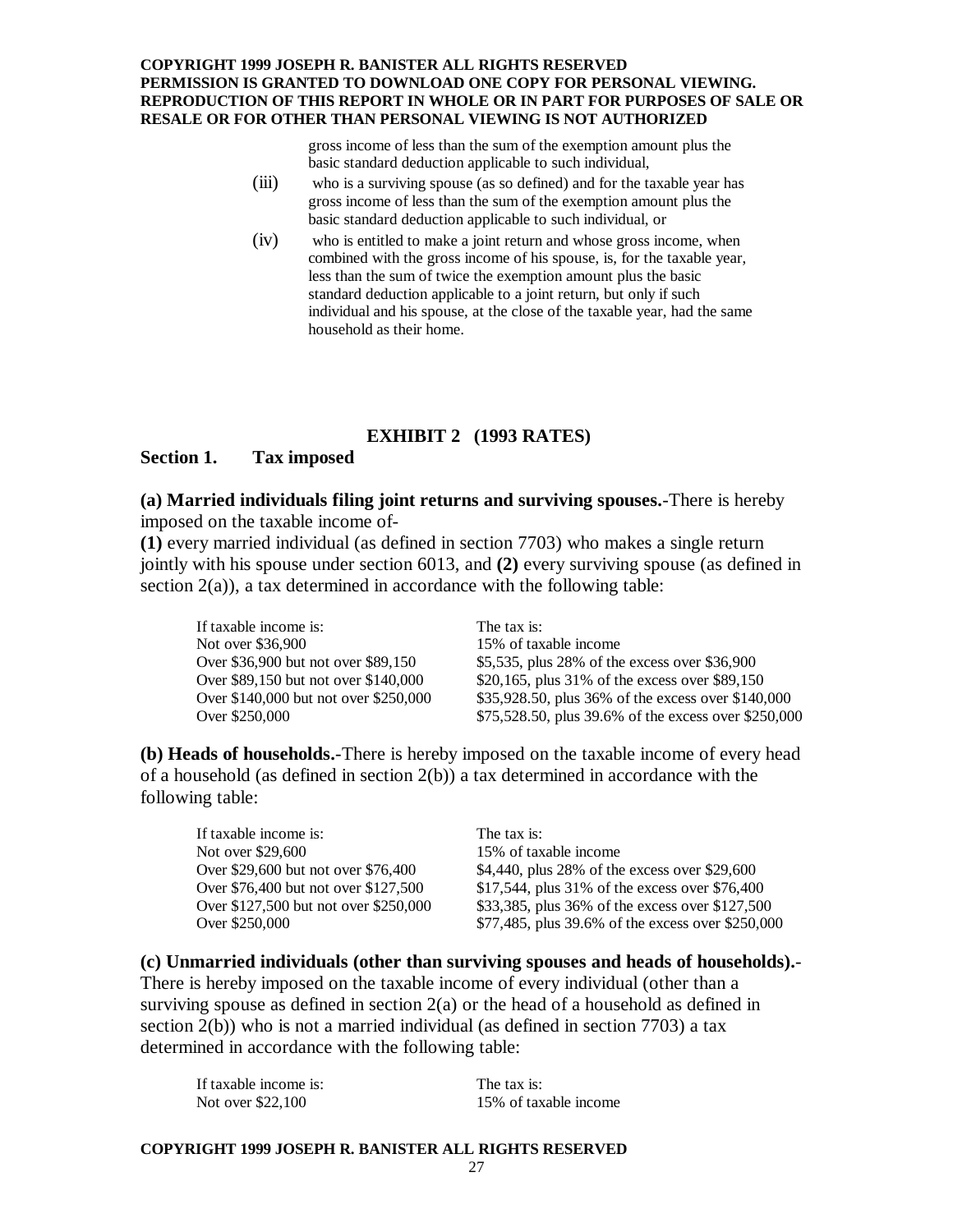Over \$22,100 but not over \$53,500 \$3,315, plus 28% of the excess over \$22,100 Over \$53,500 but not over \$115,000 \$12,107, plus 31% of the excess over \$53,500 Over \$115,000 but not over \$250,000 \$31,172, plus 36% of the excess over \$115,000 Over \$250,000 \$79,772, plus 39.6% of the excess over \$250,000

**(d) Married individuals filing separate returns.**-There is hereby imposed on the taxable income of every married individual (as defined in section 7703) who does not make a single return jointly with his spouse under section 6013, a tax determined in accordance with the following table:

| If taxable income is:                | The tax is:                                          |
|--------------------------------------|------------------------------------------------------|
| Not over \$18,450                    | 15% of taxable income                                |
| Over \$18,450 but not over \$44,575  | \$2,767.50, plus 28% of the excess over \$18,450     |
| Over \$44,575 but not over \$70,000  | \$10,082.50, plus 31% of the excess over \$44,575    |
| Over \$70,000 but not over \$125,000 | \$17,964.25, plus 36% of the excess over \$70,000    |
| Over \$125,000                       | \$37,764.25, plus 39.6% of the excess over \$125,000 |

the average American taxpayer. The IRC defines a "person" not as "people" but rather as "partnerships," "trusts," "corporations," and "individuals." You would think that the millions of Americans who file U.S. *Individual* Income Tax Returns and pay income taxes every year are the "individuals" who are liable, right? This is not necessarily so. Not only does the IRC never define what an *individual* is but it also does not specify how, when, where, or why an *individual* becomes *liable* for the income tax. Look at Internal Revenue Code, Subtitle A, Chapter 1, Subchapter A - *Determination of Tax Liability*, Section 1 (Exhibit 2). First, notice that the title of the Subchapter says "*Determination of Tax Liability*. Keep in mind, however, that the title of the subchapter is not the law. The law is the words contained in Section 1, which never uses the word "liable" or any word resembling it. Second, notice how Section 1 says it "imposes" a tax on "taxable incomes" of certain listed *individuals*, not *persons*.

Not only does the IRC never define what an *individual* is, it never defines what *income* is. In *U.S. v. Ballard*, 535 F2d 400, 404 (1976); cert. denied, 429 U.S. 918 (1977), the 8th Circuit Court of Appeals said, "The general term income is not defined in the Internal Revenue Code." Therefore, if Section 6001 states that *every person liable* must file a return but there exists no IRC section which specifically makes you liable for the income tax, then Section 6001 certainly can't be the section that requires you to file a U.S. Individual Income Tax Return.

What about the next section - Section 6011? Section 6011 has the same type of problems. It says in part, ". . .When required . . . by the Secretary any person *made liable* for any tax imposed by this title . . . shall make a return." As I explained above, there are no IRC sections specifying that the average American citizen is a person who has been *made liable*. If the law doesn't tell you *when* you are *required* and *when or how* or *where* you are *made liable*, then Section 6011 certainly can't be the section that requires you to file a federal income tax return.

What about the final section - Section 6012? Again, the same type of problems exist. Section 6012 says in part, "Returns with respect to income taxes . . . *shall* be made . . ." Did you know that the word *shall* means *must* if it refers to duties of the government but *shall* means *may* when used to define the legal duties of a "natural person" such as the average American taxpayer when their constitutionally protected rights are involved?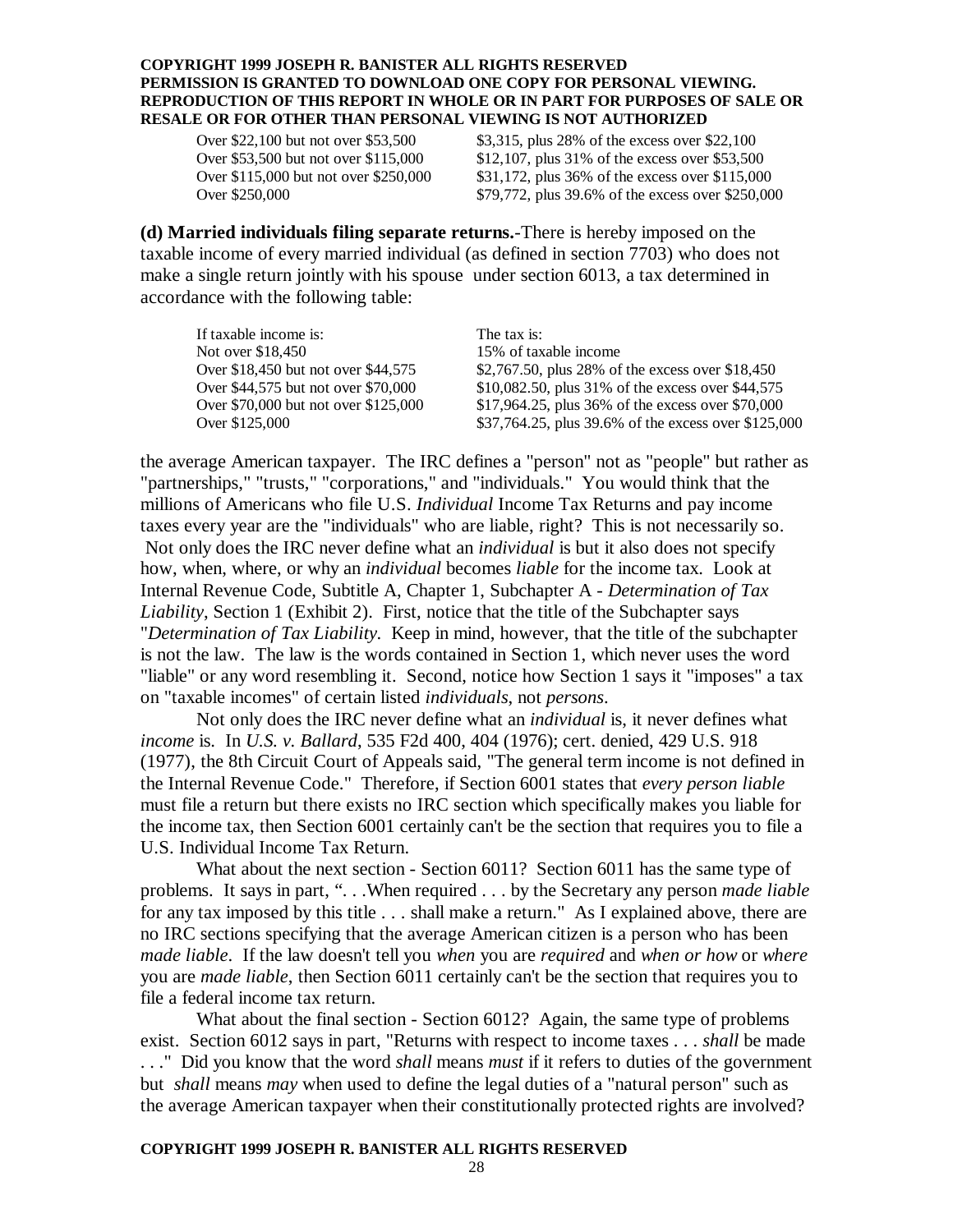Again, we can turn to the courts for guidance:

The word "shall" will be made to read as the equivalent of "may" if such construction is necessary to avoid the unconstitutionality of an act . . . As against the government, it has been held that "shall" is not mandatory unless the Legislature clearly intended it so to be . . . If a different interpretation is sought, it must rest upon something in the character of the legislation or in the context which will justify a different meaning. *Gow v. Consolidated Coppermines Corp.*, 165 Atlantic 136

It is true that the mandatory word "shall" is used rather than the permissive word "may" or "has authority to" commit the relator. But the instances are many in which courts have treated the mandatory word as merely permissive when necessary to sustain an act or accomplish the purpose which was clearly intended.

*People ex rel. Barone v. Fox*, 129 N.Y.S. 646; App.Div. 611

As against the government, the word "shall," when used in statutes, is to be construed as "may," unless a contrary intention is manifest. *Cairo and Fulton R.R. Co. v. Hecht*, 95 US 170

Steffan M. Bertsch, an attorney from Washington State who has researched this issue thoroughly, describes the legal meaning of the word *shall* in Section 6012 this way:

A reading of Section 6012 seems to say that every individual with "gross" income in excess of a certain amount "shall" make a return. Herein lies the real constitutional stickler. If "shall" is mandatory, the IRC [Internal Revenue Code] is a frontal assault upon the Bill of Rights. To avoid this constitutional inconsistency, "shall" is properly used to mean "may."  $\ldots$  Section 6012(a) says that every individual shall make a return. If "shall" means "must," then Congress by passing 6012(a), has superseded the Constitution of the United States. If shall is obligatory in this case, then people are required to file returns that may be later used against them in court as evidence to convict them of crimes. This cannot be the case and it is not the case. In order for Congress to get around this nasty item attached as the fifth article of the amendment to the Constitution, they give the job to their faithful agent, the IRS. The IRS then either tricks people into entering contracts of obligation, such as 1040 returns, or forces the people to pay through raw power even though the IRS lacks the lawful authority to make them. The deception occurs when the IRS then provides "alleged taxpayers" with a Privacy Notice that is a veiled Miranda warning. The tax filer is supposed to interpret this notice to say, "Anything you tell us could land you in jail, so make certain that what you tell us is true." However, it requires a most strained reading of the notice to glean this from it.

As Mr. Bertsch so eloquently points out, Section 6012 also can not be the section that requires you to file a U.S. Individual Income Tax Return.

Now that a brief explanation has been presented as to the language of the law itself and whether or not those laws require you to file U.S. Individual Income Tax Returns or make you "liable" for the federal income tax prior to filing, it is important to understand the process by which taxes of any kind become your legal obligation to pay.

#### **Assessment Of And Liability For Federal Taxes**

Taxes must be assessed by a tax collector before a taxpayer becomes liable for (owes) the taxes. For example, anyone who owns a house or votes in local elections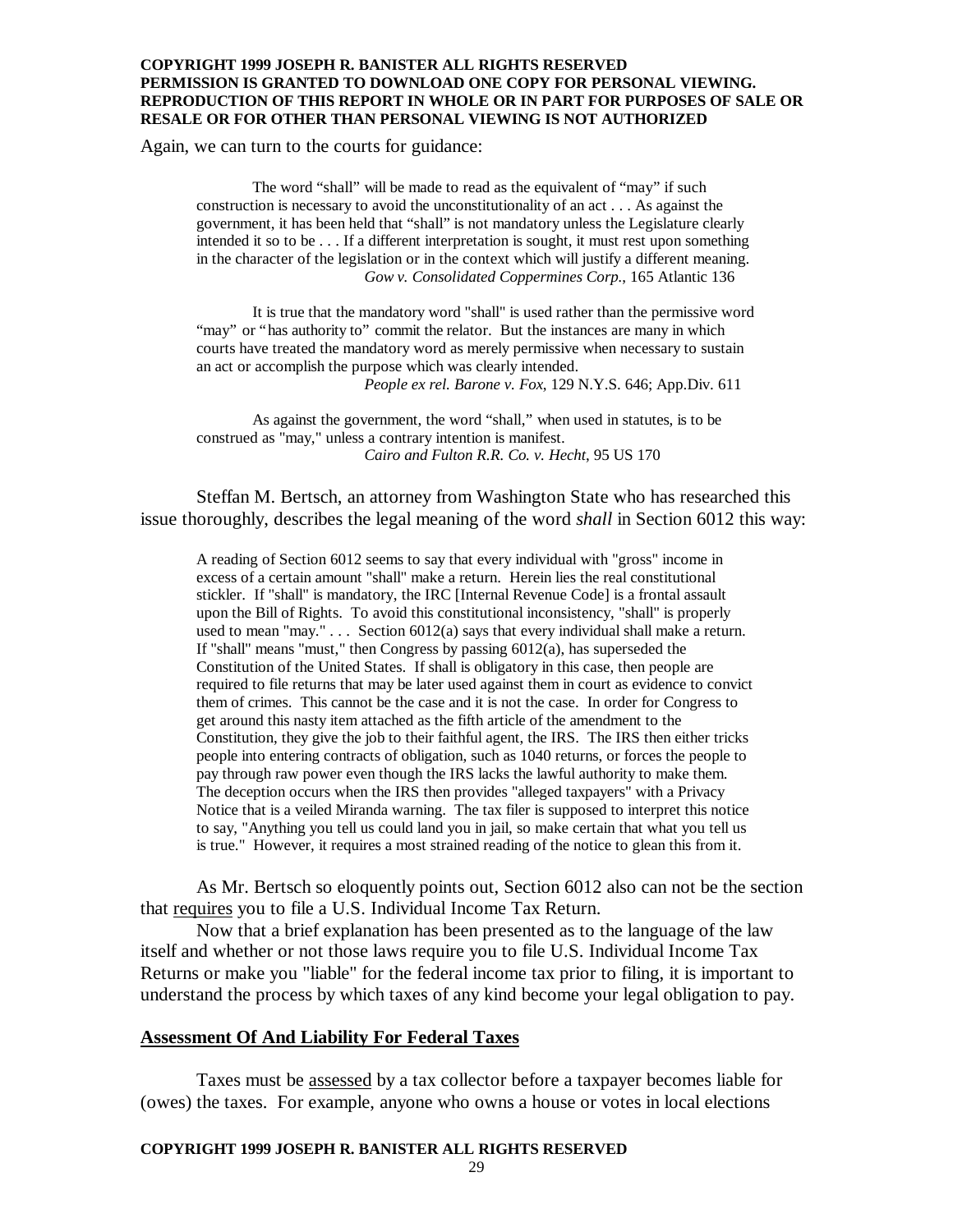should be familiar with the "county assessor." The county assessor is responsible for determining the "assessed value" of real property (real estate) and certain personal property in order to *assess* (fix the amount of) a property tax on the property. Property taxes are not due and payable (owed) until that assessment has been made and a liability has been established.

The U.S. Supreme Court defined the process of taxation, assessment, and amounts due and payable in *Bull v. United States*, 295 US 247, 55 S.Ct. 695, 79 L.Ed. 1421, as follows:

A tax is an exaction by the sovereign [government], and necessarily the sovereign has an enforceable claim against every one within the taxable class for the amount lawfully due from him. The statute [law] prescribes [defines] the rule of taxation. Some machinery must be provided for applying the rule to the facts in each taxpayer's case, in order to ascertain the amount due. The chosen instrumentality for the purpose is an administrative agency **whose action is called an assessment**. The **assessment may be a valuation of property subject to taxation**, which valuation is to be multiplied by the statutory rate to ascertain the amount of tax. **Or it may include the calculation and fix the amount of tax payable**, and assessments of federal **estate** and **income taxes are of this type**. **Once** the tax is **assessed**, the taxpayer **will owe** the sovereign the amount when the date fixed by law for payment arrives. (Emphasis added)

As you can see by the opinion of the U.S. Supreme Court, a tax can not be owed by a taxpayer until it has been assessed.

Just as a county assessor is given statutory authority to *assess* local property taxes, the U.S. Secretary of the Treasury is given statutory authority to *assess* federal taxes. How does the Secretary of the Treasury *assess* federal taxes? Statutes (laws) giving the Secretary authority to *assess* and collect payment of federal taxes are found in the Internal Revenue Code, Subtitle F, Chapter 63 - *Assessment*, Sections 6201 and 6203, and Chapter 64 - *Collection*, Section 6303 (see Exhibit 3).

Let's look at the statutes (laws) the Secretary of the Treasury uses to assess *excise* taxes and *income* taxes, and then look at enforcement measures he is authorized to take when those taxes (both *excise* and *income*) are not paid. Exhibit 3 shows the actual language of the laws the Secretary of the Treasury uses to assess federal taxes. Notice in Section 6201(a) that "The Secretary is authorized and required to make . . . assessments of all taxes which have not been duly paid by stamp at the time and in the manner provided by law." Alcohol and tobacco taxes are *paid by stamp* but I have never encountered an income tax that was *paid by stamp*.

The law continues at Section 6201(a)(1),

**Taxes shown on return.**-The Secretary shall assess all taxes determined by the taxpayer or by the Secretary as to which returns or lists are made under this title. (Emphasis added)

What do most Americans do by April 15th of each year? They "determine" their own taxes by filling out a Form 1040 U.S. Individual Income Tax Return, signing it under penalty of perjury, and sending it in to the Internal Revenue Service. Once the IRS has those returns, they accept the taxpayer's "determination" of federal income taxes due, unless, of course, there is a subsequent audit or other re-determination.

Now look back at Exhibit 3, "Section 6203 *Method of Assessment*." It says, "The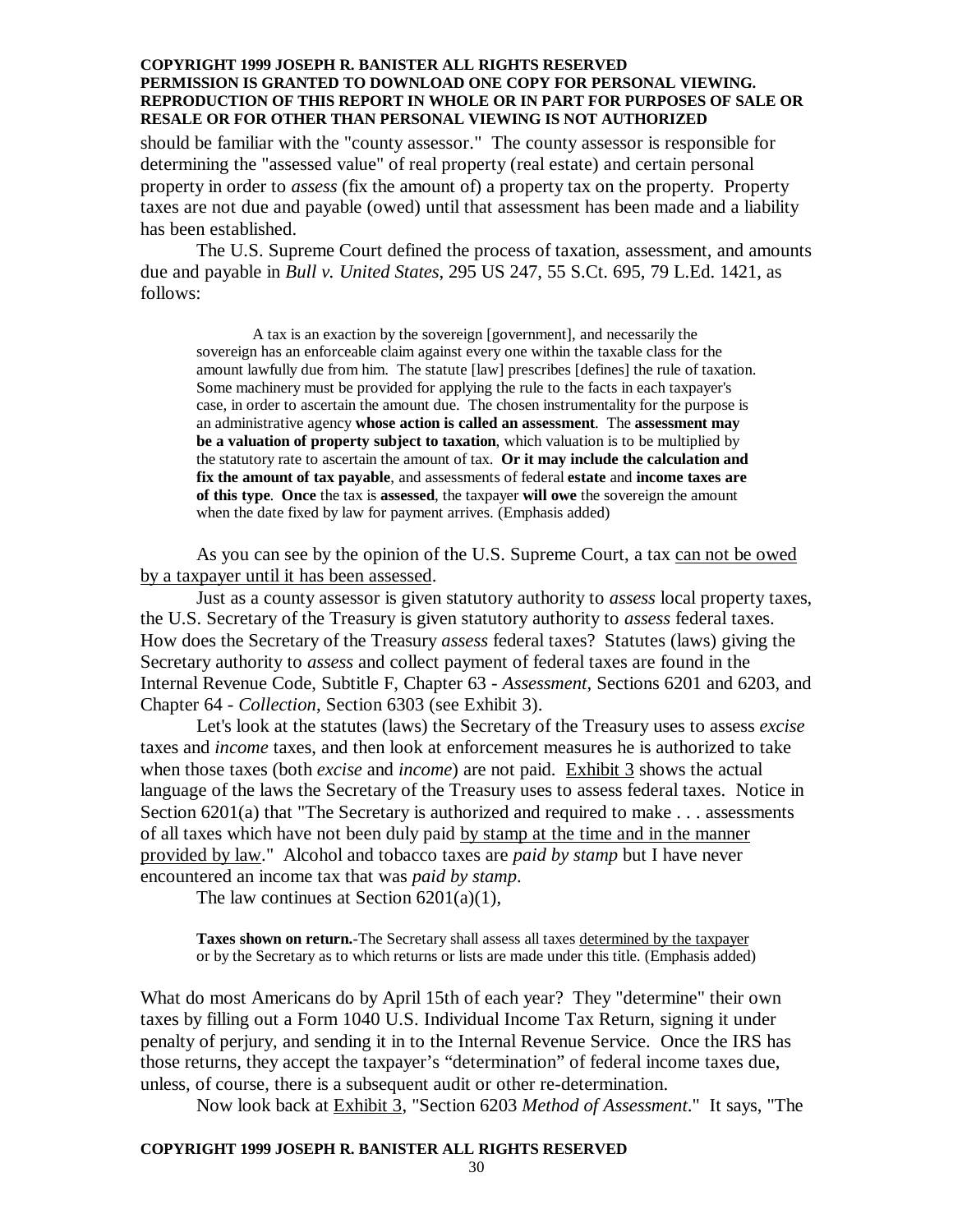assessment shall be made by recording the liability of the taxpayer in the office of the Secretary..." Then look at "Section 6303 *Notice and Demand for Tax.*" It says, "the Secretary shall . . . after making of an assessment of tax pursuant [according] to section 6203, give notice to each person liable for the unpaid tax, stating the amount and demanding payment thereof . . ." Have you or any of your friends or relatives ever received a notice or federal income tax bill from the Secretary of the Treasury or any of his agencies telling you that you are liable for the federal income tax? I haven't. In fact, in all my years in the tax profession, I never witnessed anyone else receiving such a notice either. Could it be that there is no need for the Secretary/IRS to send us such a notice because he simply waits for us to determine our own federal income tax "liability" voluntarily?

Is it possible for the Secretary to *assess* an income tax on someone who hasn't filed an income tax return? There is a code section (law) that the Secretary sometimes uses when taxpayers don't file a U.S. Individual Income Tax Return - it is found at Section 6020(b) of the Internal Revenue Code (IRC). Whether that section is used in appropriate circumstances is another matter. Section 6020(b) reads as follows:

(b) Execution of return by Secretary.-

(1) Authority of Secretary to execute return.-If any **person** fails to make any return **required** by any internal revenue law or regulation made thereunder at the time

# **EXHIBIT 3**

## **SEC. 6201 Assessment authority**

#### **(a) Authority of Secretary.**

The Secretary is authorized and required to make the inquiries, determinations, and assessments of all taxes (including interest, additional amounts, additions to the tax, and assessable penalties) imposed by this title, or accruing under any former internal revenue law, which have not been duly paid by stamp at the time and in the manner provided by law. Such authority shall extend to and include the following:

- **(1) Taxes shown on return.** The Secretary shall assess all taxes determined by the taxpayer or by the Secretary as to which returns or lists are made under this title.
- **(2) Unpaid taxes payable by stamp. (A) Omitted stamps.** Whenever any article upon which a tax is required to be paid by means of a stamp is sold or removed for sale or use by the manufacturer thereof or whenever any transaction or act upon which a tax is required to be paid by means of a stamp occurs without the use of the proper stamp, it shall be the duty of the Secretary, upon such information as he can obtain, to estimate the amount of tax which has been omitted to be paid and to make assessment therefor upon the person or persons the Secretary determines to be liable for such tax. **(B) Check or money order not duly paid.**-In any case in which a check or money order received under authority of section 6311 as payment for stamps is not duly paid, the unpaid amount may be immediately assessed as if it were a tax imposed by this title, due at the time of such receipt, from the person who tendered such check or money order.

# **SEC. 6203 Method of assessment**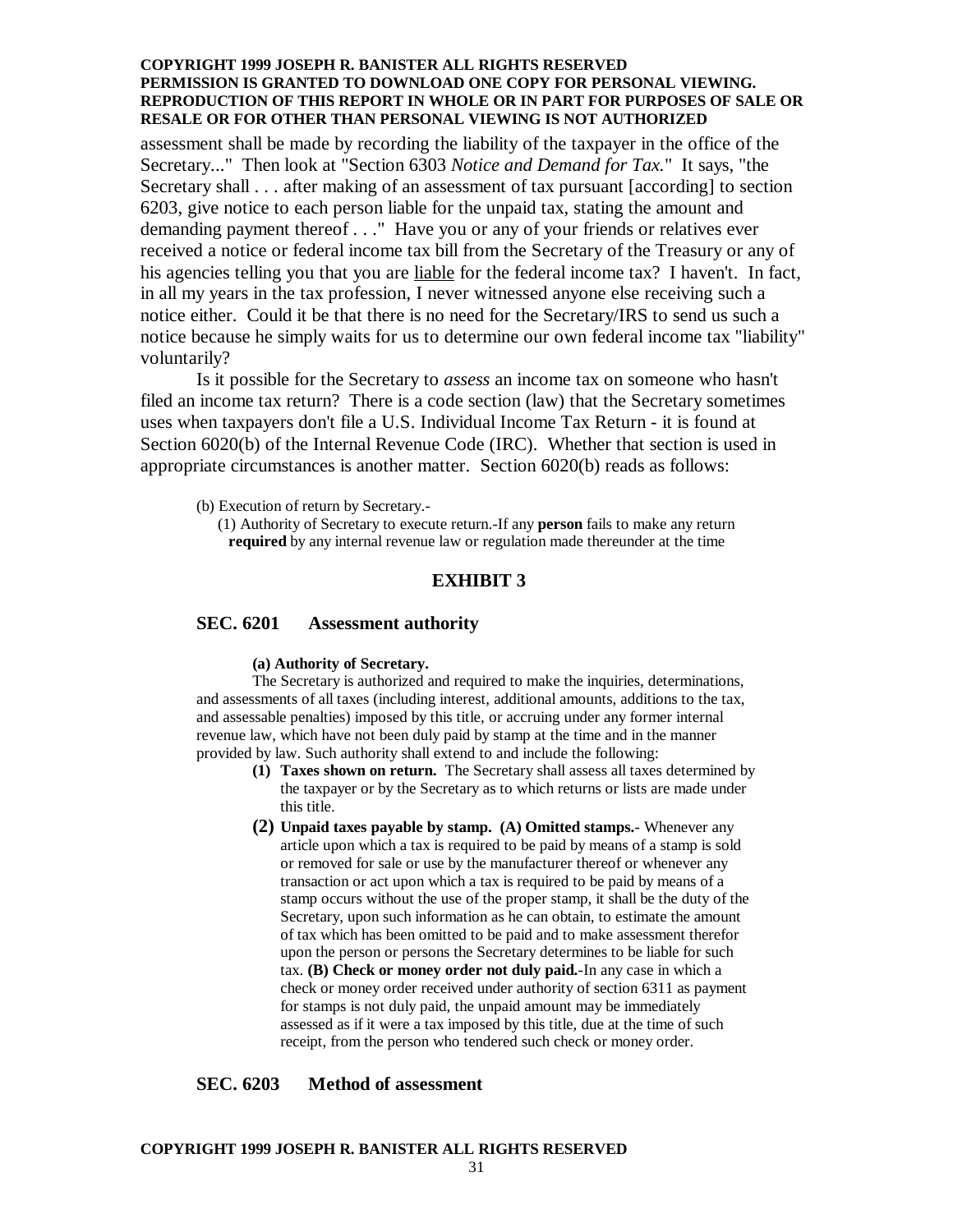The assessment shall be made by recording the liability of the taxpayer in the office of the Secretary in accordance with rules or regulations prescribed by the Secretary. Upon request of the taxpayer, the Secretary shall furnish the taxpayer a copy of the record of the assessment.

# **SEC. 6303 Notice and demand for tax**

**(a) General rule.**-Where it is not otherwise provided by this title, the Secretary shall, as soon as practicable, and within 60 days, after the making of an assessment of a tax pursuant to section 6203, give notice to each person liable for the unpaid tax, stating the amount and demanding payment thereof. Such notice shall be left at the dwelling or usual place of business of such person, or shall be sent by mail to such person's last known address.

prescribed therefor, or makes, willfully or otherwise, a false or fraudulent return, the Secretary shall make such return from his own knowledge and from such information as he can obtain through testimony or otherwise. (Emphasis added)

Notice how the language of the law refers to "any return required." As discussed previously, there is no law requiring American citizens (natural persons) to file a U.S. Individual Income Tax Return. Thus, the Secretary's authority to "make such return" for a taxpayer should exist only for those who are "required" to file. If you are not "required" to file a U.S. Individual Income Tax Return in the first place, as I have repeatedly shown you to be the case, the Secretary should not legally be able to use section 6020(b) to file a return for you.

As described above, the Secretary of the Treasury, after making an assessment of tax according to section 6203, is required to give notice to each person liable for the unpaid tax, stating the amount and demanding payment thereof. You may have noticed the term "liability" used over and over again. *Liability* is a very important word because, legally, you can not be made *liable* for a tax unless some law specifically imposes a tax and makes *you liable* for it. Read what the following appellate court decision has said on the subject of liability:

Moreover, even the collection of taxes should be exacted only from persons upon whom a tax **liability** is imposed **by some statute**. (Emphasis added) *Botta v. Scanlon*, 288 F2d. 504 (1961)

Is it possible there is some mistake? Do the words written in the various sections of the Internal Revenue Code (IRC) mean something different than what they appear to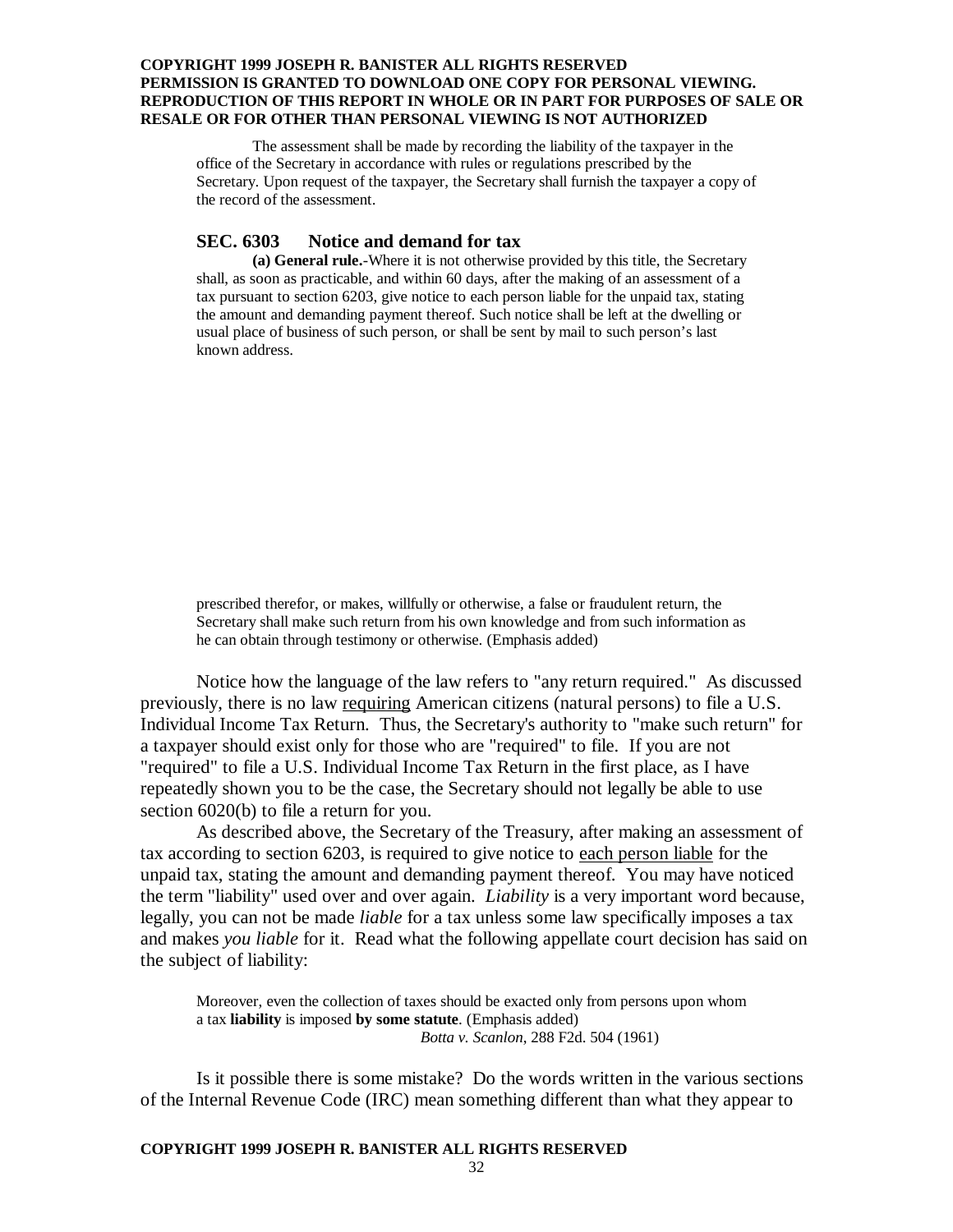mean? Is there something implied in the language of the law that is not readily apparent? Well, again, let's look at what the courts say. In connection with the federal bankruptcy laws, the U.S. Supreme Court said:

The task of resolving the dispute over the meaning of [section] 506(b) begins where all such inquiries must begin: with **the language of the statute itself** . . . In this case, it is also where the inquiry should end, for where, as here, the statute's language is plain, "the sole function of the courts is to enforce it according to its terms." (Emphasis added) *United States v. Ron Pair Enterprises, Inc. (1989)*, 489 U.S. 235 at 241, 103 L.Ed.2d 290

In connection with the liability of a beneficiary for federal estate taxes, the Eighth Circuit Court of Appeals said:

In such a situation the beneficiary is entitled to a favorable construction because **liability for taxation** must **clearly** appear. (Emphasis added) *Higley v. Commissioner*, 69 F2d. 160

In connection with liability for federal income taxes, the U.S. Supreme Court said:

In the interpretation of statutes levying taxes it is the **established rule not** to extend their provisions, **by implication**, beyond the clear import of the language used, or to enlarge their operations so as to embrace matters **not specifically pointed out**. In case of doubt they are construed most strongly **against the government,** and in favor of the citizen. (Emphasis added)

*Gould v. Gould*, 245 U.S. 151 (1917)

The courts have very clearly ruled that Americans have every right to read the clear language of the law and conclude that unless they are specifically made *liable* for a tax, any tax, they have no legal requirement to pay it.

### **Collection of Federal Income Taxes**

There are also some questionable issues relating to the collection of federal income taxes in that collection actions are carried out with laws that have no connection to the income tax. I first learned about these issues from Devvy Kidd, who had personal experience with income tax collection activity.

After Devvy and her husband John satisfied themselves regarding the actual requirements of the law, for example, that filing a federal income tax return is not required, they wrote a letter to the IRS requesting that they provide the statute (law) in Title 26 of the U.S. Code (the Internal Revenue Code) that made it mandatory to file an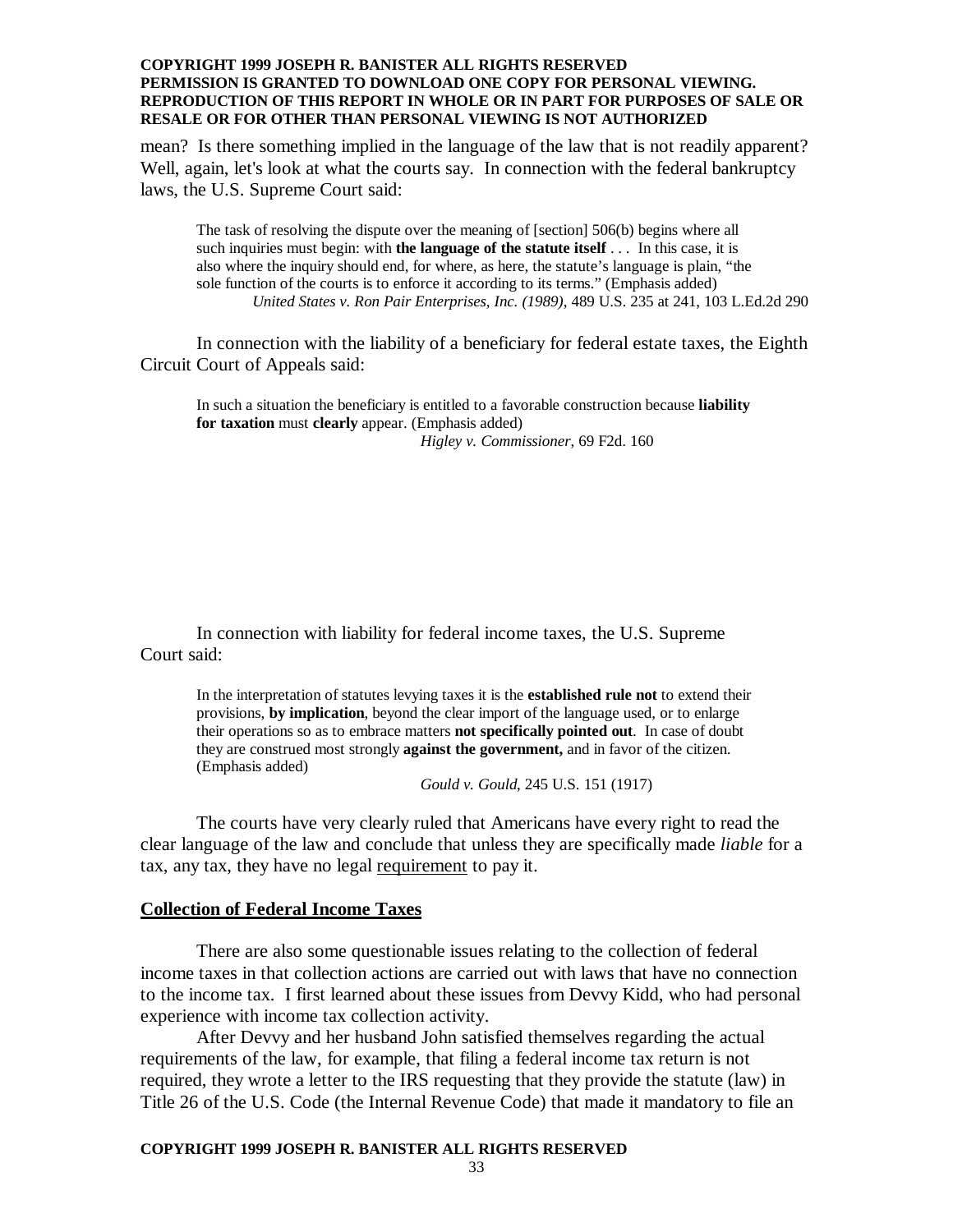income tax return. That letter, sent April 15, 1993, in lieu of an income tax return, received no response from the IRS. Since the Kidds had done their homework regarding tax return filing requirements, they felt it wasn't asking too much for the IRS to answer a simple question - were the Kidds required to file U.S. Individual Income Tax Returns?

The Kidds sent follow-up letters requesting clarification on filing requirements that the IRS also did not respond to. On April 15, 1994, the Kidds again did not file an income tax return. By September of 1994, they had received numerous "Notices of Deficiency" for a tax they contended they did not owe under any federal law. With the assistance of attorney Bernard Baker, a retired Colorado district judge, the Kidds filed an *Order To Show Cause* in Federal District Court in Denver, Colorado.

After some legal maneuvering by the U.S. Attorney, the District Court dismissed the Kidd's case. This dismissal prevented the government from having to answer, in open court, whether or not the Kidds were required to file an income tax return. Soon after dismissal of the Kidd's case, the IRS sent them a "Notice of Federal Tax Lien."

The tax lien stated that Sections 6321, 6322, and 6323 of Title 26 (the Internal Revenue Code) provided justification for the lien. The following is an excerpt from Devvy Kidd's September 1995 newsletter *The Power Educator*:

...Since Title 26, the IRS Code is prima facie law, I had to go to the Index to the Code of Federal Regulations (CFR), Parallel Table of Authorities, to find out what's called the implementing regulations, that is, the regulations created by the agency in charge of implementing the statute(s) passed by the Congress. This [Parallel Table of Authorities] told me that those previously identified sections of the IR Code [6321,6322,6323] were implemented by Title 27, Part 70. What did I discover?

I discovered that John and I had a lien placed against us by the IRS for not paying an *excise tax* allegedly owed for engaging in the sale and manufacture of alcohol, tobacco, and firearms! That's right. John is a retired bird-Colonel, U.S. Army, currently a construction-management engineer and I have had no income since 1991. My efforts in the movement to Take Back America are given freely without financial compensation.

I next looked in the IRS Special Agents Handbook, Sections 451 & 452 [see above]. An excise tax is levied for certain commercial activities, none of which my husband and I are or ever have been involved with.

Now Mr. Walker and Mr. Jones of the IRS placed a lien against us for not paying an excise tax on the manufacture and sale of certain commodities - for which we do not have any involvement with at all. They demanded money from us for a debt we did not owe. They threatened with this legal document to freeze our assets if we did not give in to this fraud. As I said, this lien document is a form that goes out to millions of Americans...

Did we pay this extortion money? Yes. Have they lifted the lien? Not as of this date. Why should they bother, they'll get around to it in their own sweet time. A free nation with open, honest government? Where? Do we have any legal recourse? None, and the reason why is the nauseating corruption in our federal and state judiciary...

Does Congress know what's going on? Yes...I have written, begging members of Congress - including the current presidential candidates - to allow hearings. I will bring in retired judges. Experts and I will prove beyond a shadow of a doubt that there is no law that requires anyone to file a 1040. The whole system is based on fraud, period.

Steffan Bertsch, the attorney I quoted previously who has exhaustively studied the Internal Revenue Code, told me that he has many clients who have been treated similarly by the Internal Revenue Service - classified as coal miners or distillers or firearms dealers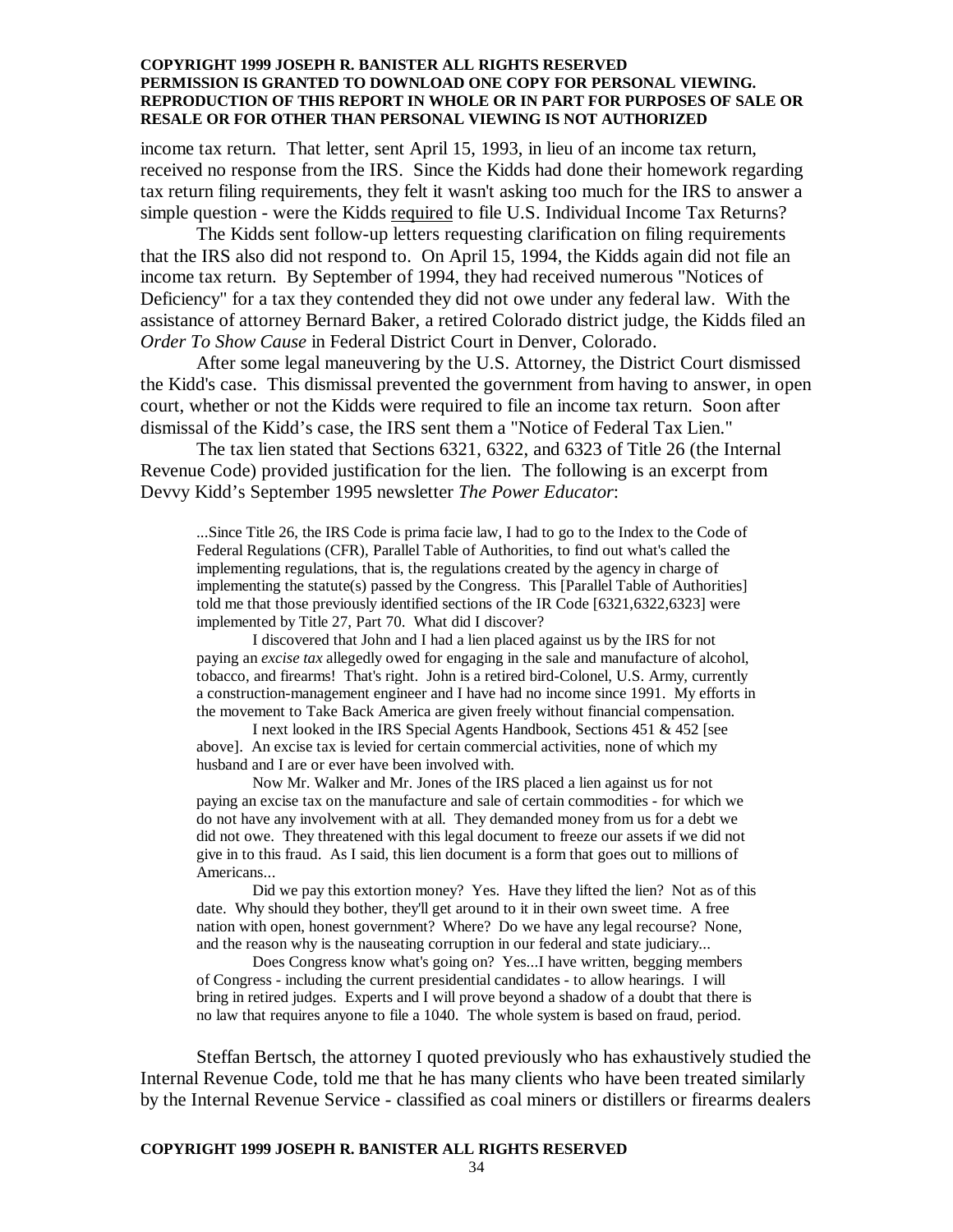in order to be subject to collection of the federal income tax. Kidd, Bertsch, and Bertsch's clients have been unable to determine what legal authority the Internal Revenue Service has in classifying them as coal miners, distillers, or firearms dealers when they have never engaged in those activities. Further, they have been unable to determine why collection and enforcement laws relating to fuel, distilled spirits, and firearms, which clearly fall into the category of excise taxes and which have nothing to do with federal income taxes, are used to take their money and property.

# **Allegation 2**

# **The 16th Amendment to the U.S. Constitution Was Never Ratified**

The next unbelievable allegation that Devvy Kidd included in her book was that a man named Bill Benson had proven that the 16th Amendment to the U.S. Constitution, the amendment that purportedly legalized the federal income tax, was fraudulently ratified, making the federal income tax null and void. Is it any wonder such an allegation wouldn't catch my eye? Benson was alleging that the very basis for today's federal income tax was a fraud. As I have previously stated, the people who brought this issue to my attention had enough credibility to encourage me to at least listen to what Benson had to say. After all, I gave Bill Conklin a chance to convince me and he presented compelling evidence. I believed I had nothing to lose by checking to see what Bill Benson had to say.

As with Conklin, I took Benson's telephone number directly out of Kidd's book and gave him a call. I greeted Benson, told him my name, and told him I had read about his allegation that the 16th Amendment had never been ratified in Devvy Kidd's book, *Why A Bankrupt America?*. I also told him that, although I was calling him as a private citizen on my day off, I was employed as a Special Agent in the IRS Criminal Investigation Division. I further told Benson that I wanted to find out more about his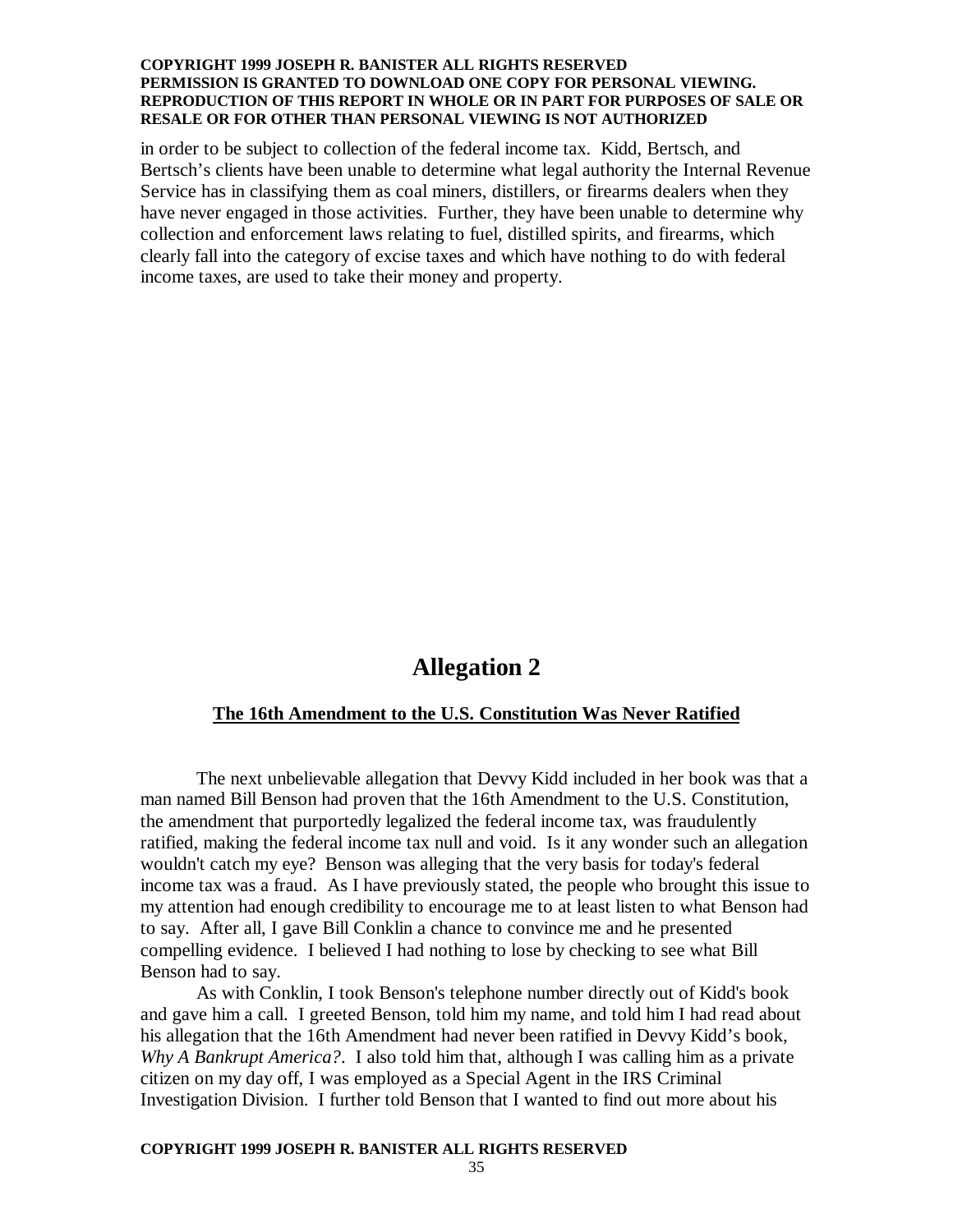# **APPENDIX**

**Name:** Joseph R. Banister **Organization:** Freedom Above Fortune Educational Institute **Mailing address:** P.O. Box 90239, San Jose, CA 95109-4239 **Telephone:** (408) 793-0445 recorded message, returned calls may not be possible **URL: none email: freedomabovefortune@yahoo.com Information available:** Obtain additional copies of *Investigating TheFederal Income Tax: A Preliminary Report*, or information relating to an upcoming book on the federal income tax authored by Mr. Banister and attorney at law Donald E.J. Kilmer

**Name:** Bill Benson **Organization:** Constitutional Research **Mailing address:** P.O. Box 550, South Holland, Illinois 60473 **Telephone:** (708) 596-3142 **URL: none email:** benson1@ix.netcom.com **Information available:** *The Law That Never Was*, Volumes I & II, 16<sup>th</sup> Amendment Reliance Package

**Name:** Steffan Bertsch **Organization:** Attorney At Law **Mailing address:** P.O. Box 668, Lake Stevens, Washington 98258 **Telephone: URL: Information available:** Expert on the Internal Revenue Code, has made numerous attempts to inform the Washington State Bar and Washington State Attorney General of questionable/illegal collection practices of taxing authorities, publshed a book in 1992 about the 5th Amendment entitled *Crisis In Our Courts*.

**Name:** Bill Conklin **Organization: Mailing address:** 3296 Raleigh St., Denver, Colorado 80212 **Telephone:** (303) 455-0837 URL: www2.vivid.net/~ammond/conklin.html **email:** willieco@aol.com **Information available:** Conklin's book *Why No One Is Required To File Income Tax Returns and what you can do about it!*, Conklin's book the *Anti-IRS Technical Manual,* opinion letters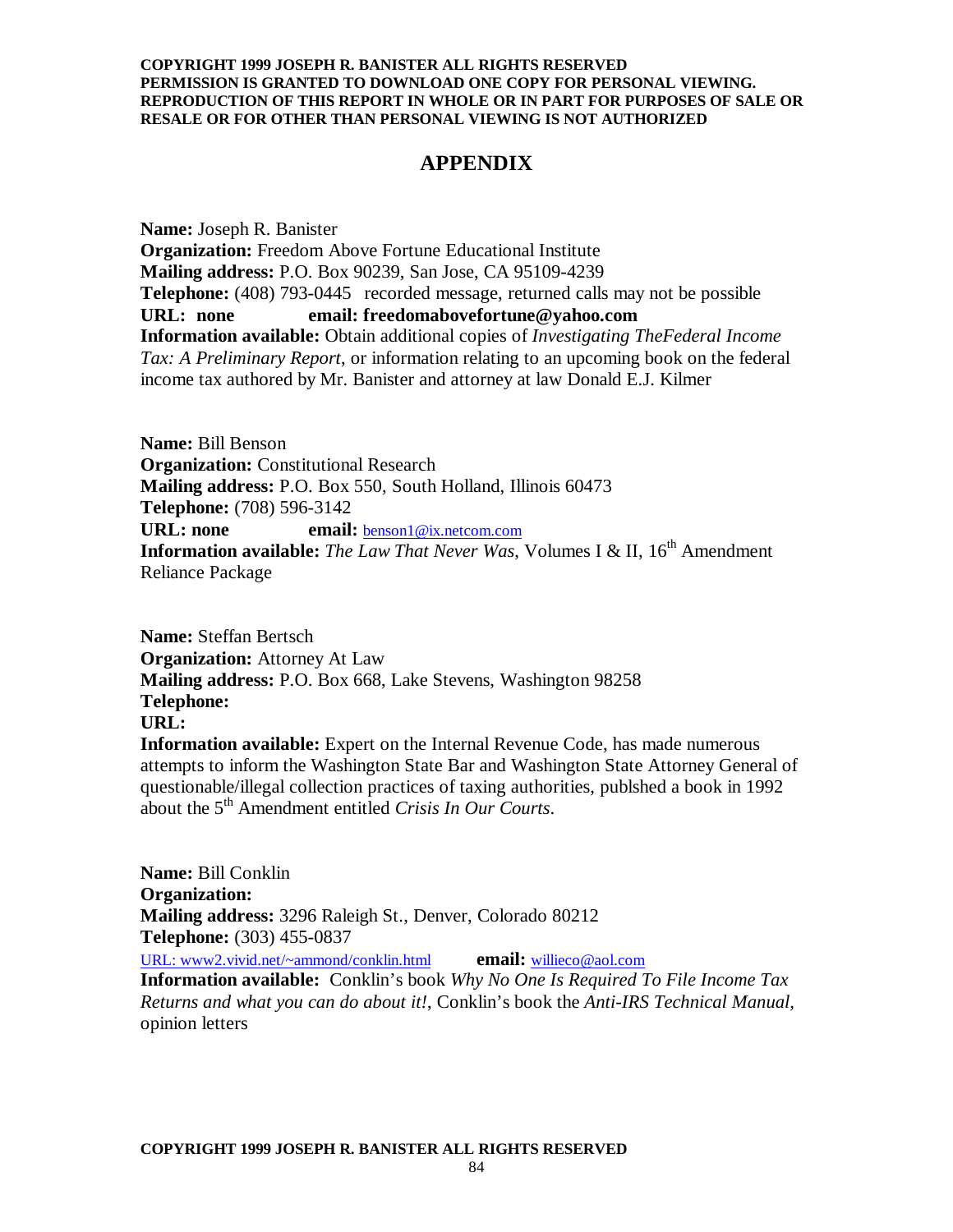**Name:** G. Edward Griffin **Organization:** Reality Zone/American Media **Mailing address:** P.O. Box 4646, Thousand Oaks, CA 91339 **Telephone:** (800) 595-6596

**URL:** www.realityzone.com

**Information available:** Griffin's must read book *The Creature From Jekyll Island, also other easy to understand materials on the U.S. Constitution and the banking/monetary systems*

**Name:** Steve Hempfling, Director & Shawn O'Connor, Director, Civil Support Services **Organization:** Free Enterprise Society

**Mailing address:** 746 West Shaw Ave., Suite 205, Clovis, CA 93612r **Telephone:** (209) 294-0665

URL:www.freeenterprisesociety.com

**Information available:** Wide range of books, seminars, and tapes, on taxation and other constitutional topics, legal defense fund membership

**Name:** Devvy Kidd **Organization:** Project On Winning Economic Reform (P.O.W.E.R.) **Mailing address:** 4260 Dymic Way, Sacramento, CA 95838 **Telephone:** URL:www.devvy.com **Information available:** Books *Why A Bankrupt America?* and *Blind Loyalty*

**Name:** Devvy Kidd / Larry Becraft, Attorney at Law **Organization:** The Wallace Institute **Mailing address:** P.O. Box 60543, Sacramento, CA 95860 **Telephone:** (916) 925-3430 or (205) 533-2535 **URL: Information available:** Organization fighting unconstitutional laws in the courts; donations welcome and encouraged

**Name:** Officer Jack McLamb, Ret. **Organization:** Aid & Abet (Police/Military Periodical Newsletter) **Mailing address:** HC11, P.O. Box 357, Kamiah, Idaho 83536 **Telephone:** (208) 935-7852 **URL: email:** e-mail welcome but volume of mail precludes response Jack@cybrquest.com

**Information available:** Operation Vampire Killer 2000 (Police/Military Against The New World Order); Aid & Abet periodical newsletter, Jack's motto is that tyranny will come to your door wearing a uniform.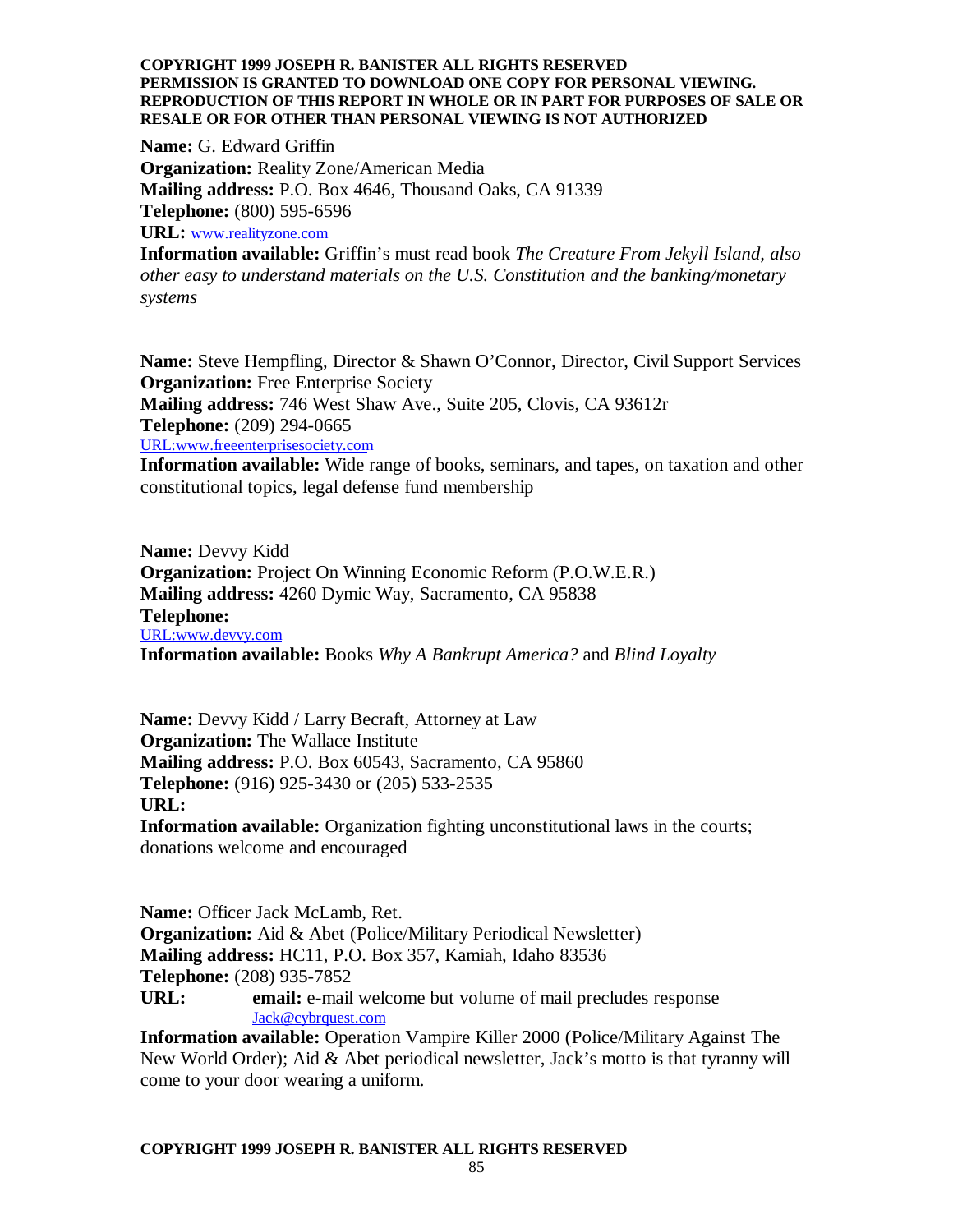**Name:** Geoff Metcalf **Organization:** Talk Show Host, daily 9:30-12:00, KSFO Radio, San Francisco (560AM) **Mailing address:**

**Telephone:**

URL:www.geoffmetcalf.com **or** www.ksfo560.com

**Information available:** Facts and opinion from a great American talk show host concerned with *what* is right or wrong, not *who* is right or wrong

**Name:** Peymon Mottahedeh **Organization:** Freedom Law School **Mailing address:** 13211 Myford Road #332, Tustin, CA 92782 **Telephone:** (714) 838-2896 **URL:** www.freedomlaw.org **email:** freedomlaw@home.com

**Information available:** Various live and correspondence courses, tapes, and books on the U.S. Constitution, taxation, fully informed juries, procedures on how to defend yourself from corrupt government agencies

**Name:** Thomas Price **Organization:** Bluefire Trust **Mailing address:** P.O. Box 151903, Cape Coral, FL 33915 **Telephone: URL: none email:**pro\_per52@hotmail.com **Information available:** Mr. Price, who holds a doctorate degree in law offers an opinion/reliance letter regarding the federal income tax. He is a former member of the U.S. Army Special Forces, Pentagon Liaison, and Judge (cost \$50.00).

**Name:** (former Arizona State Judge) John J. Rizzo **Organization:** Freedom Career Institute **Mailing address:** P.O. Box 3378, Freedom, CA 95019 **Telephone:** (831) 722-3566 URL: www.geocities.com/CapitolHill/Lobby/8269/ ustaxes@juno.com

**Information available:** Tax Expert, Bankruptcy Expert, offers 28 page opinion letter on liability for the income tax (cost \$50.00), offers courses on filing for and dealing with bankruptcy.

**Name:** Tom Shauf **Organization:** Bank Freedom Books & Cassettes **Mailing address:** 745 N. Gilbert Road, Suite 124-191, Gilbert, Arizona 85234 **Telephone: URL:** www.bankfreedom.com

**Information available:** Shauf's book, *America's Hope: To Cancel Bank Loans Without Going to Court, The American Voters Vs. The Banking System: The Technical Guide To*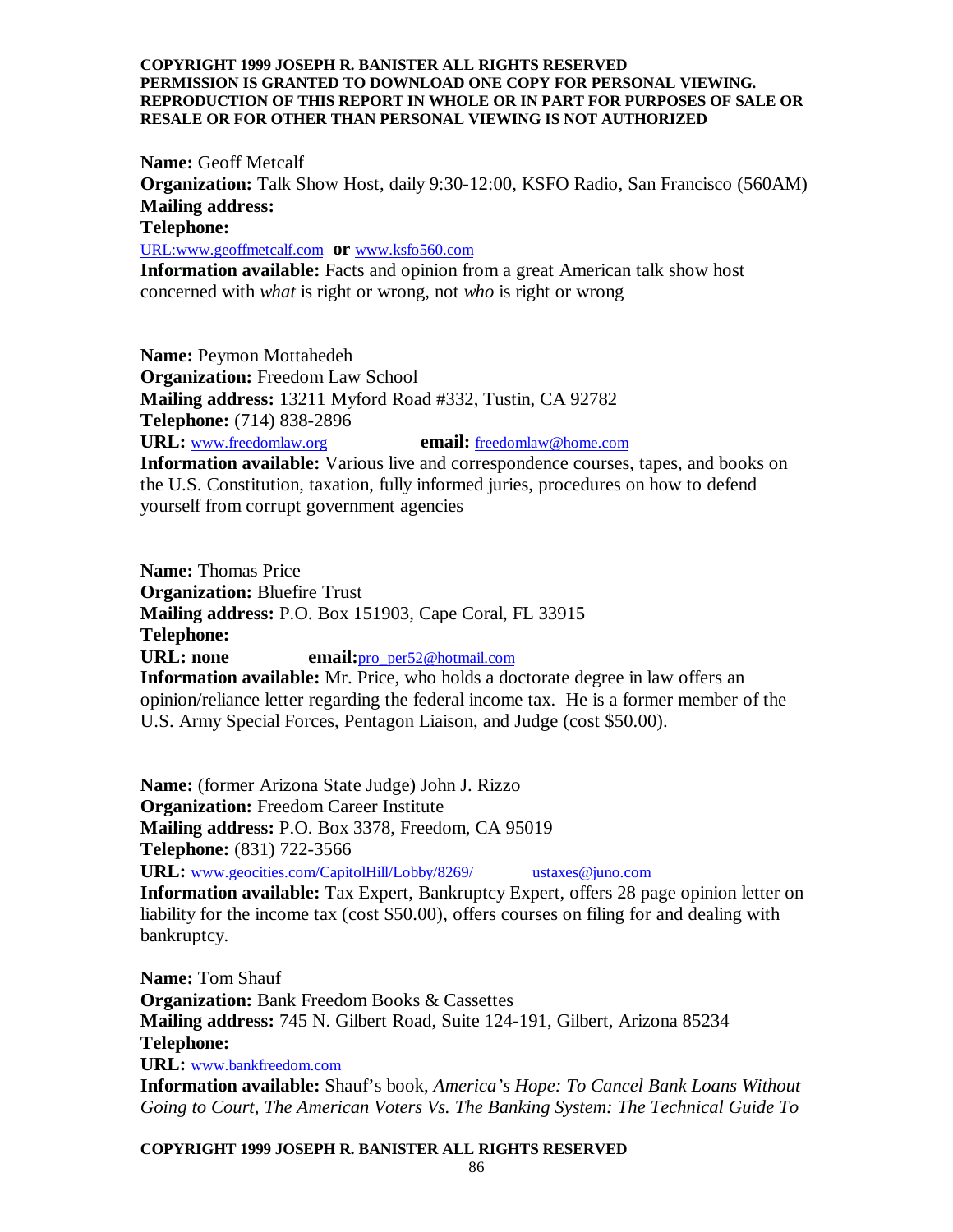*America's Hope*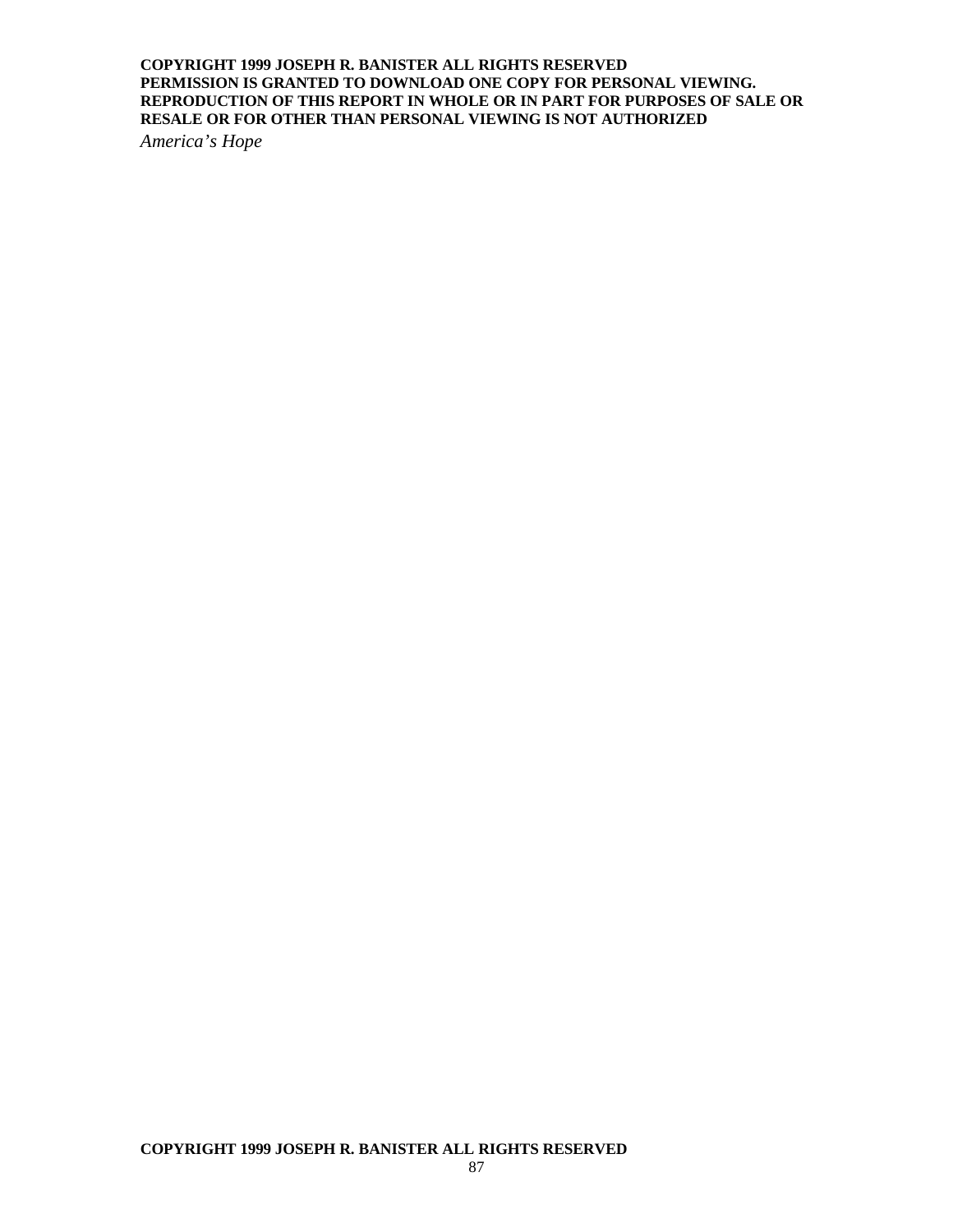I am aware of a few members of the U.S. House of Representatives who have expertise in the area of constitutional law, taxation, banking, and the monetary system. Discussion of the issues addressed in this report with these representatives as well as your own personal congressional representative may assist you in learning more about their understanding of the law and your obligations under the law. They are

# **Congressman Tom Campbell, 15th District, California**

2442 Rayburn House Office Building Washington, D.C. 20515 Phone (202) 225-2631 (408) 371-7337 Fax (202) 225-6788 www.house.gov

Committee on Banking and Financial Services, Financial Institutions and Consumer Credit Subcommittee, Domestic and International Monetary Policy Subcommittee, Ph.D. in Economics, Stanford University Law Professor

# **Congressman Christopher Cox**

2402 Rayburn House Office Building Washington, D.C. 20515 Phone (202) 225-5611 (949) 756-2244 http://cox.house.gov **email:** Christopher.Cox@mail.house.gov Chairman, House Policy Committee, House Leadership Steering Committee, Former Harvard Business School Federal Income Tax Instructor

# **Congressman Ron Paul, 14th District, Texas**

203 Cannon House Office Building Washington, D.C. 20515 Phone (202) 225-2831 http://www.house.gov/paul/ Banking and Finance Committee, Financial Institutions and Consumer Credit Subcommittee, Domestic and International Monetary Policy Subcommittee, Constitutional Expert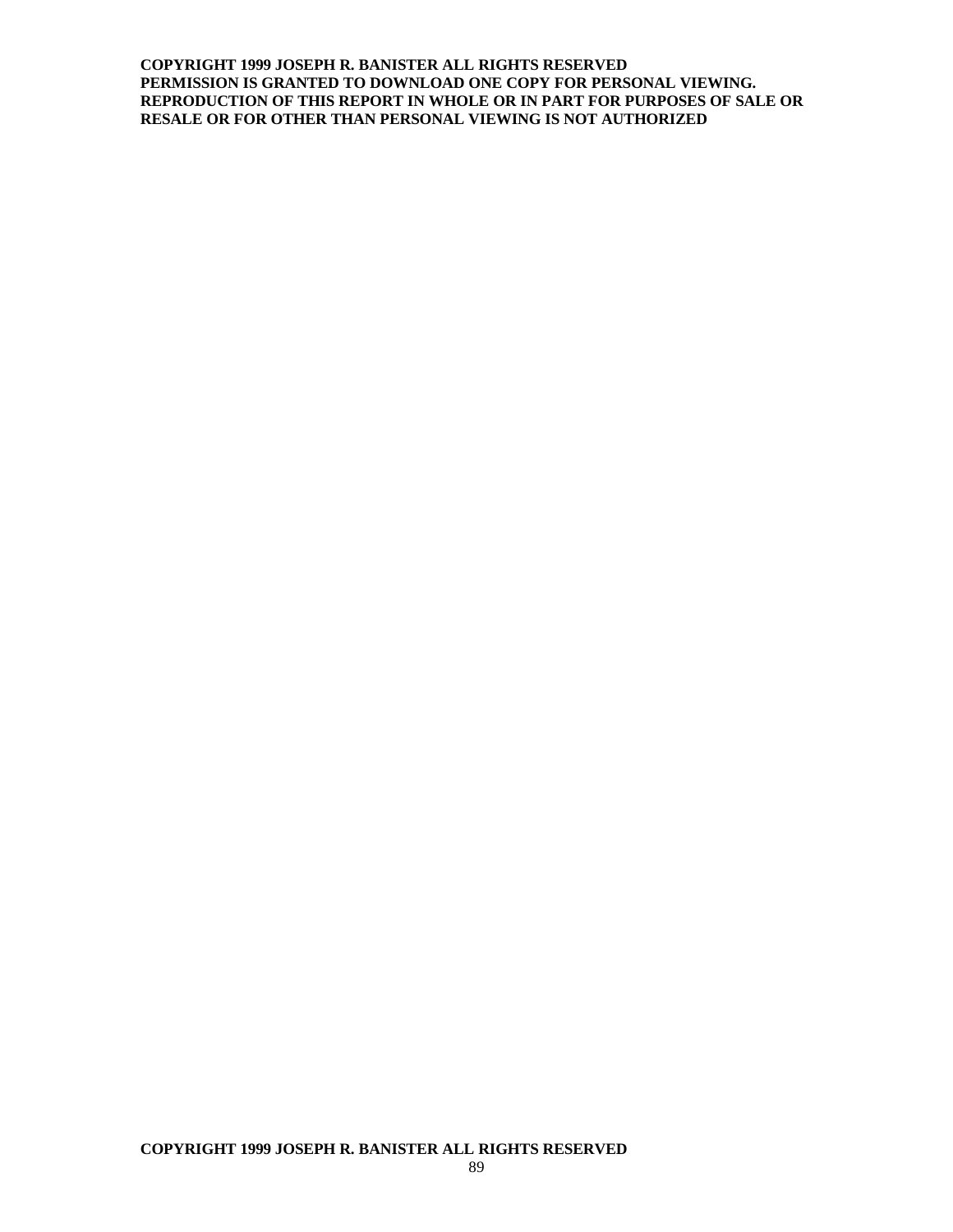# **Bibliography**

#### Books

Allen, Gary. The Rockefeller File, Seal Beach, California, '76 Press, 1976

- Barlett, Donald L. and Steele, James B. America: Who Really Pays The Taxes?, New York, Touchstone Books, 1994
- Benson, Bill and Beckman, M.L. The Law That Never Was, Volume I, South Holland, Illinois, Constitutional Research Associates, 1985
- Benson, Bill. The Law That Never Was, Volume II, South Holland, Illinois, Constitutional Research Associates, 1986
- Bogart, Ernest Ludlow. Economic History of the American People, New York, Longmans, Green & Co., 1930
- Burnham, David. A Law Unto Itself: Power, Politics And The IRS, New York, Random House, 1989
- Burns, James MacGregor. Government By The People, Englewood Cliffs, New Jersey, Prentice-Hall, Inc., 1984
- Conklin, Bill. WHY NO ONE IS REQUIRED TO FILE TAX RETURNS and what you can do about it, Denver, Colorado, William (Bill) Conklin, 1996
- Conklin, Bill. ANTI-IRS TECHNICAL MANUAL VICTORY BOOK, Denver, Colorado, William (Bill) Conklin, 1998
- Davis, Shelley L. Unbridled Power: Inside The Secret Culture Of The IRS, New York, HarperCollins, 1997
- Dean, Marjorie and Pringle, Robert (with a forward by Paul Volcker). The Central Banks, New York, Viking Penguin, a division of Penguin Books USA Inc., 1994
- Eder, George Jackson. What's Behind Inflation and How To Beat It, Englewood Cliffs, New Jersey, Prentice-Hall, Inc., 1979
- Felton, Eric. The Ruling Class: Inside The Imperial Congress, Washington, D.C., The Heritage Foundation, 1993
- Gouge, William M. A Short History of Paper Money and Banking in the United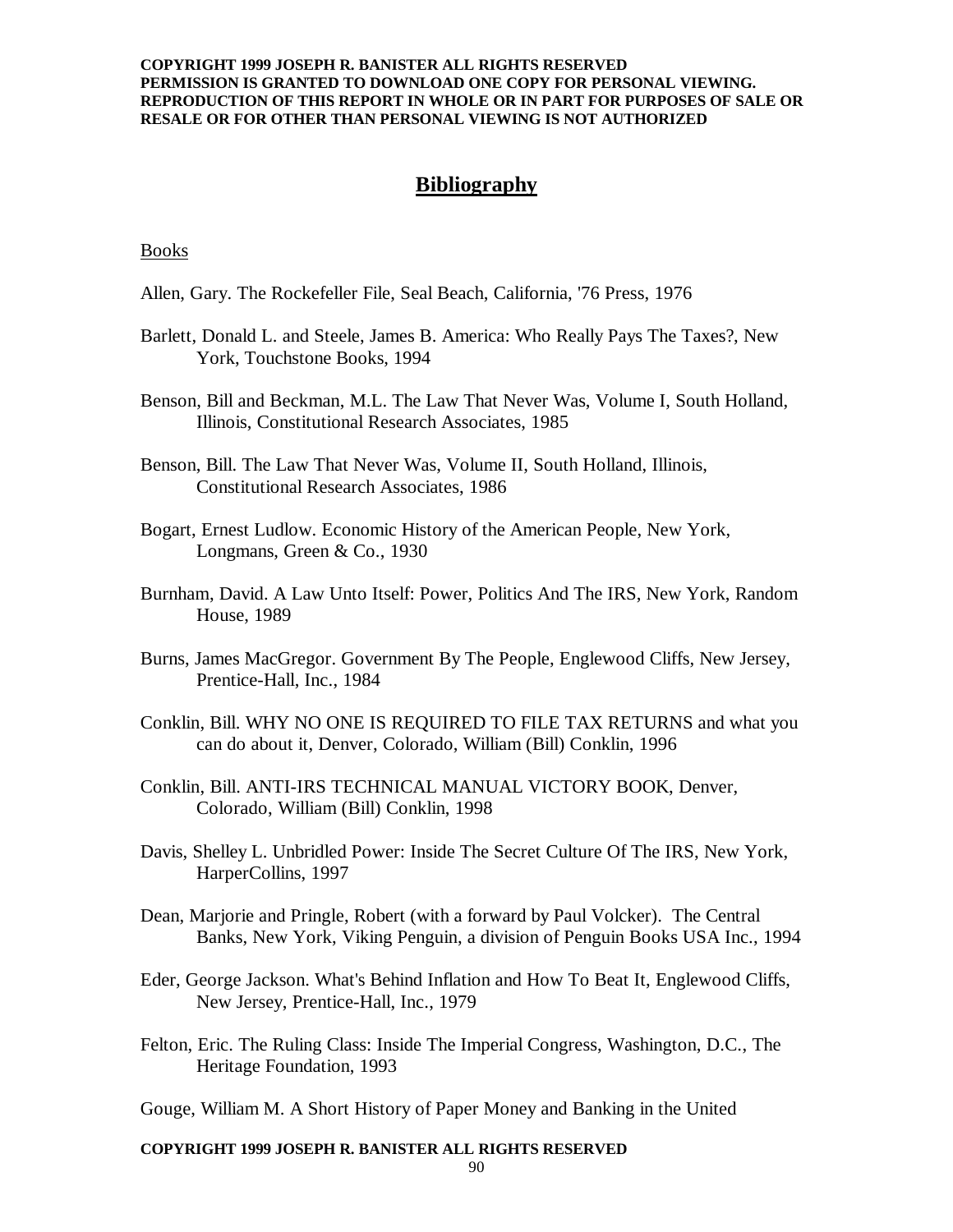States, Philadelphia, T.W. Ustick, 1833

- Greider, William. One World, Ready Or Not: The Manic Logic of Global Capitalism, New York, Simon and Schuster, 1997
- Greider, William. Secrets Of The Temple: How The Federal Reserve Runs The Country, New York, Simon and Schuster, 1987
- Griffin, G. Edward. The Creature From Jekyll Island: A Second Look At The Federal Reserve, West Lake Village, California, American Media, 1994
- Gross, Martin L. The Tax Racket: Government Extortion From A to Z, New York, Ballantine Books, 1995
- Hamilton, Alexander and Madison, James and Jay, John (Edited by Clinton Rossiter). The Federalist Papers, New York, The Penguin Group, Penguin Books USA Inc.,1961
- Hanson, George. To Harass Our People: The IRS and Government Abuse of Power, Washington, D.C., Positive Publications, 1984
- Heilbroner, Robert and Thurow, Lester. Economics Explained, New York, Touchstone Books, 1994
- Kidd, Devvy. BLIND LOYALTY, 1996
- Kidd, Devvy. Why A Bankrupt America?, Arvada, Colorado, Project Liberty, 1996
- Law Education and Research Network. Withholding Statement & Frivolous Return Penalties: Relief & Refunds, 7111 Prospect Place, Suite D-302, Albuquerque, New Mexico, Law Education and Research Network, Publishers, 1998
- Mayer, Martin. The Greatest-Ever Bank Robbery: The Collapse of the Savings and Loan Industry, New York, Charles Scribner's Sons - Macmillan Publishing Company, 1990
- Merriam-Webster. Webster's Third New International Dictionary Unabridged, Springfield, Massachusetts, Merriam-Webster Inc., Publishers, 1986
- O'Rourke, P.J. Parliament of Whores: A Lone Humorist Attempts To Explain The Entire U.S. Government, New York, Vintage Books, 1991
- Owens, Sr., Hilton. Three Of The First, Pittsburgh, Pennsylvania, Dorrance Publishing Co., Inc., 1994
- Rand, Ayn. Capitalism: The Unknown Ideal, New York, Signet Books, 1967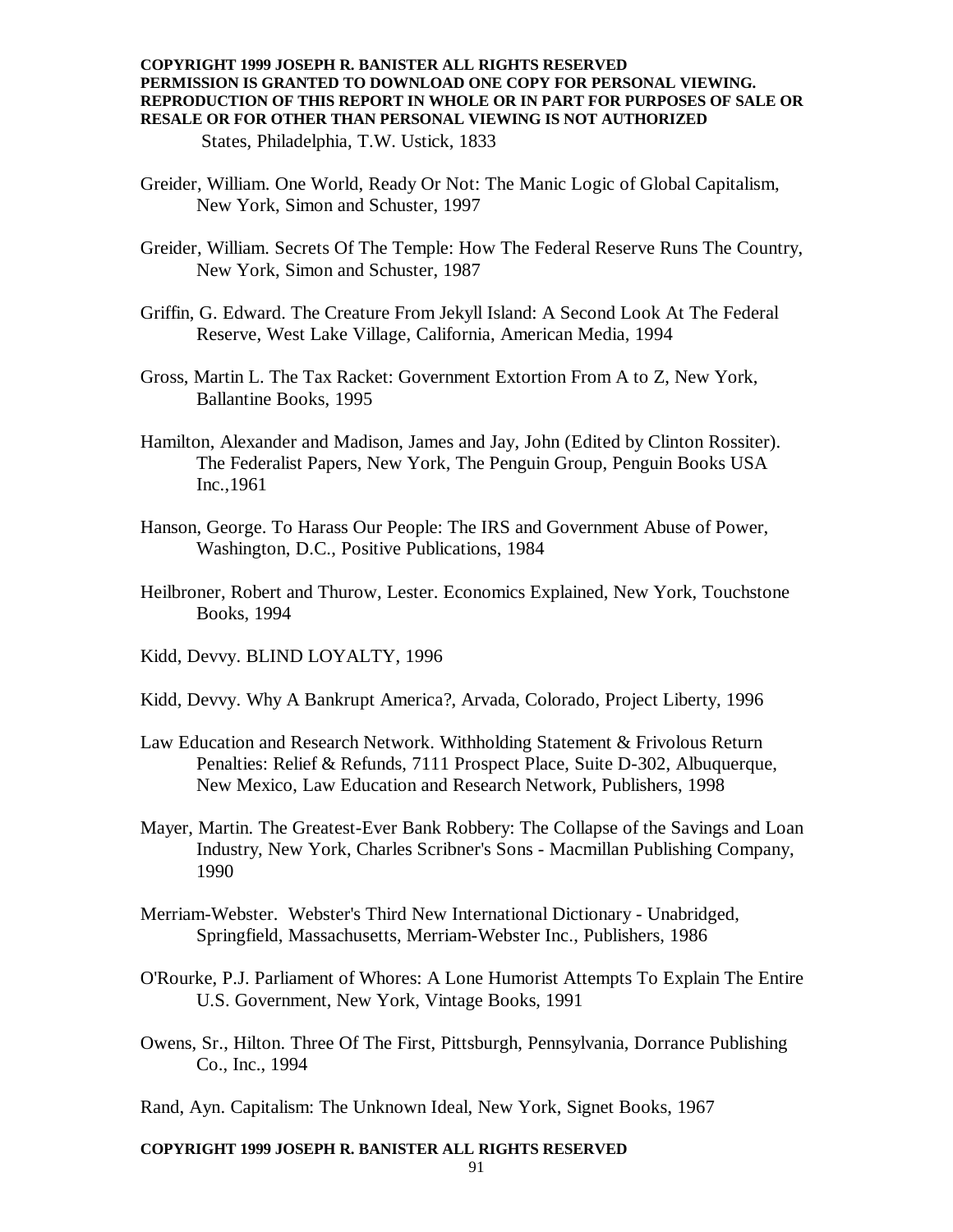- Schiff, Irwin. The Federal Mafia: How It Illegally Imposes And Unlawfully Collects Income Taxes, Las Vegas, Nevada, Freedom Books, 1990
- Schiff, Irwin. The Great Income Tax Hoax: Why You Can Immediately Stop Paying This Illegally Enforced Tax, Las Vegas, Nevada, Freedom Books, 1985
- Seidman, L. William. Full Faith and Credit: The Great S&L Debacle and Other Washington Sagas, New York, Times Books, a division of Random House, Inc., 1993
- Smith, Adam [Edited by Edwin Cannan]. An Inquiry Into The Nature and Causes of The Wealth Of Nations, New York, The Modern Library, Random House, 1965
- Webber, Carolyn and Wildavsky, Aaron. A History of Taxation and Expenditure in the Western World, New York, Simon and Schuster, 1986

# Articles

- Becraft, Jr., Lowell H. Uncertainty Of The Federal Income Tax Laws.
- Becraft, Jr., Lowell H. Is The Federal Income Tax Mandatory Or Voluntary?
- Griffin, G. Edward. *Before The Income Tax* [adapted from two earlier articles appearing in the April 13, 1987 and February 29, 1988 issues of The New American]
- *Las Vegas Review-Journal*. A Fraud Riddled Program Rein in the Earned Income Tax Credit, Sunday April 27, 1997
- *San Francisco Chronicle*. House Votes To Redo Tax Code, Thursday, June 18, 1998
- Steuerle, C. Eugene, The Urban Institute. Cheating the Earned Income Tax Credit, June 9, 1997
- National Commodity and Barter Association. Must You Pay Income Tax? Liability Is Established By Voluntary Self-Assessment.

# Seminars

Freedom Law School. *Beat The IRS At Their Own Game Now*, Tustin, California,

Freedom Law School. *Practical Road To Freedom From Oppressive Taxation and Control*, Tustin, California,

Free Enterprise Society. *Seminar 9701 - Income Tax Basics*, Clovis, California April,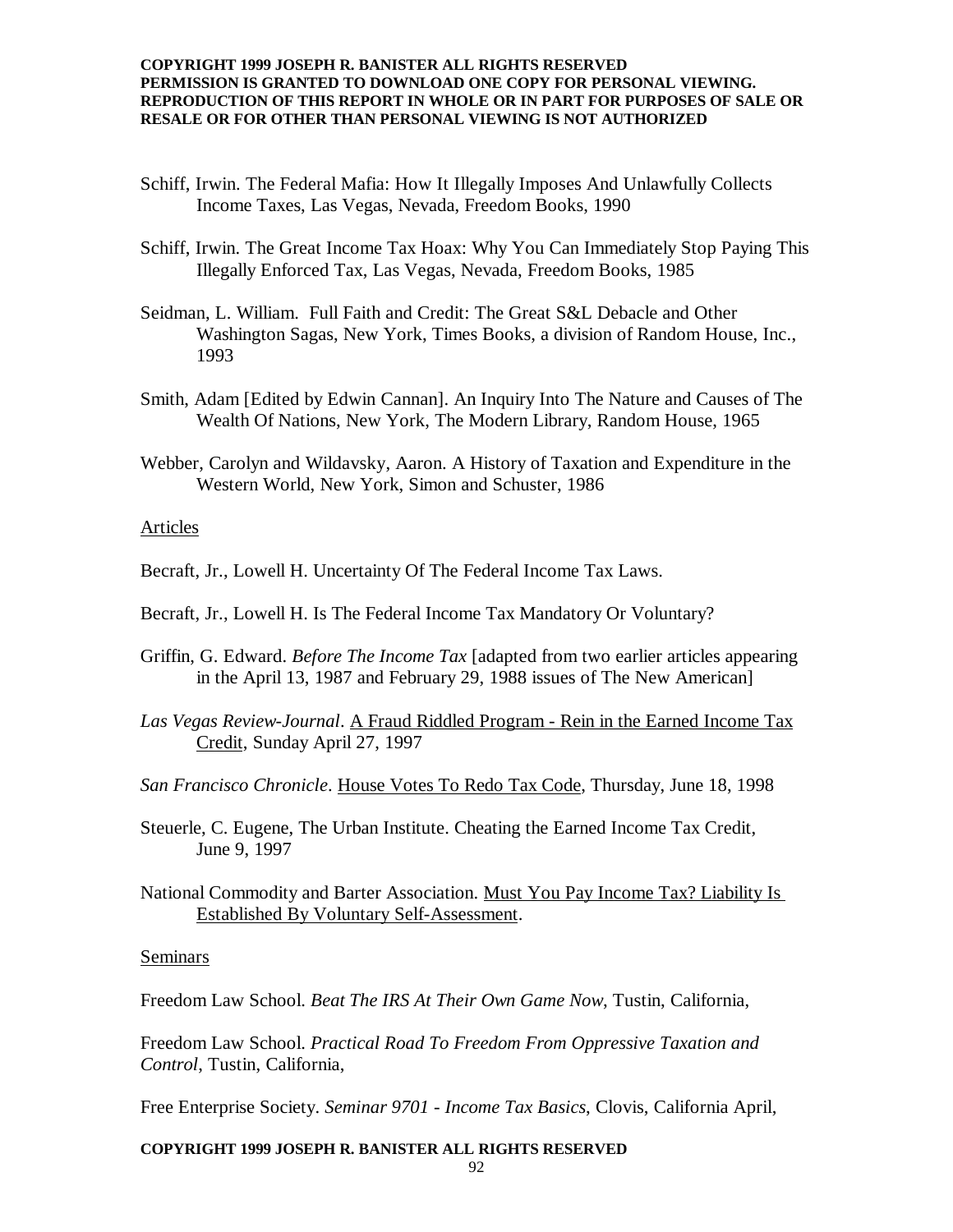# Government Publications

- Congressional Research Service, Library of Congress. *Analysis of the Grace Commission's Major Proposals for Cost Control* [Excerpts] A Joint Study by the Congressional Budget Office and General Accounting Office, IP 281G (GO), February, 1984
- Congressional Research Service, Library of Congress. *The Grace Commission*, 93-741 GOV, August 17, 1993
- Congressional Research Service, Library of Congress. *President's Private Sector Survey on Cost Control [Grace Commission] A Report To The President [Excerpts]*, IP 281G (GO)
- Congressional Research Service, Library of Congress. *Management of the United States Government Fiscal Year 1990 [Excerpt] Part 5, Appendix I--Reports To Congress: A Report on the Recommendations of the President's Private Sector Survey on Cost Control*, IP 281G
- Department of The Treasury, Internal Revenue Service Data Book October 1, 1995 to September 30, 1996, Publication 55B, IRS Communications Division, July, 1997
- The National Archives of the United States 17th Amendment Ratification Correspondence and Other Documents, Wisconsin Ratification
- Willett, Jr., Esq., Edward F. *How Are Laws Are Made*, Washington, D.C., United States House of Representatives Document 97-120, 1981
- United States General Accounting Office. *Abstracts of GAO Reports and Testimony, FY96*, GGD-96-172
- United States General Accounting Office. *First Financial Audits of IRS and Customs Revealed Serious Problems*, GAO/T-AIMD-93-3
- United States General Accounting Office. *1997 Consolidated Financial Statements of the United States Government*, March 1998, GAO/AIMD-98-127
- United States Government Printing Office. *Ethics Manual For Members And Employees Of The U.S. House Of Representatives*, 98th Congress, Second Session, Washington, 1984

# Miscellaneous

Offer of Proof - Affidavit of William J. Benson filed April 29, 1995, *U.S. v. Leland J.*